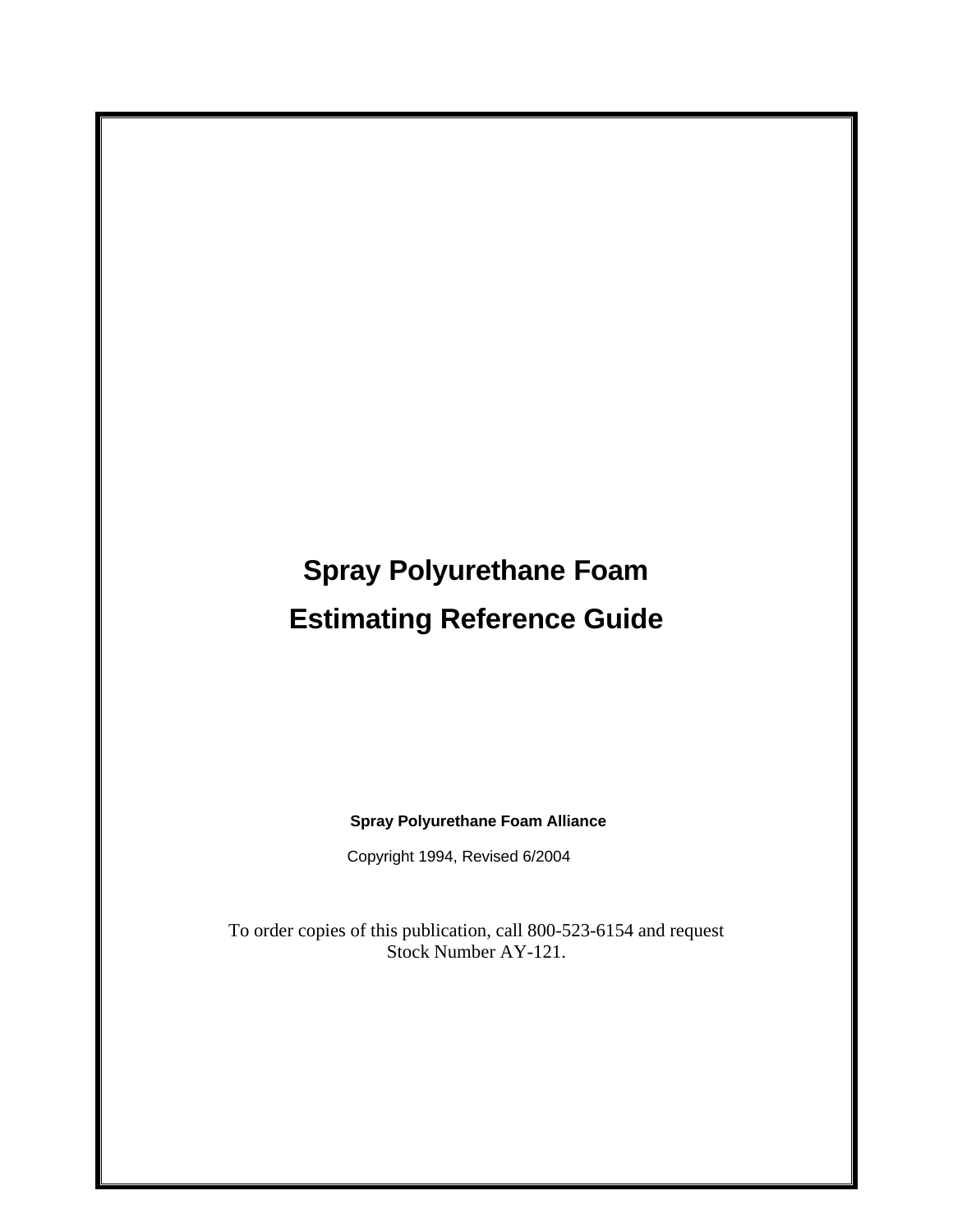#### **MISSION STATEMENT**

The mission of the Technical Committee is to provide a wide range of technical service to the Spray Polyurethane Foam industry such as, but not limited to:

- 1. Review existing documents and serve as a clearing house to ensure the "Continuity of Value" of technical information published by SPFA and others concerning the products and services to our industry;
- 2. Review, research, develop and issue documents concerning new products, systems and services AND
- 3. To identify, explore, develop and communicate an understanding of technical issues facing our industry.

#### **TECHNICAL COMMITTEE MEMBERS**

Roger Morrison, Chairman North Carolina Foam Industries Brad Beauchamp

Mary Bogdan

Stepan Co.

Honeywell Jim Calkins

Dow Chemical

John P. Courier Equipment & Coatings Technology

John Ewell Dallas/Ft. Worth Urethane, Inc.

John Hatfield Penta Engineering Group, Inc.

Tim Leonard ERSystems

Jack Moore West Roofing Systems

Bruce Schenke BASF

Larry Smiley Polydyne, Inc.

Robert Smith KoSa

John Stahl Preferred Solutions

Dennis Vandewater Sadler Construction Inc.

*AD HOC MEMBER*

Laverne Dalgleish **CUFCA** 

This brochure was developed to aid specifiers and contractors in estimating and planning spray-applied poIyurethane foam projects. The information provided herein, based on current customs and practices of the trade, is offered in good faith and believed to be accurate, but is made WITHOUT WARRANTY, EITHER EXPRESS OR IMPLIED, AS TO FITNESS, MERCHANTABILITY, OR ANY OTHER MATTER. SPFA DISCLAIMS ALL LIABILITY FOR ANY LOSS OR DAMAGE ARISING OUT OF ITS USE. Individual manufacturers and contractors should be consulted for specific information. Nominal values that may be provided herein are believed to be representative, but are not to be used as specifications nor assumed to be identical to finished products. SPFA does not endorse the products or processes of any individual manufacturer, or the services of any individual contractor.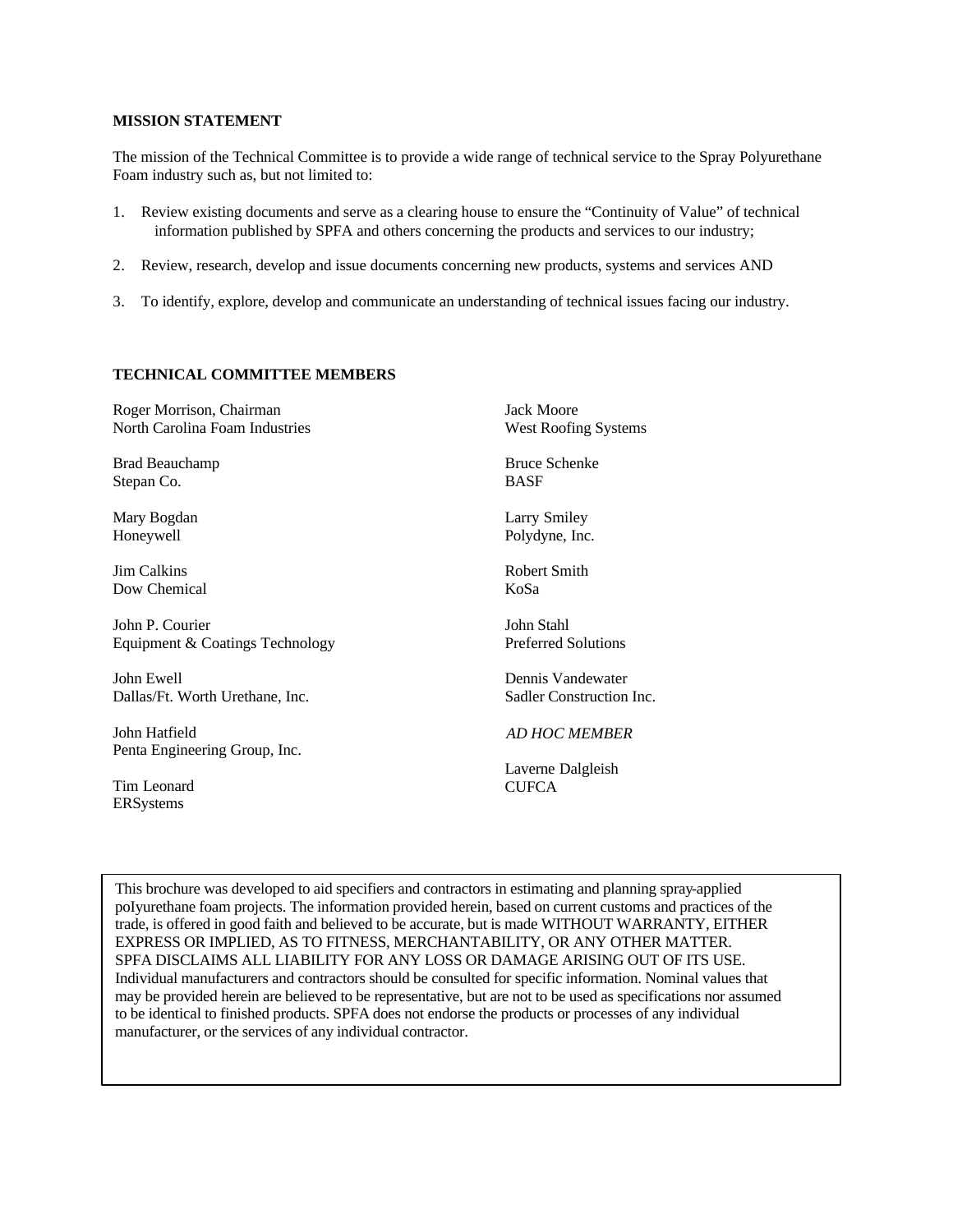## **Spray Polyurethane Foam Estimating Reference Guide**

## **Table of Contents**

| Circumference, Area and Volume of Circles and Cylinders (Metric Units) 14     |  |
|-------------------------------------------------------------------------------|--|
| Circumference, Area and Volume of Circles and Cylinders (Traditional Units)19 |  |
|                                                                               |  |
|                                                                               |  |
|                                                                               |  |
|                                                                               |  |
|                                                                               |  |
|                                                                               |  |
|                                                                               |  |
|                                                                               |  |
|                                                                               |  |
|                                                                               |  |
|                                                                               |  |
|                                                                               |  |
|                                                                               |  |
|                                                                               |  |
|                                                                               |  |
| <b>Unit Conversions</b>                                                       |  |
|                                                                               |  |
|                                                                               |  |
|                                                                               |  |
|                                                                               |  |
|                                                                               |  |
|                                                                               |  |
|                                                                               |  |
|                                                                               |  |
|                                                                               |  |
|                                                                               |  |
|                                                                               |  |
|                                                                               |  |
|                                                                               |  |
|                                                                               |  |
|                                                                               |  |
|                                                                               |  |
|                                                                               |  |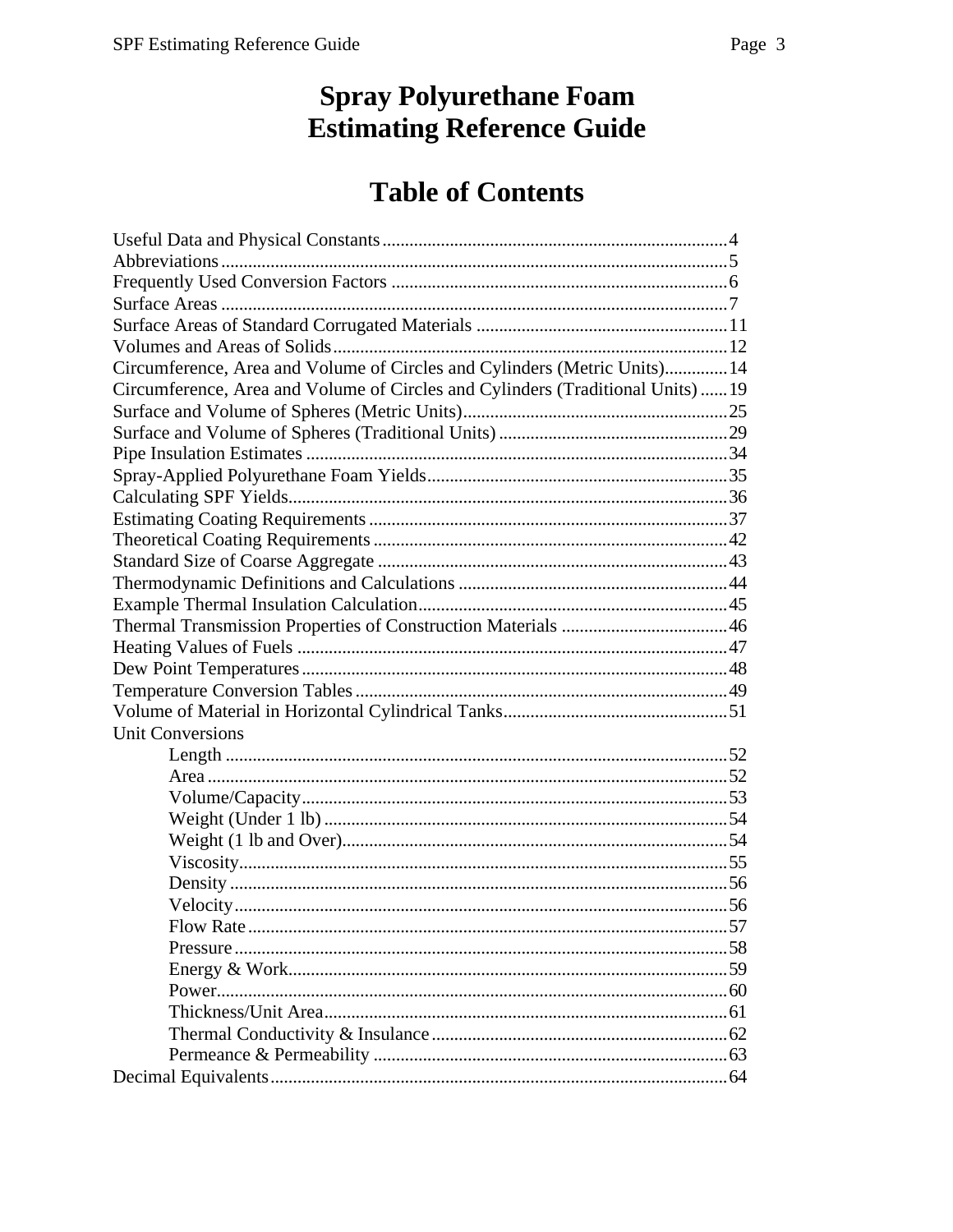## **Useful Data and Physical Constants**

<span id="page-3-0"></span> $B = 3.14159$  $e$  = base, natural logarithms = 2.718

1 calendar year  $= 365 \text{ days}$  $= 52.14$  weeks  $= 8760$  hours

#### **Water**

Weight at 20 °C (68°F): 1 liter = 1 kg  $1$  gallon =  $8.33$  lb 1 cubic foot  $= 62.32$  lb Heat of fusion =  $79.67 \text{ cal/g} = 143.4 \text{ Btu/lb}$ Heat of vaporization =  $539.6 \text{ cal/g} = 971.2 \text{ Btu/lb}$ Viscosity at 20  $^{\circ}$ C (68  $^{\circ}$ F) = 1.0 mPa•s = 1.0 centipoise

#### **Air**

Density at  $0^{\circ}C$  (32  $^{\circ}F$ ) and 1 atm (S.T.P.) = 1.293 g/liter  $= 0.0808$  lb/ft<sup>3</sup>

#### **Gases**

S.T.P. = Standard Temperature and Pressure  $= 0$  °C (32 °F) and 101 kPa (1 atm or 760 mm Hg)

Molar Volumes: 1 gm mole =  $22.41$  liters 1 lb mole =  $359.05 \text{ ft}^3$ 

| Factor                    | Prefix | <u>Symbol</u> |
|---------------------------|--------|---------------|
|                           |        |               |
| $\frac{10^{12}}{10^9}$    | tera   | T             |
|                           | giga   | G             |
| 10 <sup>6</sup>           | mega   | M             |
| 10 <sup>3</sup>           | kilo   | k             |
| 10 <sup>2</sup>           | hecto  | h             |
| 10                        | deka   | da            |
| $10^{-1}$                 | deci   | d             |
| $\frac{10^{-2}}{10^{-3}}$ | centi  | $\mathbf{C}$  |
|                           | milli  | m             |
| $\frac{10^{-6}}{10^{-9}}$ | micro  | μ             |
|                           | nano   | n             |
| $10^{-12}$                | pico   | p             |
| $10^{-15}$                | femto  | $\mathbf f$   |
| $10^{-18}$                | atto   | a             |

**Metric Prefixes**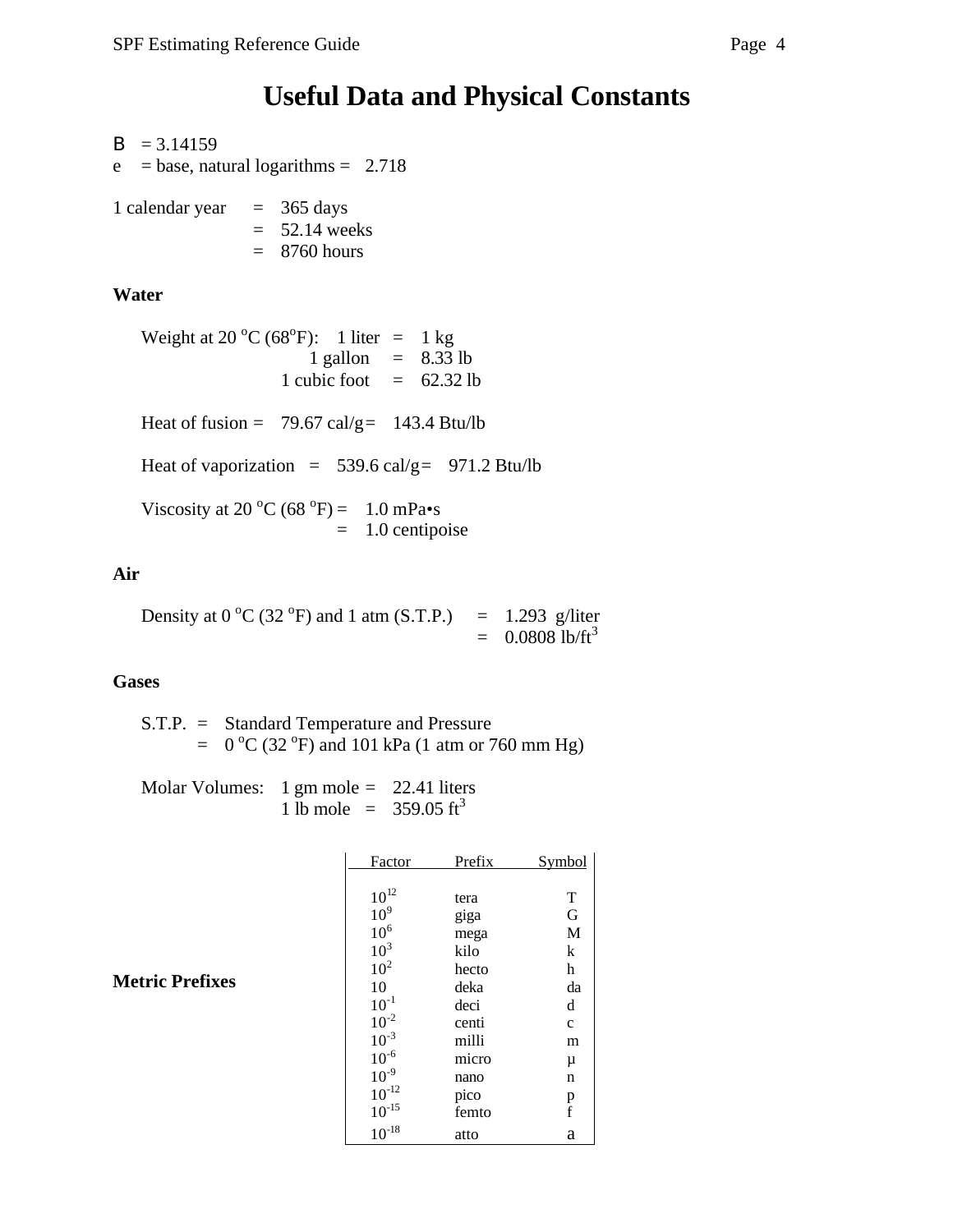## **Abbreviations**

<span id="page-4-0"></span>

| $^0C$                     | Degrees centigrade or Celsius      | kg              | Kilogram                                    |
|---------------------------|------------------------------------|-----------------|---------------------------------------------|
| $\mathrm{^{o}F}$          | Degrees Fahrenheit                 |                 | kgcal Kilogram calorie, equal to 1000 g-cal |
| $\rm ^{o}K$               | Degrees Kelvin                     | km              | Kilometer                                   |
| $\mathrm{P}^{\mathrm{o}}$ | Degree Rankine                     | kw              | Kilowatt                                    |
| abs                       | Absolute                           | lb              | Pound                                       |
| apoth                     | Apothecary's weight                | lbf             | Pound force                                 |
| atm                       | Atmosphere                         | lbm             | Pound mass                                  |
| av                        | Avoirdupois weight                 | L               | Liter                                       |
| bd ft                     | <b>Board</b> foot                  | m               | Meter                                       |
| <b>Btu</b>                | British thermal unit               | mil             | Mil                                         |
| cal                       | Calorie                            | min             | Minute (time)                               |
| cm                        | Centimeter                         | mm              | Millimeter                                  |
| dr                        | Dram                               | mm Hg           | Millimeters of mercury                      |
| ft                        | Foot                               |                 | (pressure)                                  |
|                           | ft $H_2O$ Feet of water (pressure) | mph             | Miles per hour                              |
| g                         | Gram                               | $\mathbf N$     | <b>Newton</b>                               |
| gal                       | Gallon                             | Pa              | Pascal (pressure, stress)                   |
| gcal                      | Gramcalorie, equal to a calorie    | ppm             | Parts per million                           |
| Hg                        | Mercury                            | psf             | Pounds per square foot                      |
| hp                        | Horsepower                         | psi             | Pounds per square inches                    |
| hr                        | Hour                               | R <sub>9</sub>  | Roofing square                              |
| in                        | Inch                               | $\mathbf{r}$ sq | Roofing square                              |
|                           | in Hg Inches of mercury (pressure) | S               | Second (time)                               |
| J                         | Joule                              | W               | Watt                                        |
|                           |                                    | yd              | Yard                                        |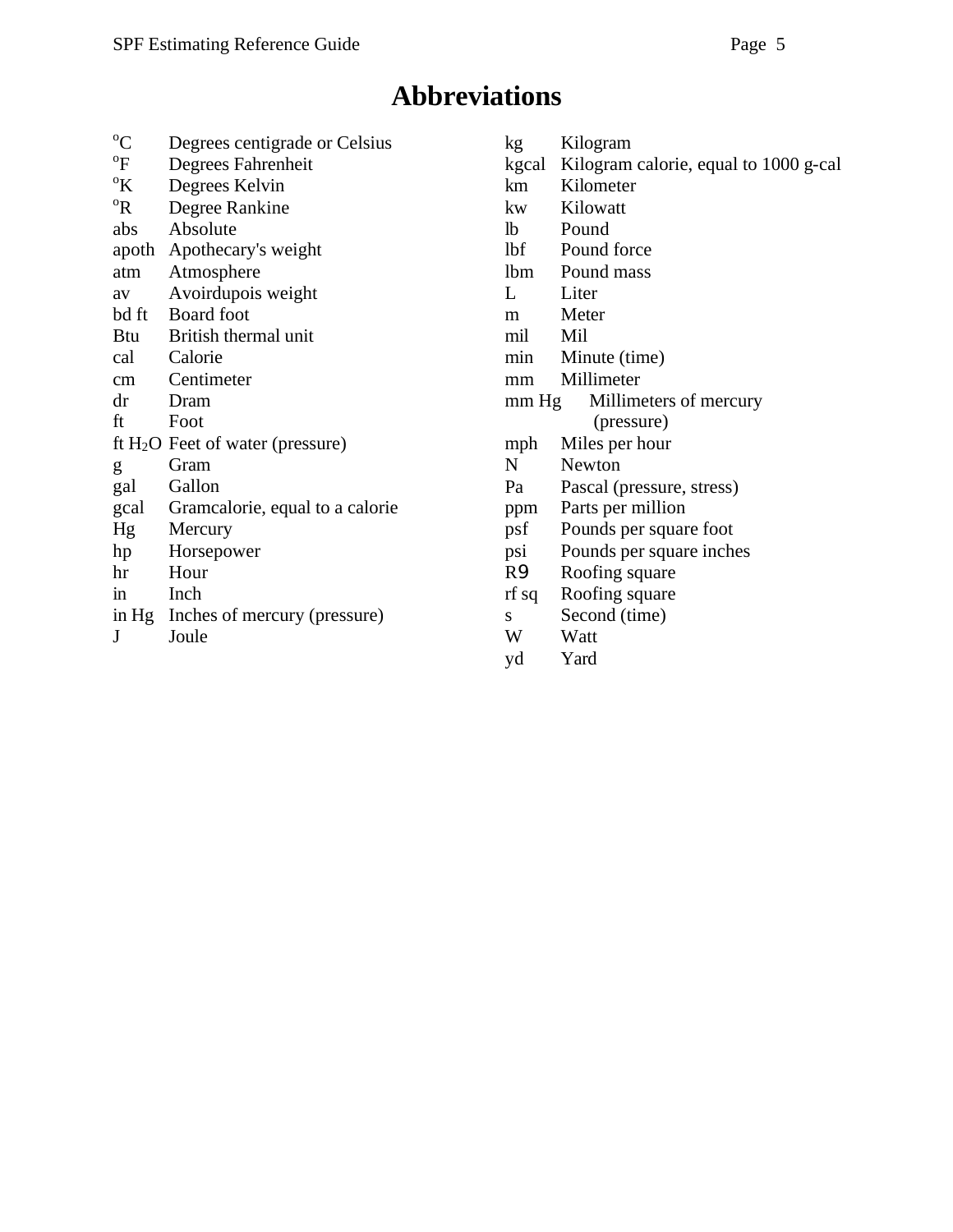## **Frequently Used Conversion Factors**

### <span id="page-5-0"></span>**Length**

 $1 m = 3.28 ft$ 1 ft =  $304.8$  mm  $1 in = 25.4 mm$ 1 mm =  $0.0394$  in

### **Area**

 $1 m<sup>2</sup> = 10.76 ft<sup>2</sup>$ 1 ft<sup>2</sup> =  $0.0929$  m<sup>2</sup>

#### **Volume / Capacity**

 $1 L = 0.264$  gal 1 gal =  $3.79$  L  $1$  gal = 0.133 ft<sup>3</sup>  $1 \text{ ft}^3 = 7.48 \text{ gal}$  $1 m<sup>3</sup> = 35.3 ft<sup>3</sup>$ 

#### **Weight**

 $1 \text{ kg} = 2.21 \text{ lb}$ 1 lb =  $0.454$  kg

#### **Density**

 $1 \text{ kg/m}^3 = 0.0624 \text{ lb/ft}^3$  $1 \text{ lb/ft}^3 = 16.0 \text{ kg/m}^3$ 

#### **Pressure**

1 kPa = 0.145 psi  $1 \text{ psi} = 6.89 \text{ kPa}$ 

#### **Temperature**

 $EC = (EF - 32) \times 0.556$  $EF = (1.8 \times EC) + 32$ 

#### **Coating Coverage**

1 liter covers 1 m² at 1 mm thickness (100% solids) 1 gallon covers 1604 ft² at 1 mil thickness (100% solids)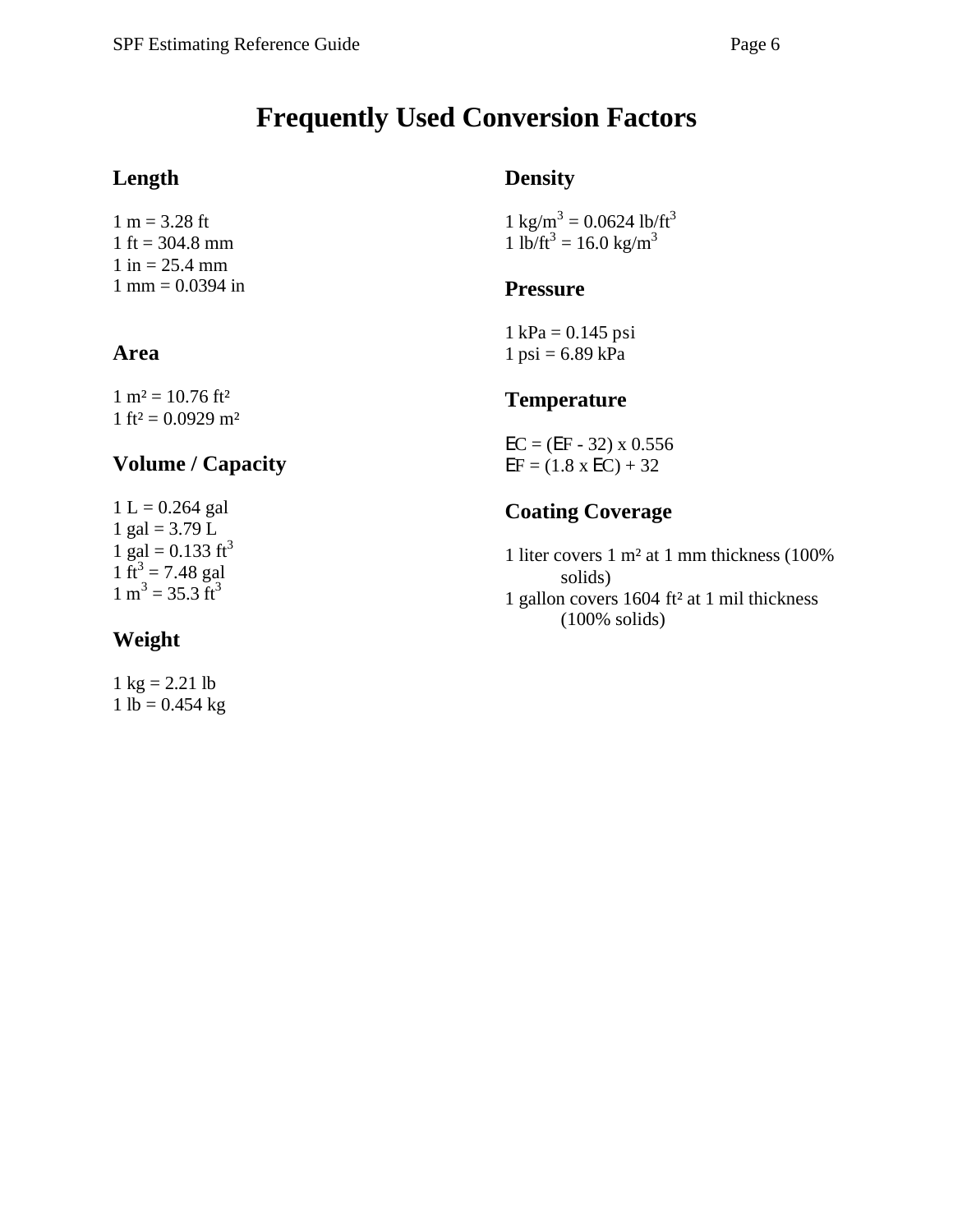<span id="page-6-0"></span>

$$
A = \frac{bh}{2}
$$
  
where  $b$  = length of the base  
 $h$  = height of the triangle

 $A = \sqrt{ [s(s-a)(s-b)(s-c)]}$ 

where  $s = a + b + c$ 

 $a, b, c$  = length of each side



b

 $\Gamma$ 

#### **Rectangle**

| $A = ab$                               |  |
|----------------------------------------|--|
|                                        |  |
| where $a,b =$ length of adjacent sides |  |

#### **Parallelogram (opposite sides parallel)**

 $h =$ height where  $b =$  length of the base  $A = bh$ 

 $q$  = angle between the sides where  $a, b$  = length of adjacent sides  $A = ab \sin q$ 



٦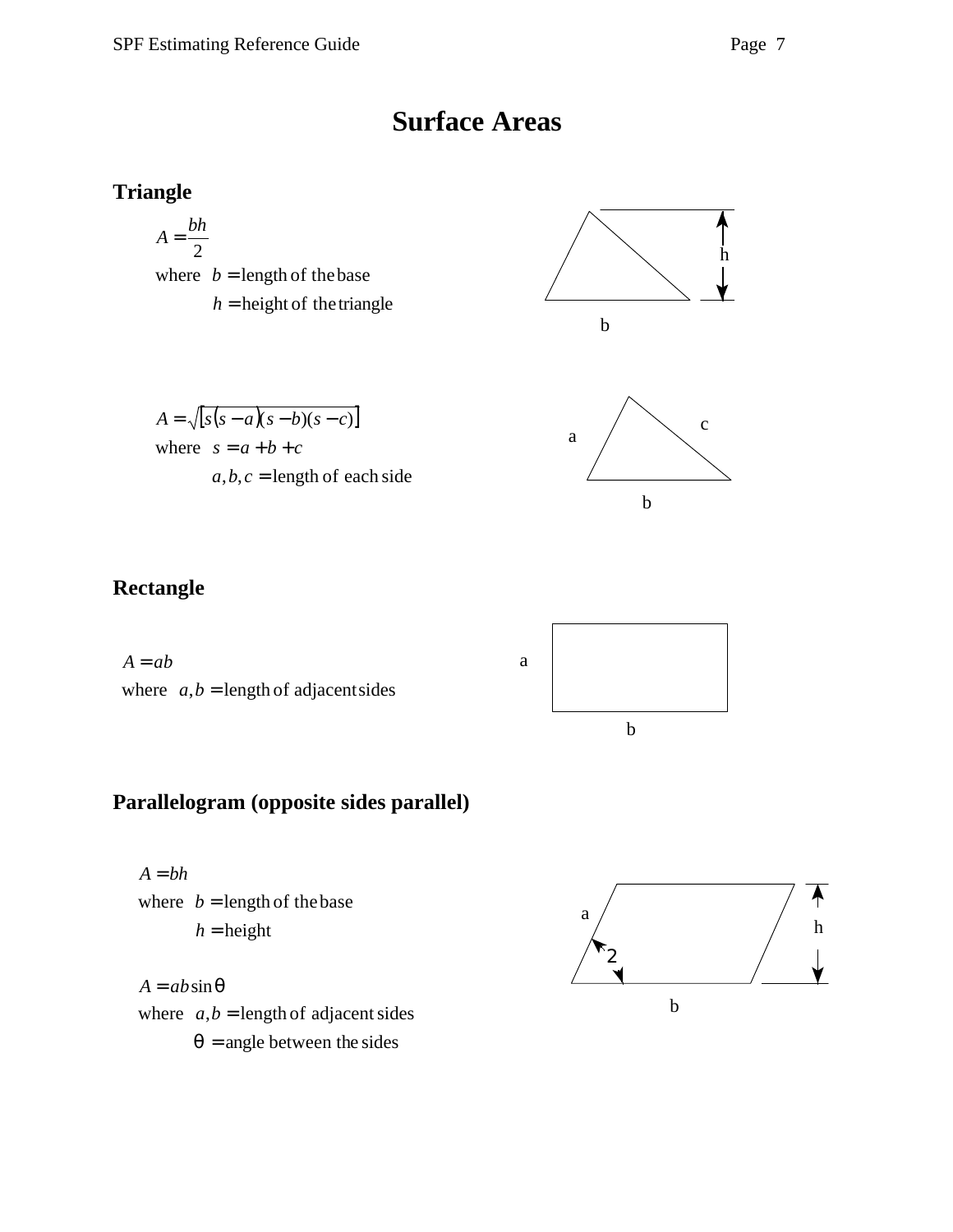#### **Trapezoid (four sides, two parallel)**

$$
A = \left(\frac{1}{2}\right) h(a+b)
$$

 $h =$ height where  $a, b$  = length of the parallel sides



### **Trapezium (four sides, no sides parallel)**

 $A =$ Sum of the two adjoining triangles



#### **Regular Polygon of "n" Sides**



where  $a =$  length of one side

 $R$  = radius of circumscribed circle

- $r =$  radius of inscribed circle
- $\mathbf{a}, \mathbf{b}$  = angles shown on diagram

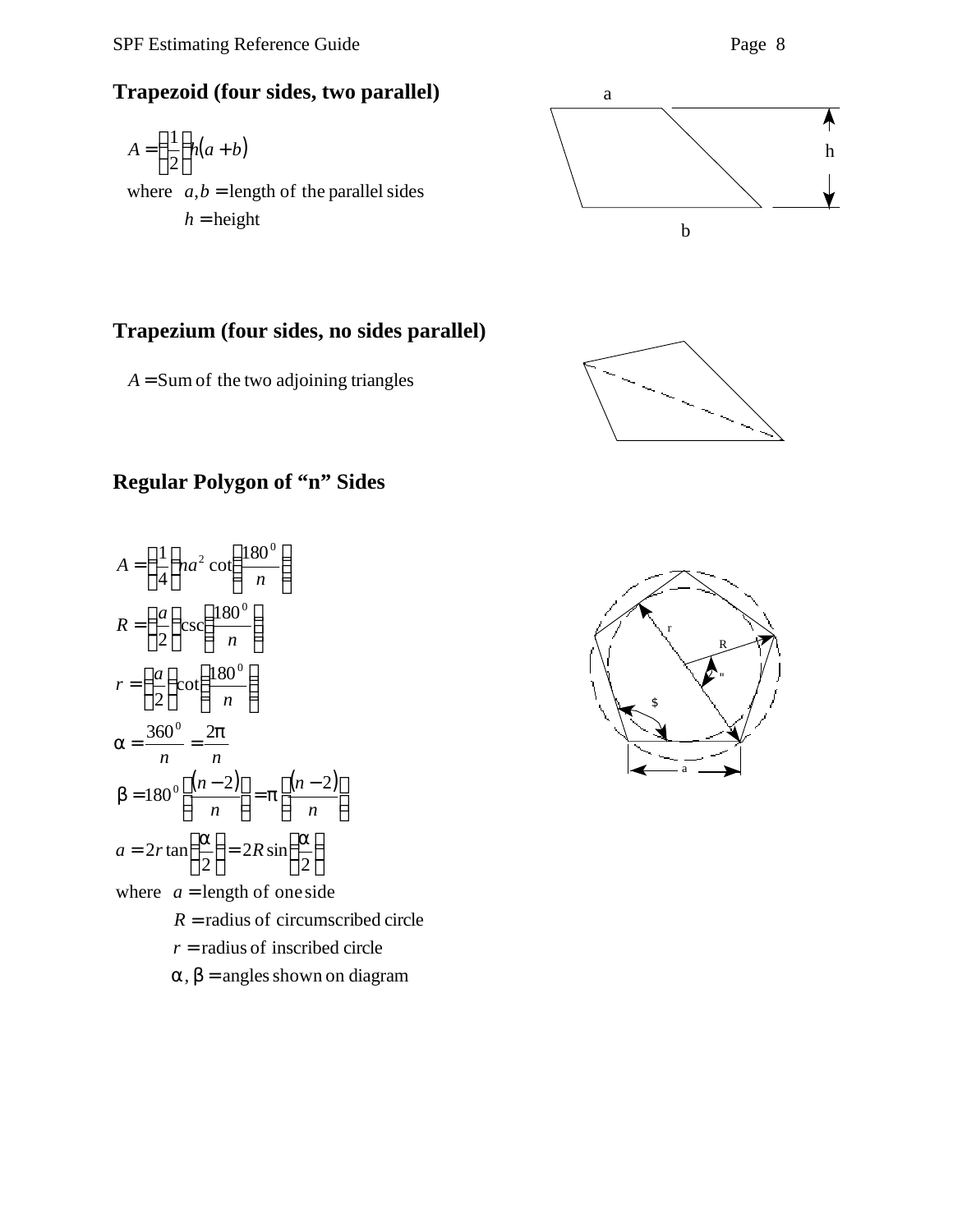$$
A(circle) = pR^2 = \frac{pD^2}{4}
$$
  
\n
$$
C = 2pR = pD
$$
  
\n
$$
S = \frac{pRq}{180}
$$
  
\nwhere  $R =$  radius  
\n $D =$  diameter  
\n $C =$  circumference  
\n $S =$  length of arc subtended by  $q$ 

$$
A(\sec tor) = \frac{pR^2q}{360^0}
$$
  
where  $q = \text{sector angle in degrees}$ 

$$
A(segment) = \frac{R^2}{2} \left( \frac{pq}{180} - \sin q \right)
$$

### **Ellipse**

$$
A=\frac{pab}{4}
$$

where  $a, b =$  length of the major and minor axes







### **Parabola**

$$
A = \frac{2bh}{3}
$$

where  $b = \text{base of parabola}$ 

 $h$  = perpendicular height

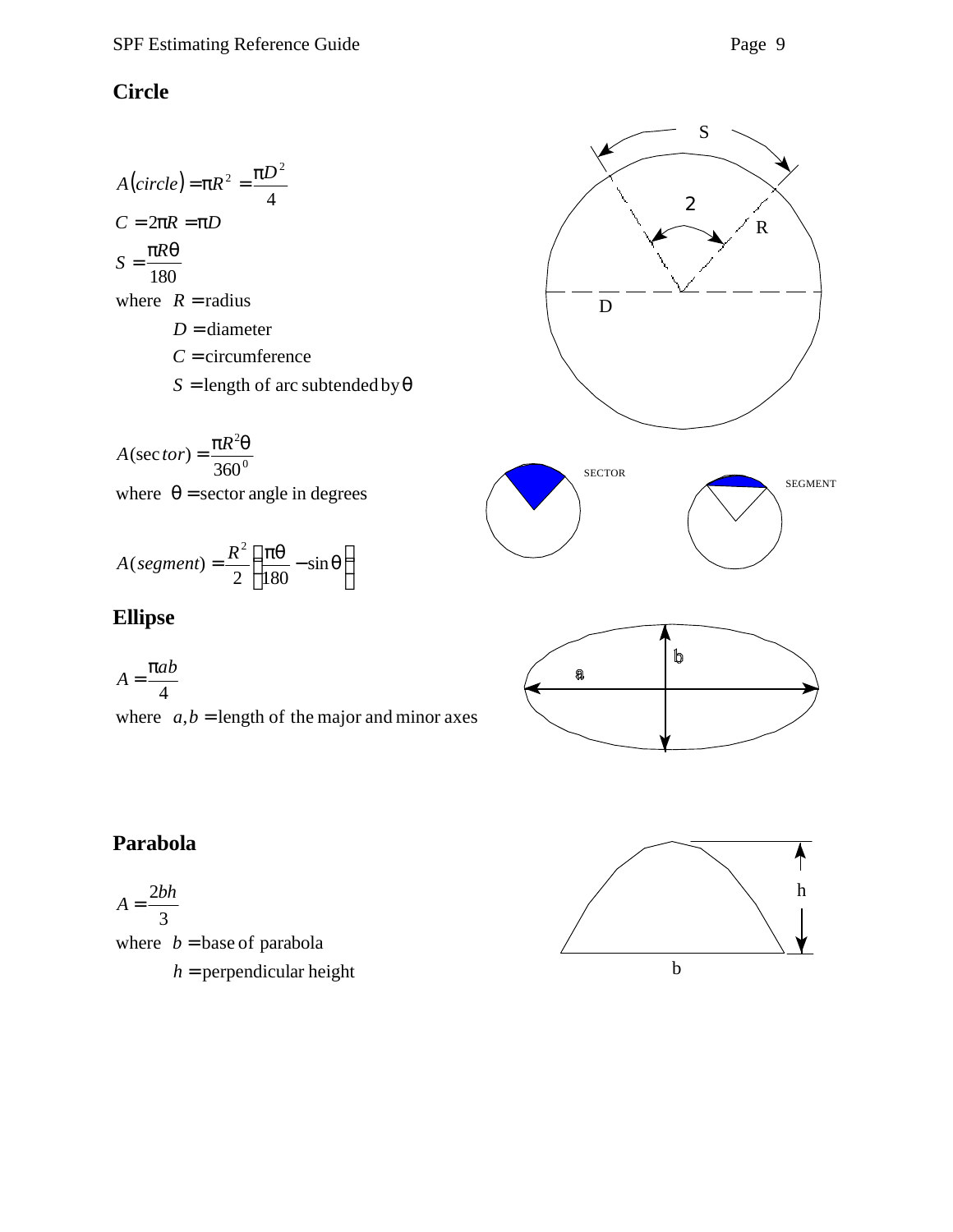### **Area by Approximation (Trapezoidal Rule)**



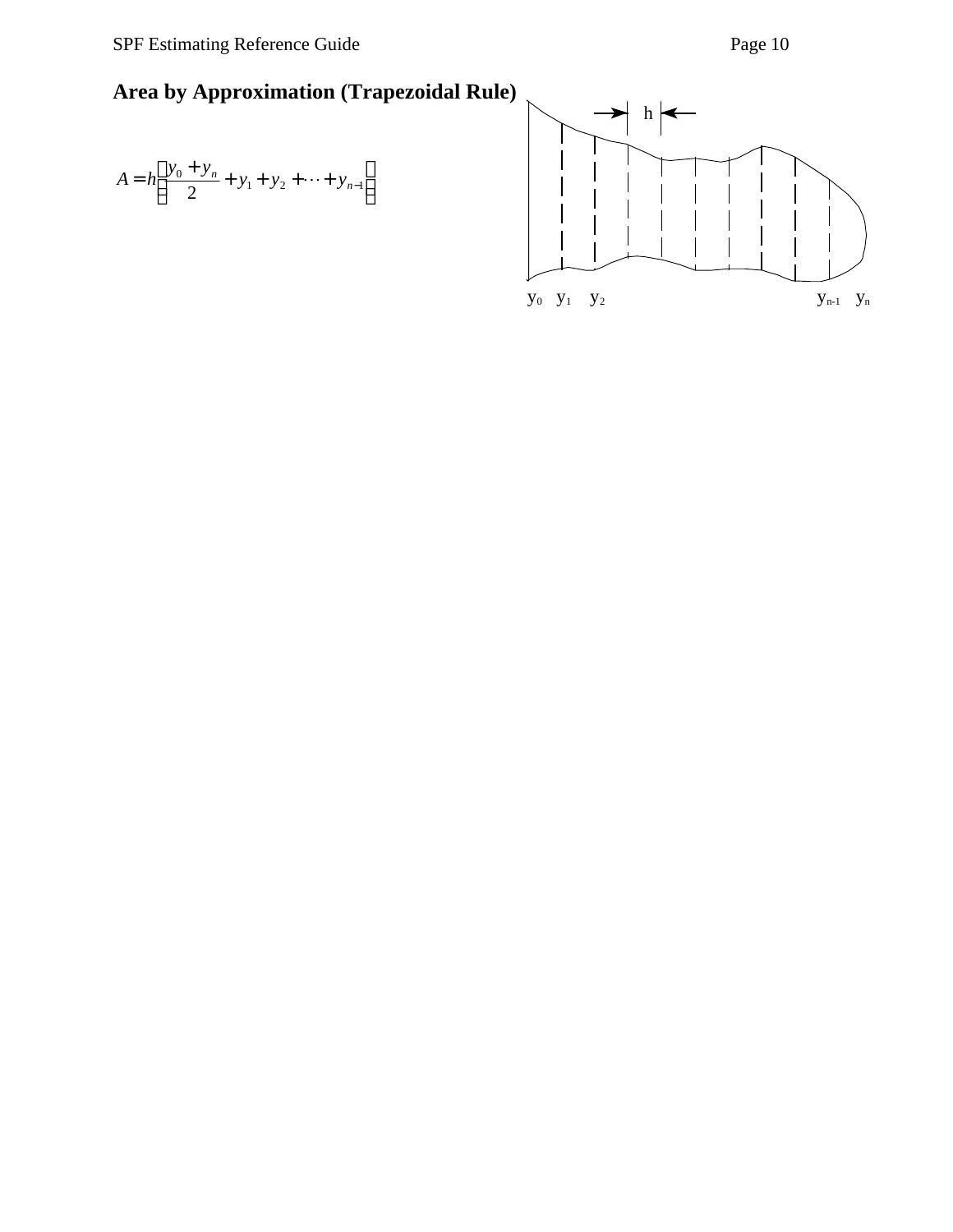## <span id="page-10-0"></span>**Surface Areas of Standard Corrugated Materials**



Multiply the overall area by the appropriate multiplier below.

Example: 100 sq. ft. wall has corrugations 2-1/2" wide and 1/2" deep. What is the surface area?

| <b>WIDTH</b> | <b>DEPTH</b>   | <b>MULTIPLIER</b> |
|--------------|----------------|-------------------|
| 32mm(1.25")  | 6mm $(1/4")$   | 1.09              |
| 64mm(2.5")   | 13mm (1/2")    | 1.09              |
| 68mm (2.67") | 13mm (1/2")    | 1.08              |
|              | 14mm (9/16")   | 1.10              |
|              | 19mm(3/4")     | 1.17              |
|              | 22mm (7/8")    | 1.23              |
| 110mm(4.2")  | $27 \text{mm}$ | 1.14              |
|              | $38mm(1-1/2")$ | 1.26              |
|              |                |                   |

Multiplier from Table below is 1.09. Surface Area =  $100$  sq. ft. x  $1.09 = 109$  sq. ft.

#### FOR CORRUGATIONS NOT LISTED:

Divide the corrugation depth by the width. Use multiplier from Table below:

| Depth<br>Width | Multiplier | Depth<br>Width |
|----------------|------------|----------------|
| 0.16           | 1.06       | 0.28           |
| 0.18           | 1.08       | 0.30           |
| 0.20           | 1.09       | 0.32           |
| 0.22           | 1.11       | 0.34           |
| 0.24           | 1.13       | 0.36           |
| 0.26           | 1.15       | 0.38           |

| <u>epth</u><br>Vidth | Multiplier | Depth<br>Width | Multiplier |
|----------------------|------------|----------------|------------|
| 0.16                 | 1.06       | 0.28           | 1.17       |
| 0.18                 | 1.08       | 0.30           | 1.19       |
| 0.20                 | 1.09       | 0.32           | 1.22       |
| 0.22                 | 1.11       | 0.34           | 1.24       |
| 0.24                 | 1.13       | 0.36           | 1.27       |
| 0.26                 | 1.15       | 0.38           | 1.29       |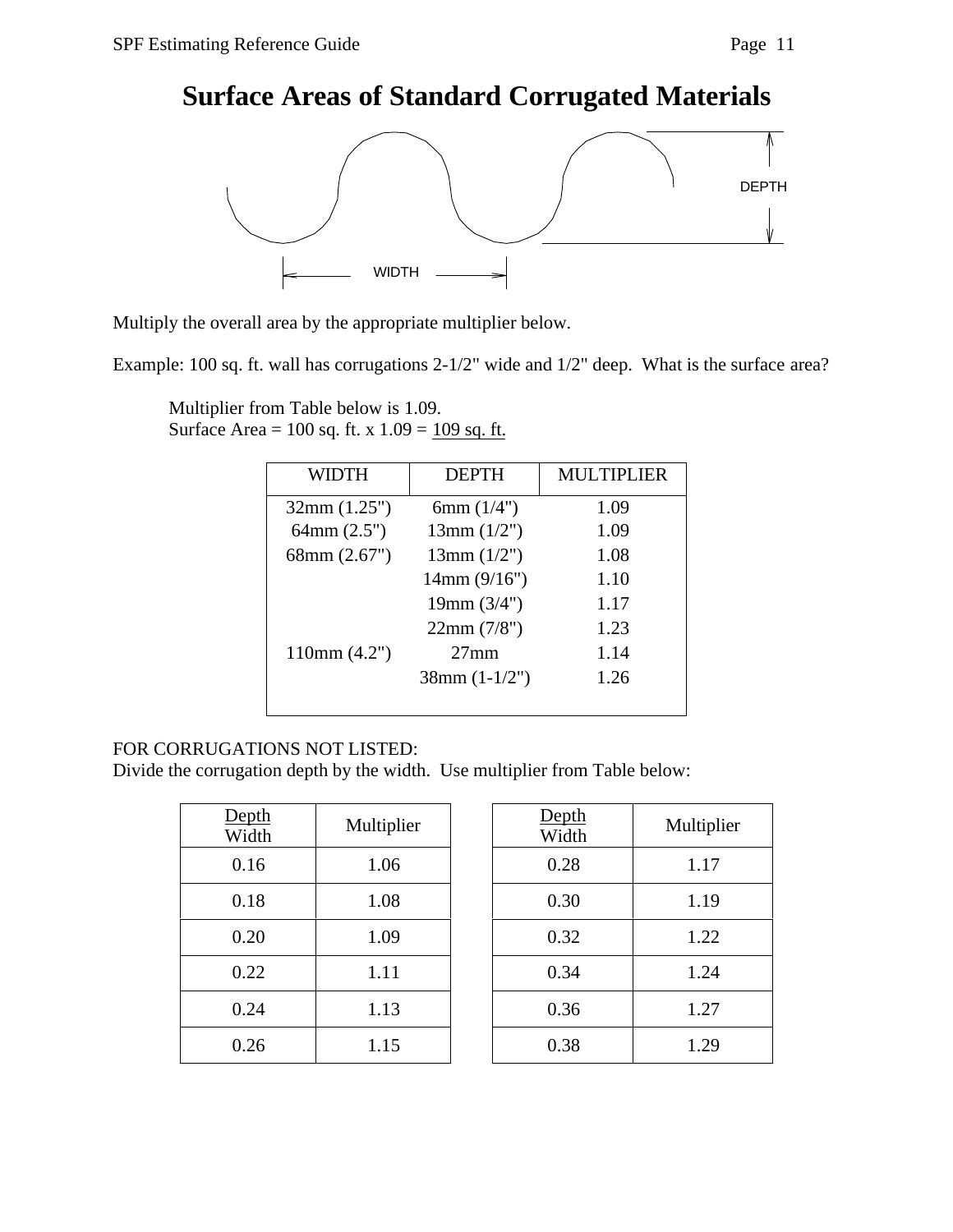## **Volumes and Areas of Solids**

### <span id="page-11-0"></span>**Cube**

where  $a =$  length of side  $A = 6a^2$  $V = a^3$ 

### **Regular Parallelopiped (Rectangular Solid)**

 $A = 2(ab + ac + bc)$ where  $a, b, c$  = length of the sides  $V = abc$ 

### **Prism or Cylinder**

 $h$  = perpendicular height where  $A_b$  = area of the base  $V = A_b h$ 

 $L =$  length of lateral edge  $P_R$  = perimeter of right section where  $A_L$  = lateral area (not including base and top)  $A_L = P_R L$ 

#### **Pyramid or Cone**

$$
V = \frac{A_b h}{3}
$$

 $h$  = perpendicular height where  $A_b$  = area of the base

$$
A = \frac{P_b h_s}{2}
$$

 $h<sub>s</sub>$  = slant height where  $P_b$  = perimeter of the base



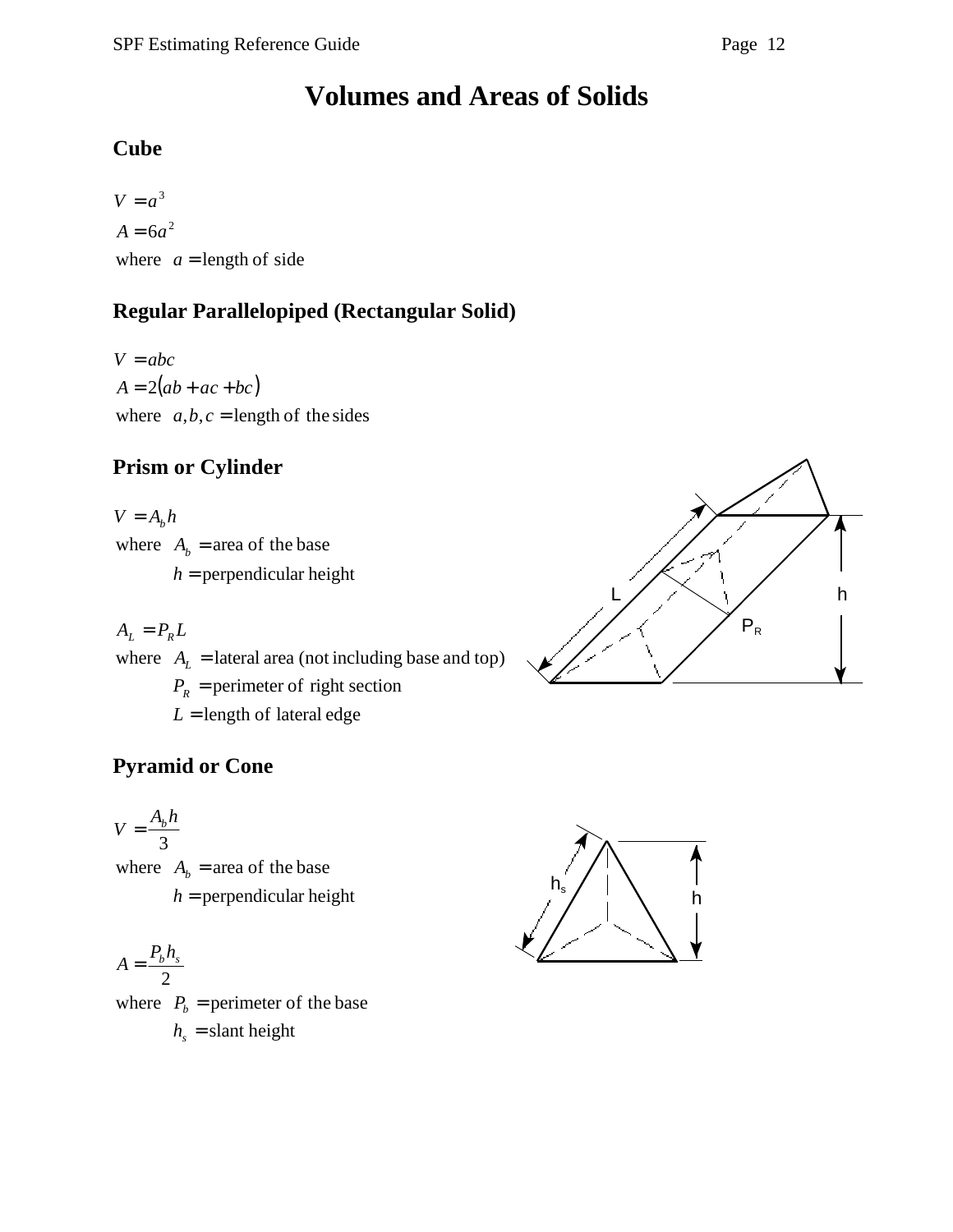### **Sphere**

$$
V = \left(\frac{4}{3}\right)R^3
$$
  
A = 4pR<sup>2</sup>  
where R = radius

### **Dome (Segment of a Sphere)**

$$
A = 2pRH
$$
  
=  $\left(\frac{p}{4}\right) (4H^2 + C^2)$ 

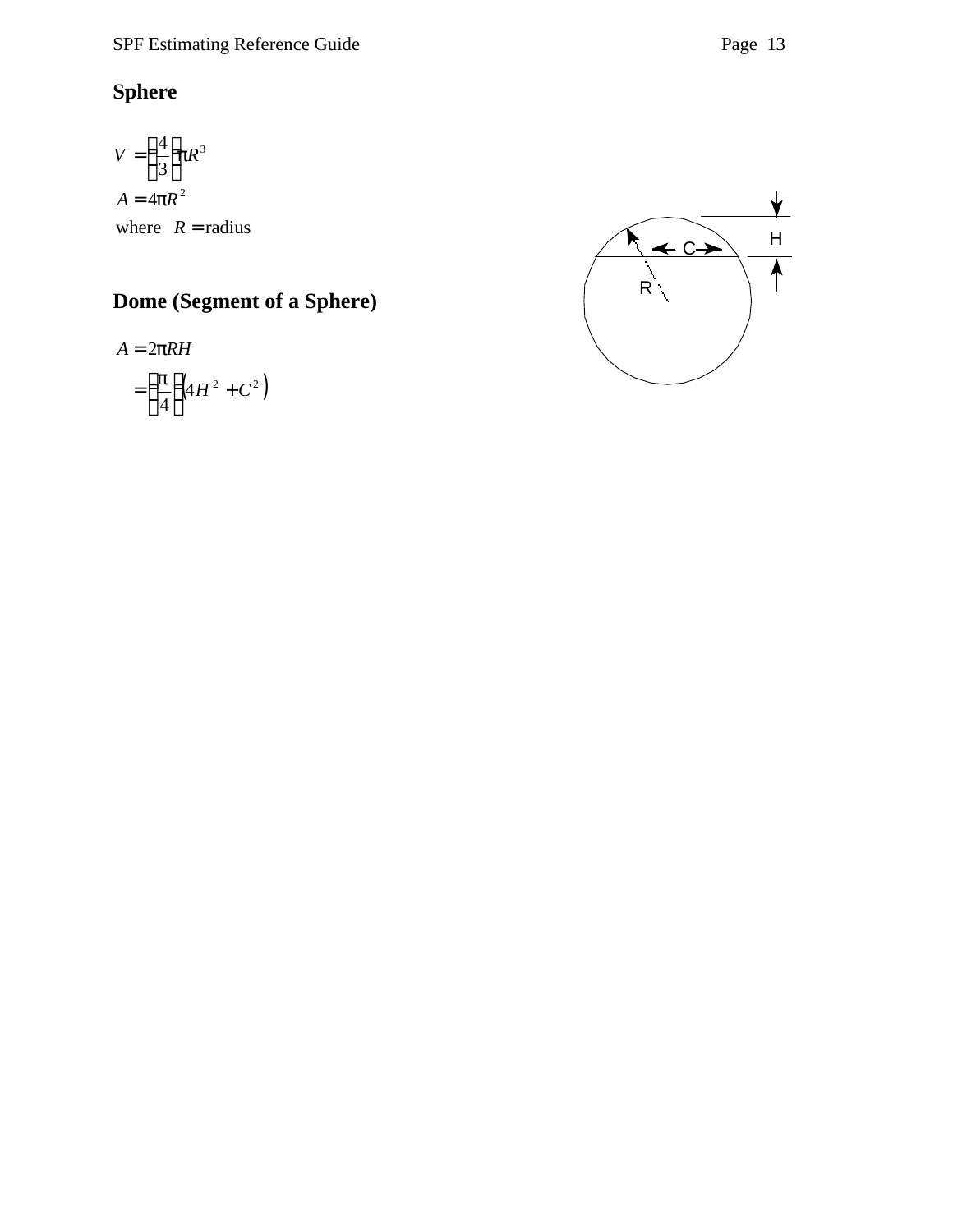<span id="page-13-0"></span>

|               |               |                | Volume of Cylinder per Meter |          |
|---------------|---------------|----------------|------------------------------|----------|
| Diameter      | Circumference | Area of Circle | of Height                    |          |
| (Millimeters) | (Millimeters) | (Sq. Meters)   | (Cubic Meters)               | (Liters) |
|               |               |                |                              |          |
| 250           | 785           | 0.0490         | 0.0490                       | 49.1     |
| 500           | 1,570         | 0.200          | 0.200                        | 196      |
| 750           | 2,360         | 0.440          | 0.440                        | 442      |
| 1,000         | 3,140         | 0.79           | 0.79                         | 785      |
| 1,250         | 3,930         | 1.23           | 1.23                         | 1,230    |
|               |               |                |                              |          |
| 1,500         | 4,710         | 1.77           | 1.77                         | 1,770    |
| 1,750         | 5,500         | 2.41           | 2.41                         | 2,410    |
| 2,000         | 6,280         | 3.14           | 3.14                         | 3,140    |
| 2,250         | 7,070         | 3.98           | 3.98                         | 3,980    |
| 2,500         | 7,850         | 4.91           | 4.91                         | 4,910    |
|               |               |                |                              |          |
| 2,750         | 8,640         | 5.94           | 5.94                         | 5,940    |
| 3,000         | 9,420         | 7.07           | 7.07                         | 7,070    |
| 3,250         | 10,200        | 8.30           | 8.30                         | 8,300    |
| 3,500         | 11,000        | 9.6            | 9.6                          | 9,620    |
| 3,750         | 11,800        | 11.0           | 11.0                         | 11,000   |
|               |               |                |                              |          |
| 4,000         | 12,600        | 12.6           | 12.6                         | 12,600   |
| 4,250         | 13,400        | 14.2           | 14.2                         | 14,200   |
| 4,500         | 14,100        | 15.9           | 15.9                         | 15,900   |
| 4,750         | 14,900        | 17.7           | 17.7                         | 17,700   |
| 5,000         | 15,700        | 19.6           | 19.6                         | 19,600   |
|               |               |                |                              |          |
| 5,250         | 16,500        | 21.6           | 21.6                         | 21,600   |
| 5,500         | 17,300        | 23.8           | 23.8                         | 23,800   |
| 5,750         | 18,100        | 26.0           | 26.0                         | 26,000   |
| 6,000         | 18,800        | 28.3           | 28.3                         | 28,300   |
| 6,250         | 19,600        | 30.7           | 30.7                         | 30,700   |
|               |               |                |                              |          |
| 6,500         | 20,400        | 33.2           | 33.2                         | 33,200   |
| 6,750         | 21,200        | 35.8           | 35.8                         | 35,800   |
| 7,000         | 22,000        | 38.5           | 38.5                         | 38,500   |
| 7,250         | 22,800        | 41.3           | 41.3                         | 41,300   |
| 7,500         | 23,600        | 44.2           | 44.2                         | 44,200   |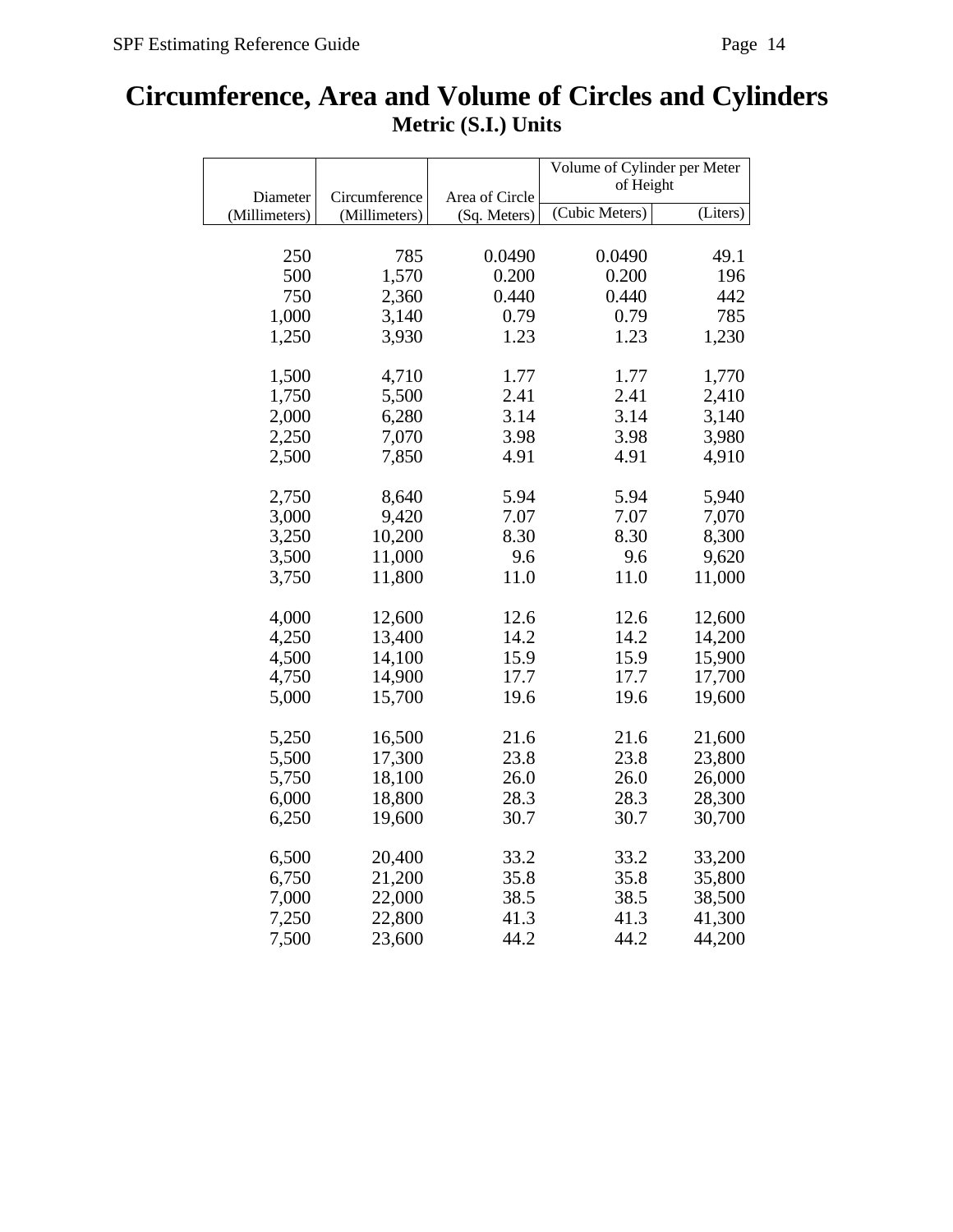|               |               |                | Volume of Cylinder per Meter |          |
|---------------|---------------|----------------|------------------------------|----------|
| Diameter      | Circumference | Area of Circle | of Height                    |          |
| (Millimeters) | (Millimeters) | (Sq. Meters)   | (Cubic Meters)               | (Liters) |
|               |               |                |                              |          |
| 7,750         | 24,300        | 47.2           | 47.2                         | 47,200   |
| 8,000         | 25,100        | 50.3           | 50.3                         | 50,300   |
| 8,250         | 25,900        | 53.5           | 53.5                         | 53,500   |
| 8,500         | 26,700        | 56.7           | 56.7                         | 56,700   |
| 8,750         | 27,500        | 60.1           | 60.1                         | 60,100   |
|               |               |                |                              |          |
| 9,000         | 28,300        | 63.6           | 63.6                         | 63,600   |
| 9,250         | 29,100        | 67.2           | 67.2                         | 67,200   |
| 9,500         | 29,800        | 70.9           | 70.9                         | 70,900   |
| 9,750         | 30,600        | 74.7           | 74.7                         | 74,700   |
| 10,000        | 31,400        | 78.5           | 78.5                         | 78,500   |
|               |               |                |                              |          |
| 10,250        | 32,200        | 82.5           | 82.5                         | 82,500   |
| 10,500        | 33,000        | 86.6           | 86.6                         | 86,600   |
| 10,750        | 33,800        | 90.8           | 90.8                         | 90,800   |
| 11,000        | 34,600        | 95.0           | 95.0                         | 95,000   |
| 11,250        | 35,300        | 99.4           | 99.4                         | 99,400   |
|               |               |                |                              |          |
| 11,500        | 36,100        | 104.0          | 104.0                        | 104,000  |
| 11,750        | 36,900        | 108            | 108                          | 108,000  |
| 12,000        | 37,700        | 113            | 113                          | 113,000  |
| 12,250        | 38,500        | 118            | 118                          | 118,000  |
| 12,500        | 39,300        | 123            | 123                          | 123,000  |
|               |               |                |                              |          |
| 12,750        | 40,100        | 128            | 128                          | 128,000  |
| 13,000        | 40,800        | 133            | 133                          | 133,000  |
| 13,250        | 41,600        | 138            | 138                          | 138,000  |
| 13,500        | 42,400        | 143            | 143                          | 143,000  |
| 13,750        | 43,200        | 148            | 148                          | 148,000  |
|               |               |                |                              |          |
| 14,000        | 44,000        | 154            | 154                          | 154,000  |
| 14,250        | 44,800        | 159            | 159                          | 159,000  |
| 14,500        | 45,600        | 165            | 165                          | 165,000  |
| 14,750        | 46,300        | 171            | 171                          | 171,000  |
| 15,000        | 47,100        | 177            | 177                          | 177,000  |
|               |               |                |                              |          |
| 15,250        | 47,900        | 183            | 183                          | 183,000  |
| 15,500        | 48,700        | 189            | 189                          | 189,000  |
| 15,750        | 49,500        | 195            | 195                          | 195,000  |
| 16,000        | 50,300        | 201            | 201                          | 201,000  |
| 16,250        | 51,100        | 207            | 207                          | 207,000  |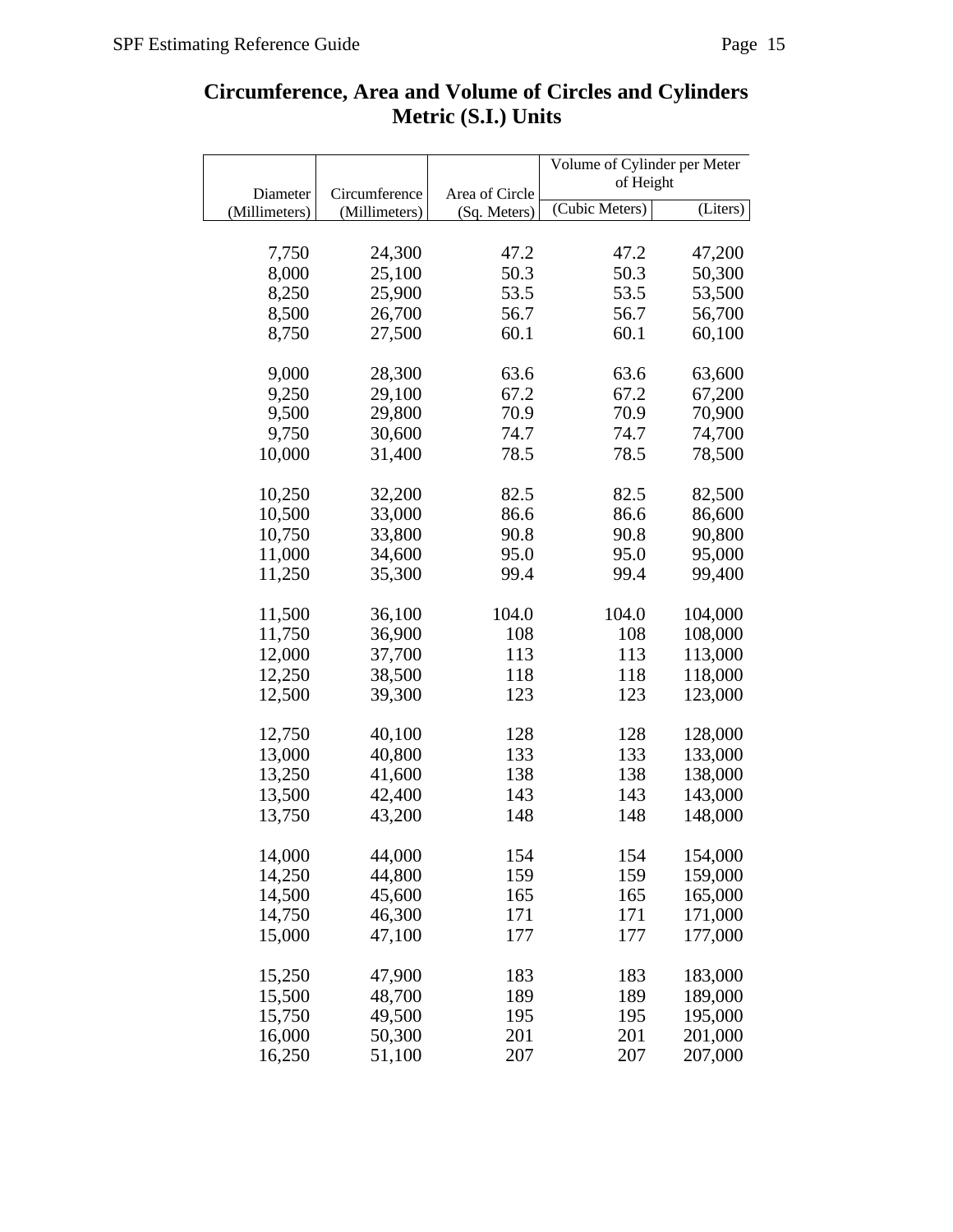|               |               |                | Volume of Cylinder per Meter |          |
|---------------|---------------|----------------|------------------------------|----------|
| Diameter      | Circumference | Area of Circle | of Height                    |          |
| (Millimeters) | (Millimeters) | (Sq. Meters)   | (Cubic Meters)               | (Liters) |
|               |               |                |                              |          |
| 16,500        | 51,800        | 214            | 214                          | 214,000  |
| 16,750        | 52,600        | 220            | 220                          | 220,000  |
| 17,000        | 53,400        | 227            | 227                          | 227,000  |
| 17,250        | 54,200        | 234            | 234                          | 234,000  |
| 17,500        | 55,000        | 241            | 241                          | 241,000  |
|               |               |                |                              |          |
| 17,750        | 55,800        | 247            | 247                          | 247,000  |
| 18,000        | 56,500        | 254            | 254                          | 254,000  |
| 18,250        | 57,300        | 262            | 262                          | 262,000  |
| 18,500        | 58,100        | 269            | 269                          | 269,000  |
| 18,750        | 58,900        | 276            | 276                          | 276,000  |
|               |               |                |                              |          |
| 19,000        | 59,700        | 284            | 284                          | 284,000  |
| 19,250        | 60,500        | 291            | 291                          | 291,000  |
| 19,500        | 61,300        | 299            | 299                          | 299,000  |
| 19,750        | 62,000        | 306            | 306                          | 306,000  |
| 20,000        | 62,800        | 314            | 314                          | 314,000  |
|               |               |                |                              |          |
| 20,250        | 63,600        | 322            | 322                          | 322,000  |
| 20,500        | 64,400        | 330            | 330                          | 330,000  |
| 20,750        | 65,200        | 338            | 338                          | 338,000  |
| 21,000        | 66,000        | 346            | 346                          | 346,000  |
| 21,250        | 66,800        | 355            | 355                          | 355,000  |
|               |               |                |                              |          |
| 21,500        | 67,500        | 363            | 363                          | 363,000  |
| 21,750        | 68,300        | 372            | 372                          | 372,000  |
| 22,000        | 69,100        | 380            | 380                          | 380,000  |
| 22,250        | 69,900        | 389            | 389                          | 389,000  |
| 22,500        | 70,700        | 398            | 398                          | 398,000  |
|               |               |                |                              |          |
| 22,750        | 71,500        | 406            | 406                          | 406,000  |
| 23,000        | 72,300        | 415            | 415                          | 415,000  |
| 23,250        | 73,000        | 425            | 425                          | 425,000  |
| 23,500        | 73,800        | 434            | 434                          | 434,000  |
| 23,750        | 74,600        | 443            | 443                          | 443,000  |
|               |               |                |                              |          |
| 24,000        | 75,400        | 452            | 452                          | 452,000  |
| 24,250        | 76,200        | 462            | 462                          | 462,000  |
| 24,500        | 77,000        | 471            | 471                          | 471,000  |
| 24,750        | 77,800        | 481            | 481                          | 481,000  |
| 25,000        | 78,500        | 491            | 491                          | 491,000  |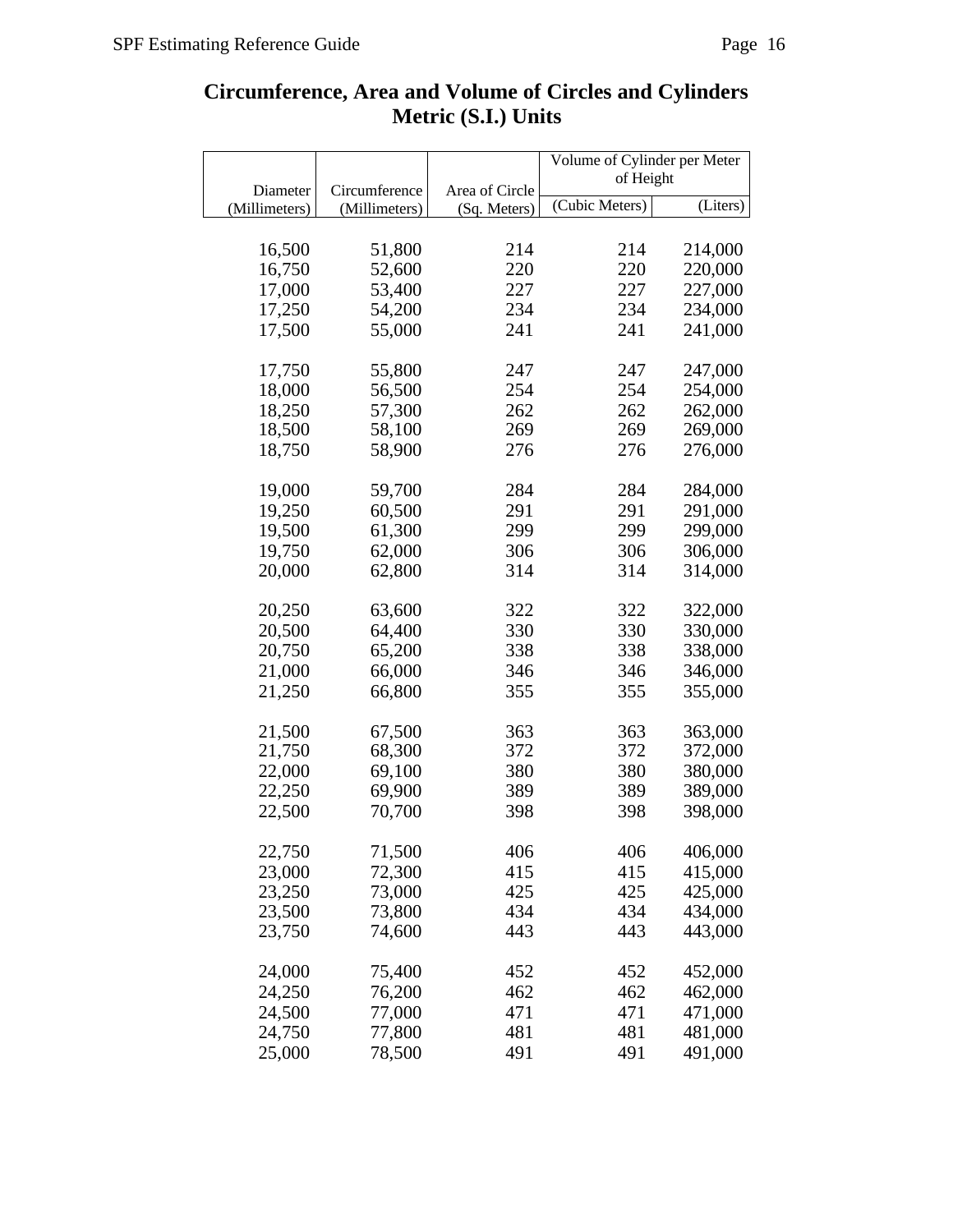|               |                    |                | Volume of Cylinder per Meter<br>of Height |          |
|---------------|--------------------|----------------|-------------------------------------------|----------|
| Diameter      | Circumference      | Area of Circle |                                           |          |
| (Millimeters) | (Millimeters)      | (Sq. Meters)   | (Cubic Meters)                            | (Liters) |
|               |                    |                |                                           |          |
| 25,250        | 79,300             | 501            | 501                                       | 501,000  |
| 25,500        | 80,100             | 511            | 511                                       | 511,000  |
| 25,750        | 80,900             | 521            | 521                                       | 521,000  |
| 26,000        | 81,700             | 531            | 531                                       | 531,000  |
| 26,250        | 82,500             | 541            | 541                                       | 541,000  |
|               |                    |                |                                           |          |
| 26,500        | 83,300             | 552            | 552                                       | 552,000  |
| 26,750        | 84,000             | 562            | 562                                       | 562,000  |
| 27,000        | 84,800             | 573            | 573                                       | 573,000  |
|               |                    | 583            |                                           |          |
| 27,250        | 85,600             |                | 583                                       | 583,000  |
| 27,500        | 86,400             | 594            | 594                                       | 594,000  |
|               |                    |                |                                           |          |
| 27,750        | 87,200             | 605            | 605                                       | 605,000  |
| 28,000        | 88,000             | 616            | 616                                       | 616,000  |
| 28,250        | 88,700             | 627            | 627                                       | 627,000  |
| 28,500        | 89,500             | 638            | 638                                       | 638,000  |
| 28,750        | 90,300             | 649            | 649                                       | 649,000  |
|               |                    |                |                                           |          |
| 29,000        | 91,100             | 661            | 661                                       | 661,000  |
| 29,250        | 91,900             | 672            | 672                                       | 672,000  |
| 29,500        | 92,700             | 683            | 683                                       | 683,000  |
| 29,750        | 93,500             | 695            | 695                                       | 695,000  |
| 30,000        | 94,200             | 707            | 707                                       | 707,000  |
|               |                    |                |                                           |          |
| 30,250        | 95,000             | 719            | 719                                       | 719,000  |
| 30,500        | 95,800             | 731            | 731                                       | 731,000  |
| 30,750        | 96,600             | 743            | 743                                       | 743,000  |
| 31,000        | 97,400             | 755            | 755                                       | 755,000  |
| 31,250        | 98,200             | 767            | 767                                       | 767,000  |
|               |                    |                |                                           |          |
| 31,500        | 99,000             | 779            | 779                                       | 779,000  |
| 31,750        | 99,700             | 792            | 792                                       | 792,000  |
| 32,000        | 101,000            | 804            | 804                                       | 804,000  |
| 32,250        | 101,000            | 817            | 817                                       | 817,000  |
| 32,500        | 102,000            | 830            | 830                                       | 830,000  |
|               |                    |                |                                           |          |
|               |                    | 842            | 842                                       |          |
| 32,750        | 103,000<br>104,000 |                |                                           | 842,000  |
| 33,000        |                    | 855            | 855                                       | 855,000  |
| 33,250        | 104,000            | 868            | 868                                       | 868,000  |
| 33,500        | 105,000            | 881            | 881                                       | 881,000  |
| 33,750        | 106,000            | 895            | 895                                       | 895,000  |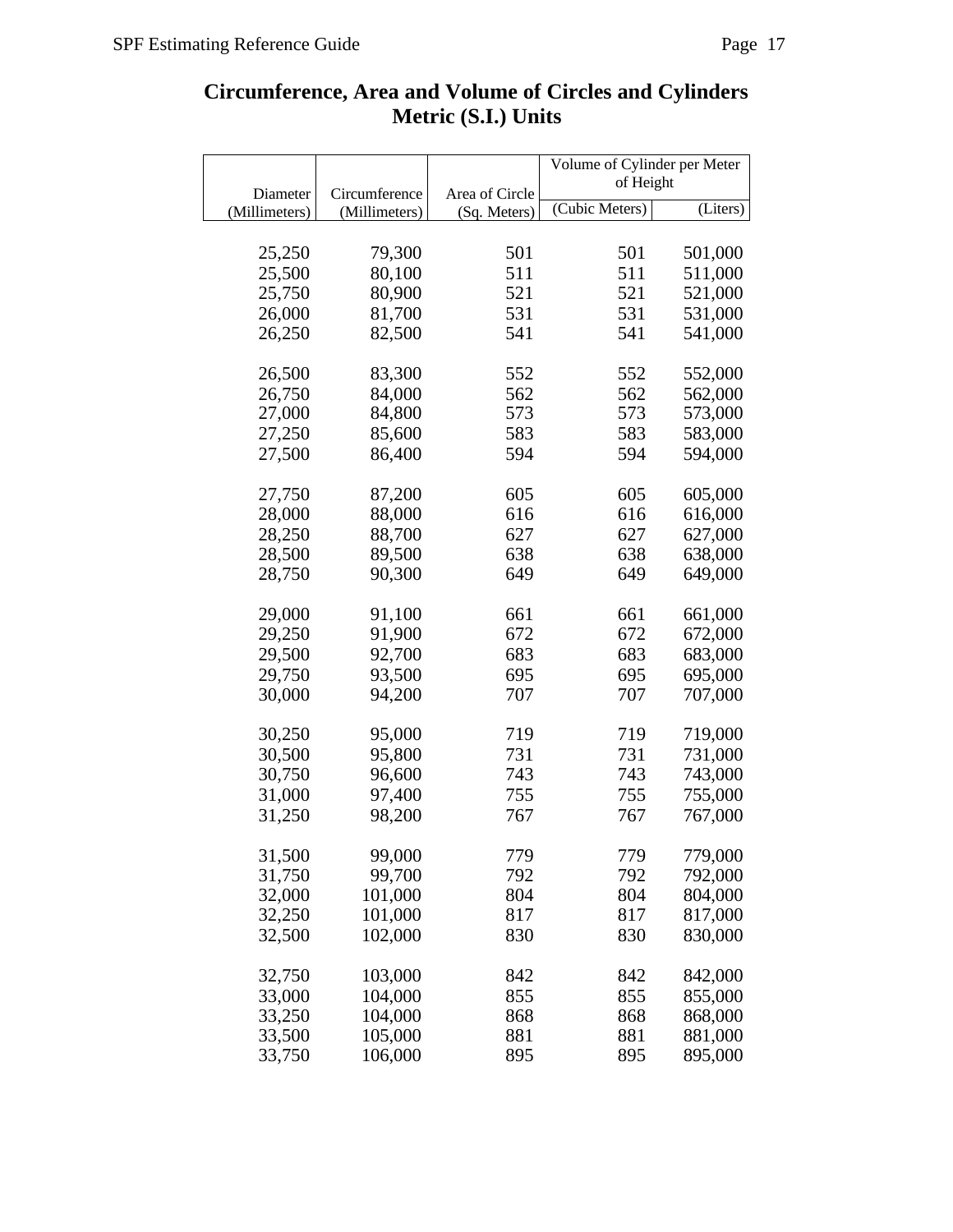|               |               |                | Volume of Cylinder per Meter |           |
|---------------|---------------|----------------|------------------------------|-----------|
| Diameter      | Circumference | Area of Circle | of Height                    |           |
| (Millimeters) | (Millimeters) | (Sq. Meters)   | (Cubic Meters)               | (Liters)  |
|               |               |                |                              |           |
| 34,000        | 107,000       | 908            | 908                          | 908,000   |
| 34,250        | 108,000       | 921            | 921                          | 921,000   |
| 34,500        | 108,000       | 935            | 935                          | 935,000   |
| 34,750        | 109,000       | 948            | 948                          | 948,000   |
| 35,000        | 110,000       | 962            | 962                          | 962,000   |
|               |               |                |                              |           |
| 35,250        | 111,000       | 976            | 976                          | 976,000   |
| 35,500        | 112,000       | 990            | 990                          | 990,000   |
| 35,750        | 112,000       | 1,000          | 1,000                        | 1,000,000 |
| 36,000        | 113,000       | 1,020          | 1,020                        | 1,020,000 |
| 36,250        | 114,000       | 1,030          | 1,030                        | 1,030,000 |
|               |               |                |                              |           |
| 36,500        | 115,000       | 1,050          | 1,050                        | 1,050,000 |
| 36,750        | 115,000       | 1,060          | 1,060                        | 1,060,000 |
| 37,000        | 116,000       | 1,080          | 1,080                        | 1,080,000 |
| 37,250        | 117,000       | 1,090          | 1,090                        | 1,090,000 |
| 37,500        | 118,000       | 1,100          | 1,100                        | 1,100,000 |
|               |               |                |                              |           |
| 37,750        | 119,000       | 1,120          | 1,120                        | 1,120,000 |
| 38,000        | 119,000       | 1,130          | 1,130                        | 1,130,000 |
| 38,250        | 120,000       | 1,150          | 1,150                        | 1,150,000 |
| 38,500        | 121,000       | 1,160          | 1,160                        | 1,160,000 |
| 38,750        | 122,000       | 1,180          | 1,180                        | 1,180,000 |
|               |               |                |                              |           |
| 39,000        | 123,000       | 1,190          | 1,190                        | 1,190,000 |
| 39,250        | 123,000       | 1,210          | 1,210                        | 1,210,000 |
| 39,500        | 124,000       | 1,230          | 1,230                        | 1,230,000 |
| 39,750        | 125,000       | 1,240          | 1,240                        | 1,240,000 |
| 40,000        | 126,000       | 1,260          | 1,260                        | 1,260,000 |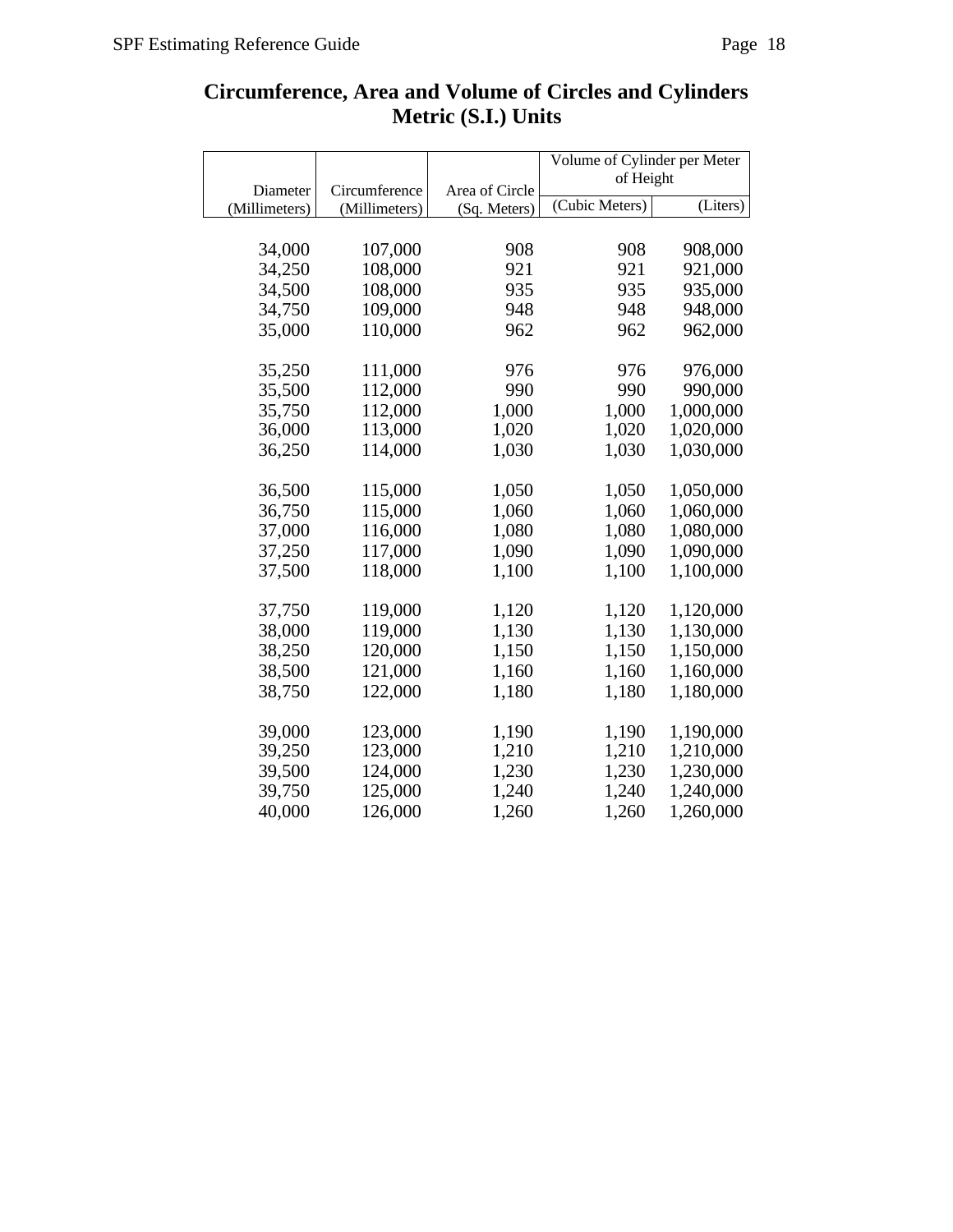<span id="page-18-0"></span>

|                |               |                | Volume of Cylinder per Foot of<br>Height |           |
|----------------|---------------|----------------|------------------------------------------|-----------|
| Diameter       | Circumference | Area of Circle | (Cubic Feet)                             | (Gallons) |
| (Feet)         | (Feet)        | (Sq. Feet)     |                                          |           |
|                |               |                |                                          |           |
| $\mathbf{1}$   | 3.14          | 0.79           | 0.79                                     | 5.88      |
| $\overline{c}$ | 6.28          | 3.14           | 3.14                                     | 23.5      |
| 3              | 9.42          | 7.07           | 7.07                                     | 52.9      |
| $\overline{4}$ | 12.6          | 12.6           | 12.6                                     | 94.0      |
| $\overline{5}$ | 15.7          | 19.6           | 19.6                                     | 147       |
|                |               |                |                                          |           |
| 6              | 18.8          | 28.3           | 28.3                                     | 212       |
| $\overline{7}$ | 22.0          | 38.5           | 38.5                                     | 288       |
| 8              | 25.1          | 50.3           | 50.3                                     | 376       |
| 9              | 28.3          | 63.6           | 63.6                                     | 476       |
| 10             | 31.4          | 78.5           | 78.5                                     | 588       |
|                |               |                |                                          |           |
| 11             | 34.6          | 95             | 95                                       | 711       |
| 12             | 37.7          | 113            | 113                                      | 846       |
| 13             | 40.8          | 133            | 133                                      | 993       |
| 14             | 44.0          | 154            | 154                                      | 1,150     |
| 15             | 47.1          | 177            | 177                                      | 1,320     |
|                |               |                |                                          |           |
| 16             | 50.3          | 201            | 201                                      | 1,500     |
| 17             | 53.4          | 227            | 227                                      | 1,700     |
| 18             | 56.5          | 254            | 254                                      | 1,900     |
| 19             | 59.7          | 284            | 284                                      | 2,120     |
| 20             | 62.8          | 314            | 314                                      | 2,350     |
|                |               |                |                                          |           |
| 21             | 66.0          | 346            | 346                                      | 2,590     |
| 22             | 69.1          | 380            | 380                                      | 2,840     |
| 23             | 72.3          | 415            | 415                                      |           |
| 24             |               | 452            | 452                                      | 3,110     |
|                | 75.4          |                |                                          | 3,380     |
| 25             | 78.5          | 491            | 491                                      | 3,670     |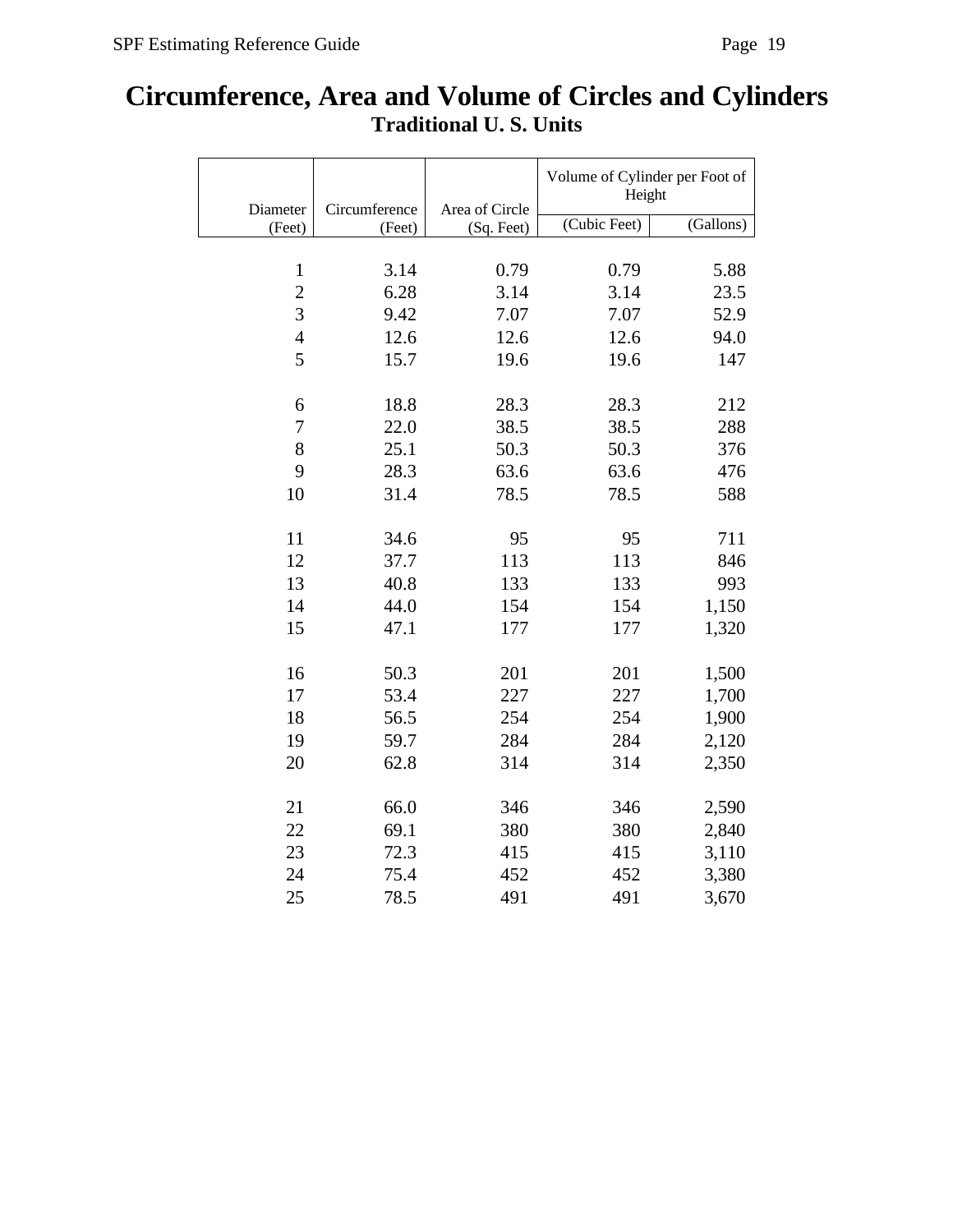|          |        |               |                | Volume of Cylinder per Foot of<br>Height |           |
|----------|--------|---------------|----------------|------------------------------------------|-----------|
| Diameter |        | Circumference | Area of Circle | (Cubic Feet)                             | (Gallons) |
|          | (Feet) | (Feet)        | (Sq. Feet)     |                                          |           |
|          | 26     | 81.7          | 531            | 531                                      | 3,970     |
|          | 27     | 84.8          | 573            | 573                                      | 4,280     |
|          | 28     | 88.0          | 616            | 616                                      | 4,610     |
|          | 29     | 91.1          | 661            | 661                                      | 4,940     |
|          | 30     | 94.2          | 707            | 707                                      | 5,290     |
|          |        |               |                |                                          |           |
|          | 31     | 97.4          | 755            | 755                                      | 5,650     |
|          | 32     | 101           | 804            | 804                                      | 6,020     |
|          | 33     | 104           | 855            | 855                                      | 6,400     |
|          | 34     | 107           | 908            | 908                                      | 6,790     |
|          | 35     | 110           | 962            | 962                                      | 7,200     |
|          |        |               |                |                                          |           |
|          | 36     | 113           | 1,020          | 1,020                                    | 7,610     |
|          | 37     | 116           | 1,080          | 1,080                                    | 8,040     |
|          | 38     | 119           | 1,130          | 1,130                                    | 8,480     |
|          | 39     | 123           | 1,190          | 1,190                                    | 8,940     |
|          | 40     | 126           | 1,260          | 1,260                                    | 9,400     |
|          |        |               |                |                                          |           |
|          | 41     | 129           | 1,320          | 1,320                                    | 9,880     |
|          | 42     | 132           | 1,390          | 1,390                                    | 10,400    |
|          | 43     | 135           | 1,450          | 1,450                                    | 10,900    |
|          | 44     | 138           | 1,520          | 1,520                                    | 11,400    |
|          | 45     | 141           | 1,590          | 1,590                                    | 11,900    |
|          |        |               |                |                                          |           |
|          | 46     | 145           | 1,660          | 1,660                                    | 12,400    |
|          | 47     | 148           | 1,730          | 1,730                                    | 13,000    |
|          | 48     | 151           | 1,810          | 1,810                                    | 13,500    |
|          | 49     | 154           | 1,890          | 1,890                                    | 14,100    |
|          | 50     | 157           | 1,960          | 1,960                                    | 14,700    |
|          |        |               |                |                                          |           |
|          | 51     | 160           | 2,040          | 2,040                                    | 15,300    |
|          | 52     | 163           | 2,120          | 2,120                                    | 15,900    |
|          | 53     | 167           | 2,210          | 2,210                                    | 16,500    |
|          | 54     | 170           | 2,290          | 2,290                                    | 17,100    |
|          | 55     | 173           | 2,380          | 2,380                                    | 17,800    |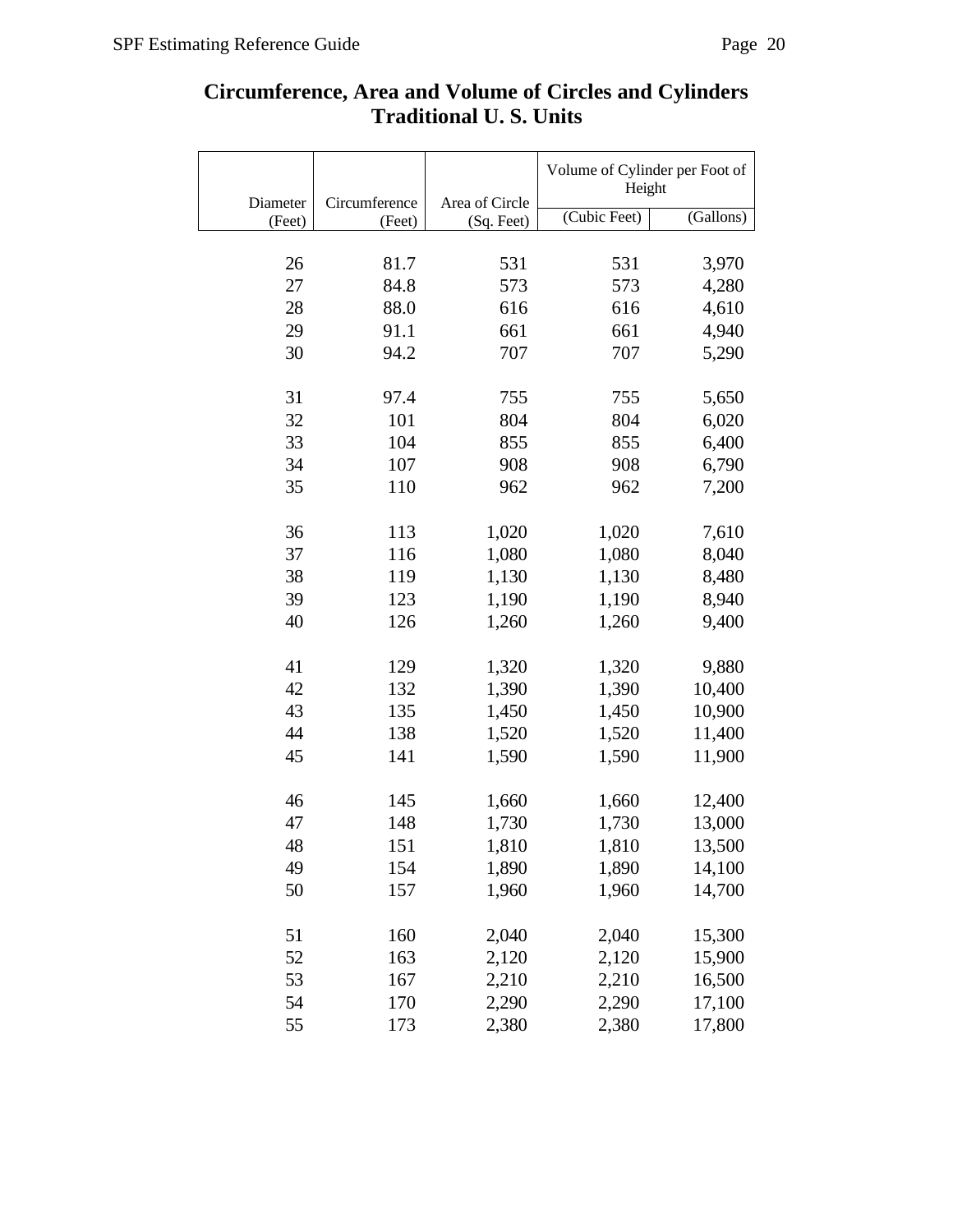|                    |                         |                              | Volume of Cylinder per Foot of<br>Height |           |
|--------------------|-------------------------|------------------------------|------------------------------------------|-----------|
| Diameter<br>(Feet) | Circumference<br>(Feet) | Area of Circle<br>(Sq. Feet) | (Cubic Feet)                             | (Gallons) |
|                    |                         |                              |                                          |           |
|                    |                         |                              |                                          |           |
| 56                 | 176                     | 2,460                        | 2,460                                    | 18,400    |
| 57                 | 179                     | 2,550                        | 2,550                                    | 19,100    |
| 58                 | 182                     | 2,640                        | 2,640                                    | 19,800    |
| 59                 | 185                     | 2,730                        | 2,730                                    | 20,500    |
| 60                 | 188                     | 2,830                        | 2,830                                    | 21,200    |
|                    |                         |                              |                                          |           |
| 61                 | 192                     | 2,920                        | 2,920                                    | 21,900    |
| 62                 | 195                     | 3,020                        | 3,020                                    | 22,600    |
| 63                 | 198                     | 3,120                        | 3,120                                    | 23,300    |
| 64                 | 201                     | 3,220                        | 3,220                                    | 24,100    |
| 65                 | 204                     | 3,320                        | 3,320                                    | 24,800    |
|                    |                         |                              |                                          |           |
| 66                 | 207                     | 3,420                        | 3,420                                    | 25,600    |
| 67                 | 210                     | 3,530                        | 3,530                                    | 26,400    |
| 68                 | 214                     | 3,630                        | 3,630                                    | 27,200    |
| 69                 | 217                     | 3,740                        | 3,740                                    | 28,000    |
| 70                 | 220                     | 3,850                        | 3,850                                    | 28,800    |
|                    |                         |                              |                                          |           |
| 71                 | 223                     | 3,960                        | 3,960                                    | 29,600    |
| 72                 | 226                     | 4,070                        | 4,070                                    | 30,500    |
| 73                 | 229                     | 4,190                        | 4,190                                    | 31,300    |
| 74                 | 232                     | 4,300                        | 4,300                                    | 32,200    |
| 75                 | 236                     | 4,420                        | 4,420                                    | 33,100    |
|                    |                         |                              |                                          |           |
| 76                 | 239                     | 4,540                        | 4,540                                    | 33,900    |
| 77                 | 242                     | 4,660                        | 4,660                                    | 34,800    |
| 78                 | 245                     | 4,780                        | 4,780                                    | 35,700    |
| 79                 | 248                     | 4,900                        | 4,900                                    | 36,700    |
| 80                 | 251                     | 5,030                        | 5,030                                    | 37,600    |
|                    |                         |                              |                                          |           |
| 81                 | 254                     | 5,150                        | 5,150                                    | 38,500    |
| 82                 | 258                     | 5,280                        | 5,280                                    | 39,500    |
| 83                 | 261                     | 5,410                        | 5,410                                    | 40,500    |
| 84                 | 264                     | 5,540                        | 5,540                                    | 41,500    |
| 85                 | 267                     | 5,670                        | 5,670                                    | 42,500    |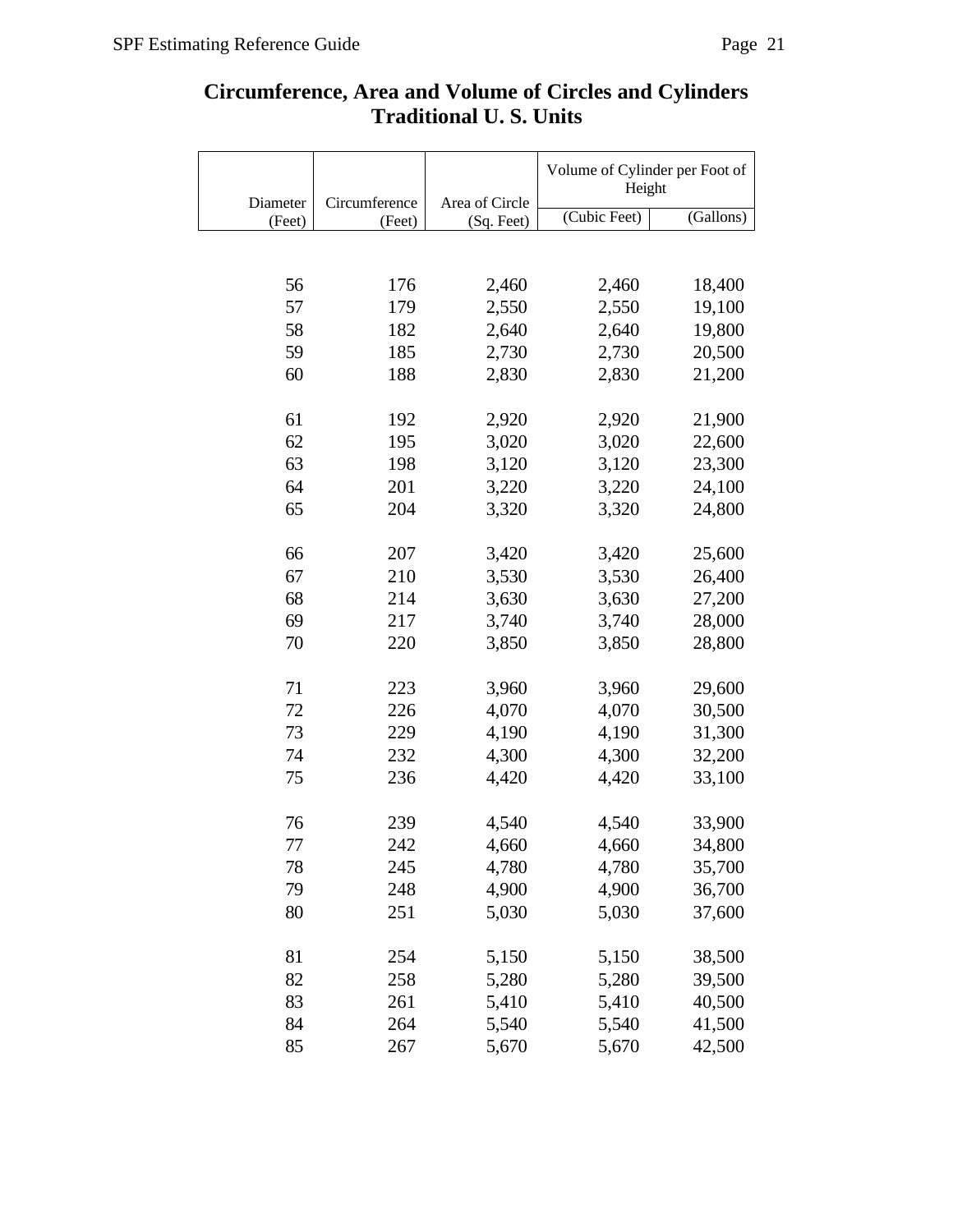|                    |                         |                | Volume of Cylinder per Foot of<br>Height |           |
|--------------------|-------------------------|----------------|------------------------------------------|-----------|
| Diameter<br>(Feet) | Circumference<br>(Feet) | Area of Circle | (Cubic Feet)                             | (Gallons) |
|                    |                         | (Sq. Feet)     |                                          |           |
|                    |                         |                |                                          |           |
| 86                 | 270                     | 5,810          | 5,810                                    | 43,500    |
| 87                 | 273                     | 5,940          | 5,940                                    | 44,500    |
| 88                 | 276                     | 6,080          | 6,080                                    | 45,500    |
| 89                 | 280                     | 6,220          | 6,220                                    | 46,500    |
| 90                 | 283                     | 6,360          | 6,360                                    | 47,600    |
|                    |                         |                |                                          |           |
| 91                 | 286                     | 6,500          | 6,500                                    | 48,700    |
| 92                 | 289                     | 6,650          | 6,650                                    | 49,700    |
| 93                 | 292                     | 6,790          | 6,790                                    | 50,800    |
| 94                 | 295                     | 6,940          | 6,940                                    | 51,900    |
| 95                 | 298                     | 7,090          | 7,090                                    | 53,000    |
|                    |                         |                |                                          |           |
| 96                 | 302                     | 7,240          | 7,240                                    | 54,100    |
| 97                 | 305                     | 7,390          | 7,390                                    | 55,300    |
| 98                 | 308                     | 7,540          | 7,540                                    | 56,400    |
| 99                 | 311                     | 7,700          | 7,700                                    | 57,600    |
| 100                | 314                     | 7,850          | 7,850                                    | 58,800    |
| 101                | 317                     | 8,010          | 8,010                                    | 59,900    |
| 102                | 320                     | 8,170          | 8,170                                    | 61,100    |
| 103                | 324                     | 8,330          | 8,330                                    | 62,300    |
| 104                | 327                     | 8,490          | 8,490                                    | 63,600    |
| 105                | 330                     | 8,660          | 8,660                                    | 64,800    |
|                    |                         |                |                                          |           |
| 106                | 333                     | 8,820          | 8,820                                    | 66,000    |
| 107                | 336                     | 8,990          | 8,990                                    | 67,300    |
| 108                | 339                     | 9,160          | 9,160                                    | 68,500    |
| 109                | 342                     | 9,330          | 9,330                                    | 69,800    |
| 110                | 346                     | 9,500          | 9,500                                    | 71,100    |
|                    |                         |                |                                          |           |
| 111                | 349                     | 9,680          | 9,680                                    | 72,400    |
| 112                | 352                     | 9,850          | 9,850                                    | 73,700    |
| 113                | 355                     | 10,000         | 10,000                                   | 75,000    |
| 114                | 358                     | 10,200         | 10,200                                   | 76,400    |
| 115                | 361                     | 10,400         | 10,400                                   | 77,700    |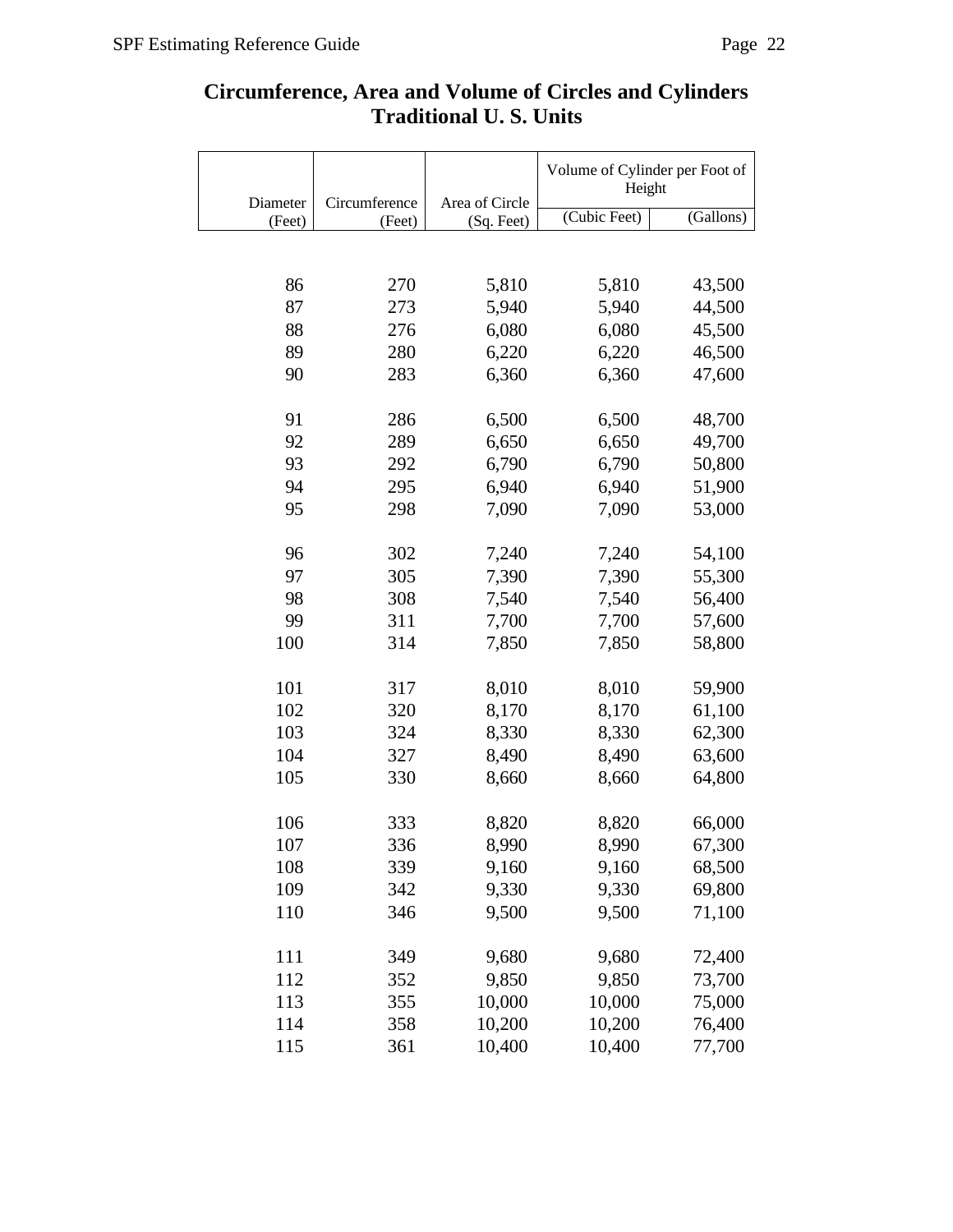|                    |                         |                              | Volume of Cylinder per Foot of<br>Height |                    |
|--------------------|-------------------------|------------------------------|------------------------------------------|--------------------|
| Diameter<br>(Feet) | Circumference<br>(Feet) | Area of Circle<br>(Sq. Feet) | (Cubic Feet)                             | (Gallons)          |
|                    |                         |                              |                                          |                    |
|                    |                         |                              |                                          |                    |
| 116                | 364                     | 10,600                       | 10,600                                   | 79,100             |
| 117                | 368                     | 10,800                       | 10,800                                   | 80,400             |
| 118                | 371                     | 10,900                       | 10,900                                   | 81,800             |
| 119                | 374                     | 11,100                       | 11,100                                   | 83,200             |
| 120                | 377                     | 11,300                       | 11,300                                   | 84,600             |
|                    |                         |                              |                                          |                    |
| 121                | 380                     | 11,500                       | 11,500                                   | 86,000             |
| 122                | 383                     | 11,700                       | 11,700                                   | 87,500             |
| 123                | 386                     | 11,900                       | 11,900                                   | 88,900             |
| 124                | 390                     | 12,100                       | 12,100                                   | 90,300             |
| 125                | 393                     | 12,300                       | 12,300                                   | 91,800             |
|                    |                         |                              |                                          |                    |
| 126                | 396                     | 12,500                       | 12,500                                   | 93,300             |
| 127                | 399                     | 12,700                       | 12,700                                   | 94,800             |
| 128                | 402                     | 12,900                       | 12,900                                   | 96,300             |
| 129                | 405                     | 13,100                       | 13,100                                   | 97,800             |
| 130                | 408                     | 13,300                       | 13,300                                   | 99,300             |
|                    |                         |                              |                                          |                    |
| 131                | 412                     | 13,500                       | 13,500                                   | 101,000            |
| 132                | 415                     | 13,700                       | 13,700                                   | 102,000            |
| 133                | 418                     | 13,900                       | 13,900                                   | 104,000            |
| 134                | 421                     | 14,100                       | 14,100                                   | 106,000            |
| 135                | 424                     | 14,300                       | 14,300                                   | 107,000            |
|                    |                         |                              |                                          |                    |
| 136                | 427                     | 14,500                       | 14,500                                   | 109,000            |
| 137                | 430                     | 14,700                       | 14,700                                   | 110,000            |
| 138                | 434                     | 15,000                       | 15,000                                   | 112,000            |
| 139                | 437                     | 15,200                       | 15,200                                   | 114,000            |
| 140                | 440                     | 15,400                       | 15,400                                   | 115,000            |
| 141                | 443                     |                              |                                          |                    |
| 142                | 446                     | 15,600<br>15,800             | 15,600<br>15,800                         | 117,000<br>118,000 |
| 143                | 449                     |                              | 16,100                                   | 120,000            |
| 144                | 452                     | 16,100<br>16,300             | 16,300                                   | 122,000            |
| 145                | 456                     | 16,500                       | 16,500                                   | 124,000            |
|                    |                         |                              |                                          |                    |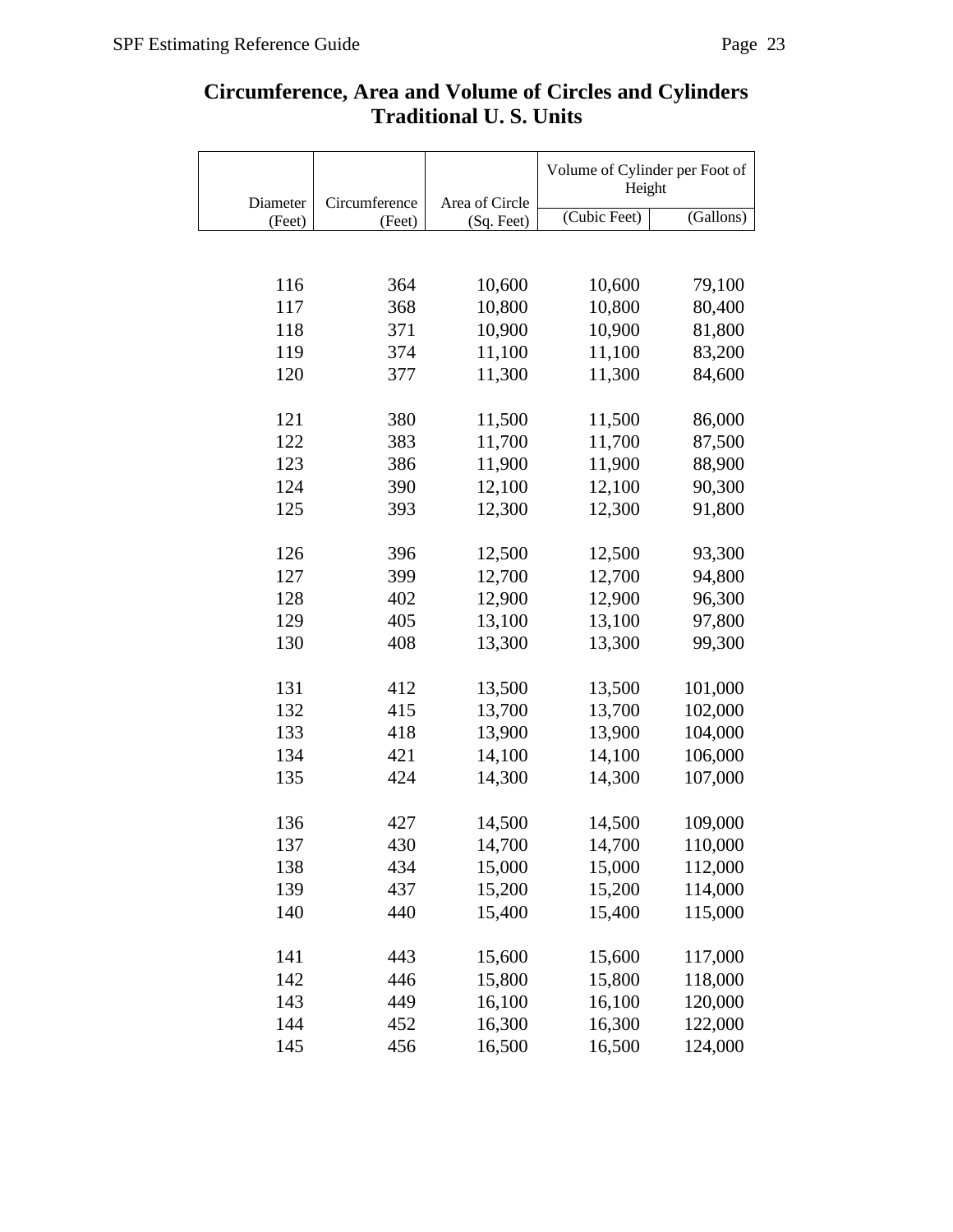| Diameter | Circumference | Area of Circle | Volume of Cylinder per Foot of<br>Height |           |
|----------|---------------|----------------|------------------------------------------|-----------|
| (Feet)   | (Feet)        | (Sq. Feet)     | (Cubic Feet)                             | (Gallons) |
|          |               |                |                                          |           |
| 146      | 459           | 16,700         | 16,700                                   | 125,000   |
| 147      | 462           | 17,000         | 17,000                                   | 127,000   |
| 148      | 465           | 17,200         | 17,200                                   | 129,000   |
| 149      | 468           | 17,400         | 17,400                                   | 130,000   |
| 150      | 471           | 17,700         | 17,700                                   | 132,000   |
|          |               |                |                                          |           |
| 151      | 474           | 17,900         | 17,900                                   | 134,000   |
| 152      | 478           | 18,100         | 18,100                                   | 136,000   |
| 153      | 481           | 18,400         | 18,400                                   | 138,000   |
| 154      | 484           | 18,600         | 18,600                                   | 139,000   |
| 155      | 487           | 18,900         | 18,900                                   | 141,000   |
|          |               |                |                                          |           |
| 156      | 490           | 19,100         | 19,100                                   | 143,000   |
| 157      | 493           | 19,400         | 19,400                                   | 145,000   |
| 158      | 496           | 19,600         | 19,600                                   | 147,000   |
| 159      | 500           | 19,900         | 19,900                                   | 149,000   |
| 160      | 503           | 20,100         | 20,100                                   | 150,000   |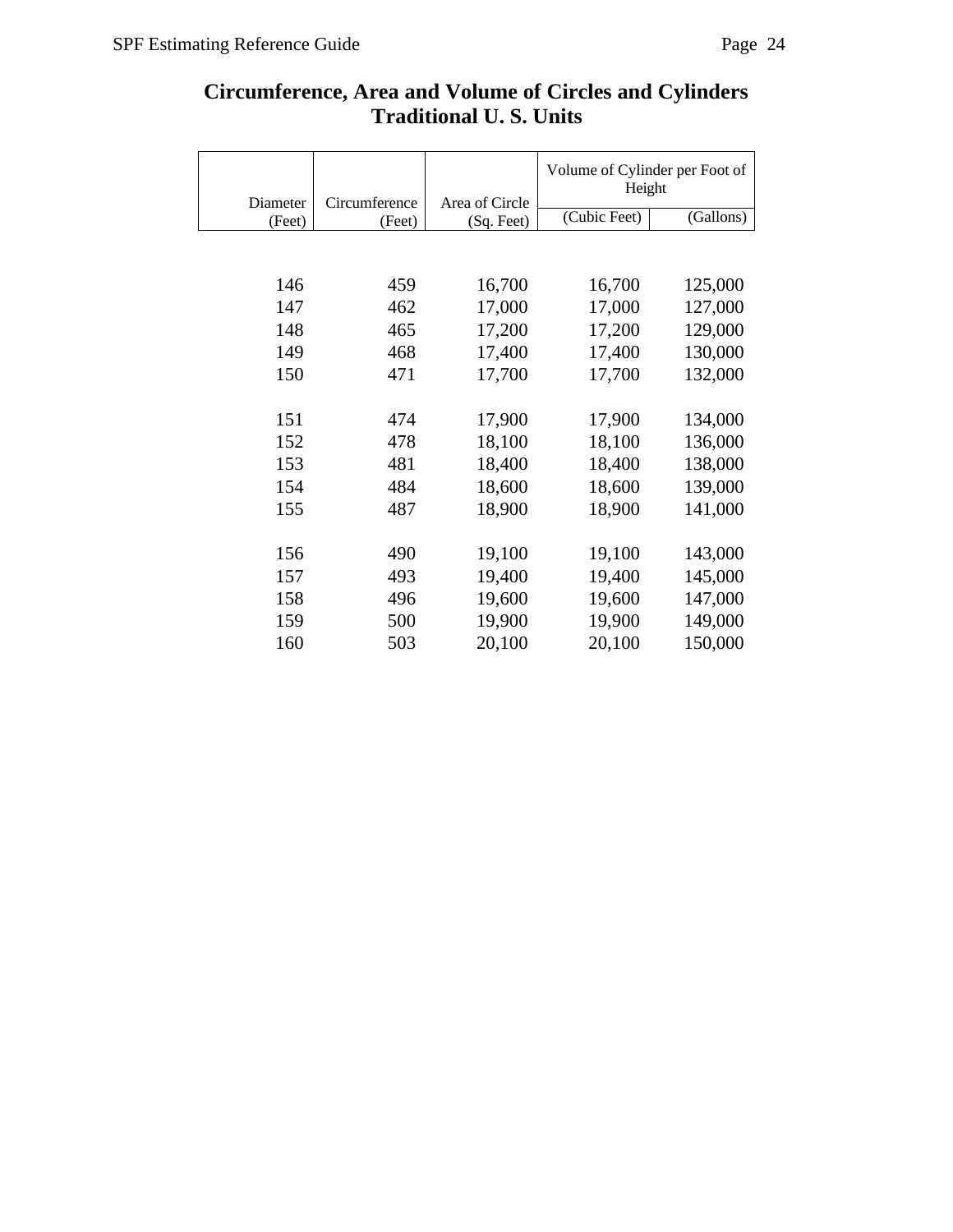<span id="page-24-0"></span>

|                          | Surface of            | Volume of Sphere |          |
|--------------------------|-----------------------|------------------|----------|
| Diameter<br>(Millimeter) | Sphere<br>(Sq. Meter) | (Cubic Meter)    | (Liters) |
|                          |                       |                  |          |
| 250                      | 0.200                 | 0.00820          | 8.18     |
| 500                      | 0.790                 | 0.0650           | 65.4     |
| 750                      | 1.77                  | 0.220            | 221      |
| 1,000                    | 3.14                  | 0.520            | 524      |
| 1,250                    | 4.91                  | 1.02             | 1,020    |
|                          |                       |                  |          |
| 1,500                    | 7.07                  | 1.77             | 1,770    |
| 1,750                    | 9.62                  | 2.81             | 2,810    |
| 2,000                    | 12.6                  | 4.19             | 4,190    |
| 2,250                    | 15.9                  | 5.96             | 5,960    |
| 2,500                    | 19.6                  | 8.18             | 8,180    |
|                          |                       |                  |          |
| 2,750                    | 23.8                  | 10.9             | 10,900   |
| 3,000                    | 28.3                  | 14.1             | 14,100   |
| 3,250                    | 33.2                  | 18.0             | 18,000   |
| 3,500                    | 38.5                  | 22.4             | 22,400   |
| 3,750                    | 44.2                  | 27.6             | 27,600   |
|                          |                       |                  |          |
| 4,000                    | 50.3                  | 33.5             | 33,500   |
| 4,250                    | 56.7                  | 40.2             | 40,200   |
| 4,500                    | 63.6                  | 47.7             | 47,700   |
| 4,750                    | 70.9                  | 56.1             | 56,100   |
| 5,000                    | 78.5                  | 65.4             | 65,400   |
|                          |                       |                  |          |
| 5,250                    | 86.6                  | 75.8             | 75,800   |
| 5,500                    | 95.0                  | 87.1             | 87,100   |
| 5,750                    | 104                   | 100              | 99,500   |
| 6,000                    | 113                   | 113              | 113,000  |
| 6,250                    | 123                   | 128              | 128,000  |
| 6,500                    | 133                   | 144              | 144,000  |
| 6,750                    | 143                   | 161              | 161,000  |
| 7,000                    | 154                   | 180              | 180,000  |
| 7,250                    | 165                   | 200              | 200,000  |
| 7,500                    | 177                   | 221              | 221,000  |
|                          |                       |                  |          |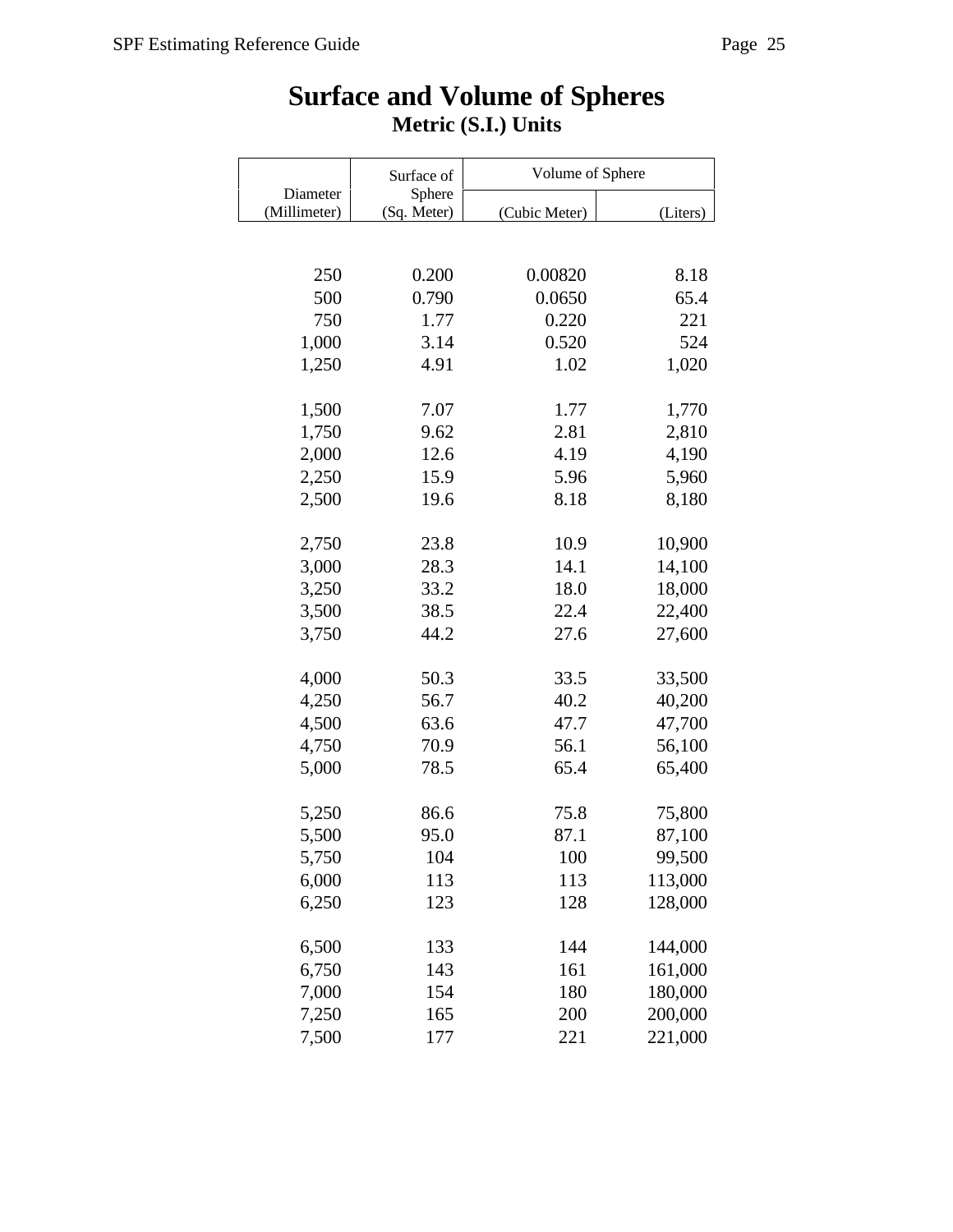|                          | Surface of            | Volume of Sphere |           |
|--------------------------|-----------------------|------------------|-----------|
| Diameter<br>(Millimeter) | Sphere<br>(Sq. Meter) | (Cubic Meter)    | (Liters)  |
|                          |                       |                  |           |
| 7,750                    | 189                   | 244              | 244,000   |
| 8,000                    | 201                   | 268              | 268,000   |
| 8,250                    | 214                   | 294              | 294,000   |
| 8,500                    | 227                   | 322              | 322,000   |
| 8,750                    | 241                   | 351              | 351,000   |
|                          |                       |                  |           |
| 9,000                    | 254                   | 382              | 382,000   |
| 9,250                    | 269                   | 414              | 414,000   |
| 9,500                    | 284                   | 449              | 449,000   |
| 9,750                    | 299                   | 485              | 485,000   |
| 10,000                   | 314                   | 524              | 524,000   |
|                          |                       |                  |           |
| 10,250                   | 330                   | 564              | 564,000   |
| 10,500                   | 346                   | 606              | 606,000   |
| 10,750                   | 363                   | 650              | 650,000   |
| 11,000                   | 380                   | 697              | 697,000   |
| 11,250                   | 398                   | 746              | 746,000   |
| 11,500                   | 415                   | 796              | 796,000   |
| 11,750                   | 434                   | 849              | 849,000   |
| 12,000                   | 452                   | 905              | 905,000   |
| 12,250                   | 471                   | 963              | 963,000   |
| 12,500                   | 491                   | 1,020            | 1,020,000 |
|                          |                       |                  |           |
| 12,750                   | 511                   | 1,090            | 1,090,000 |
| 13,000                   | 531                   | 1,150            | 1,150,000 |
| 13,250                   | 552                   | 1,220            | 1,220,000 |
| 13,500                   | 573                   | 1,290            | 1,290,000 |
| 13,750                   | 594                   | 1,360            | 1,360,000 |
|                          |                       |                  |           |
| 14,000                   | 616                   | 1,440            | 1,440,000 |
| 14,250                   | 638                   | 1,520            | 1,520,000 |
| 14,500                   | 661                   | 1,600            | 1,600,000 |
| 14,750                   | 683                   | 1,680            | 1,680,000 |
| 15,000                   | 707                   | 1,770            | 1,770,000 |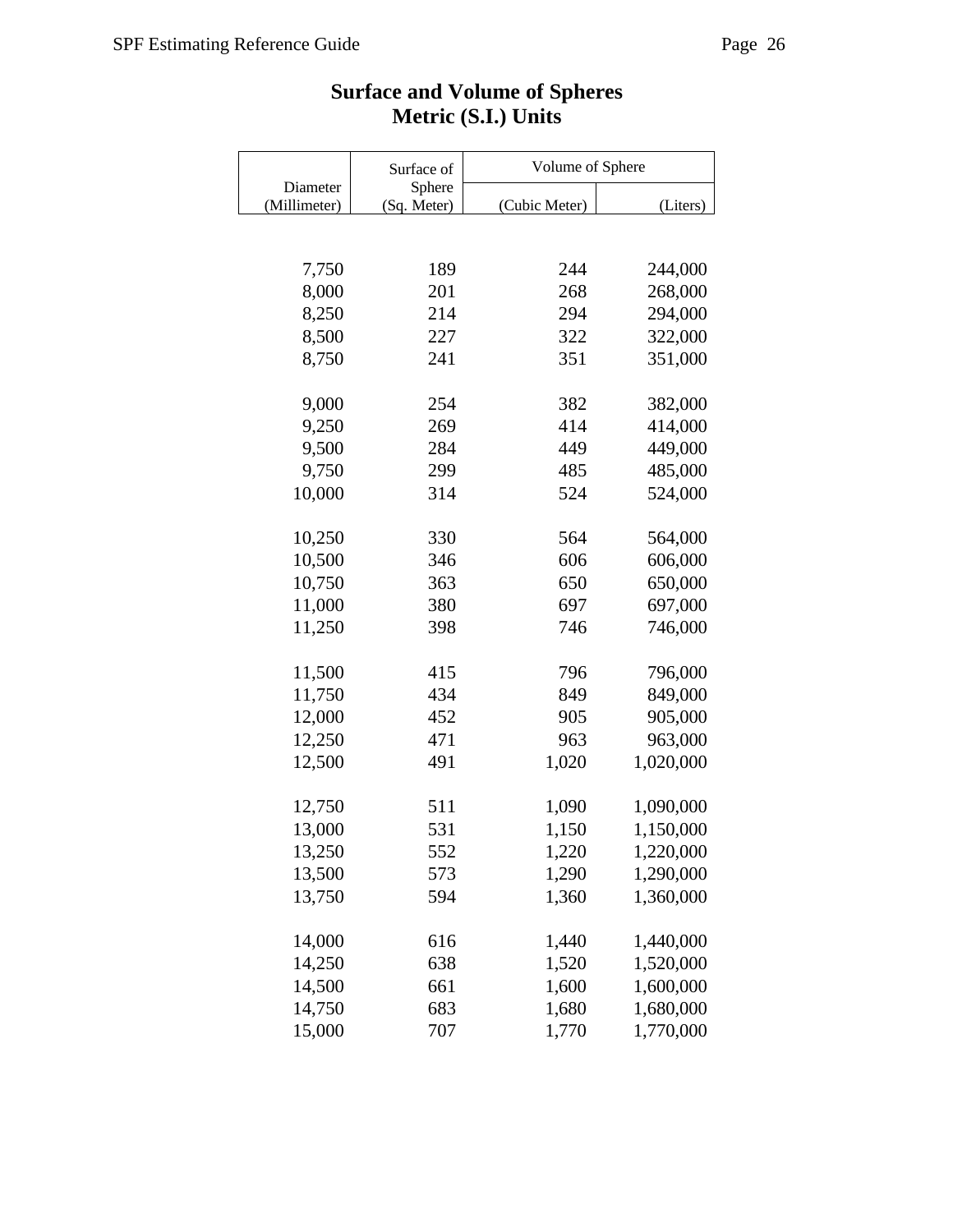|                          | Surface of            | Volume of Sphere |           |
|--------------------------|-----------------------|------------------|-----------|
| Diameter<br>(Millimeter) | Sphere<br>(Sq. Meter) | (Cubic Meter)    | (Liters)  |
|                          |                       |                  |           |
| 15,250                   | 731                   | 1,860            | 1,860,000 |
| 15,500                   | 755                   | 1,950            | 1,950,000 |
| 15,750                   | 779                   | 2,050            | 2,050,000 |
|                          |                       |                  | 2,140,000 |
| 16,000                   | 804                   | 2,140            |           |
| 16,250                   | 830                   | 2,250            | 2,250,000 |
| 16,500                   | 855                   | 2,350            | 2,350,000 |
| 16,750                   | 881                   | 2,460            | 2,460,000 |
| 17,000                   | 908                   | 2,570            | 2,570,000 |
| 17,250                   | 935                   | 2,690            | 2,690,000 |
| 17,500                   | 962                   | 2,810            | 2,810,000 |
|                          |                       |                  |           |
| 17,750                   | 990                   | 2,930            | 2,930,000 |
| 18,000                   | 1,020                 | 3,050            | 3,050,000 |
| 18,250                   | 1,050                 | 3,180            | 3,180,000 |
| 18,500                   | 1,080                 | 3,320            | 3,320,000 |
| 18,750                   | 1,100                 | 3,450            | 3,450,000 |
| 19,000                   | 1,130                 | 3,590            | 3,590,000 |
| 19,250                   | 1,160                 | 3,740            | 3,740,000 |
| 19,500                   | 1,190                 | 3,880            | 3,880,000 |
| 19,750                   | 1,230                 | 4,030            | 4,030,000 |
| 20,000                   | 1,260                 | 4,190            | 4,190,000 |
| 20,250                   | 1,290                 | 4,350            | 4,350,000 |
| 20,500                   | 1,320                 | 4,510            | 4,510,000 |
| 20,750                   | 1,350                 | 4,680            | 4,680,000 |
| 21,000                   | 1,390                 | 4,850            | 4,850,000 |
| 21,250                   | 1,420                 | 5,020            | 5,020,000 |
|                          |                       |                  |           |
| 21,500                   | 1,450                 | 5,200            | 5,200,000 |
| 21,750                   | 1,490                 | 5,390            | 5,390,000 |
| 22,000                   | 1,520                 | 5,580            | 5,580,000 |
| 22,250                   | 1,560                 | 5,770            | 5,770,000 |
| 22,500                   | 1,590                 | 5,960            | 5,960,000 |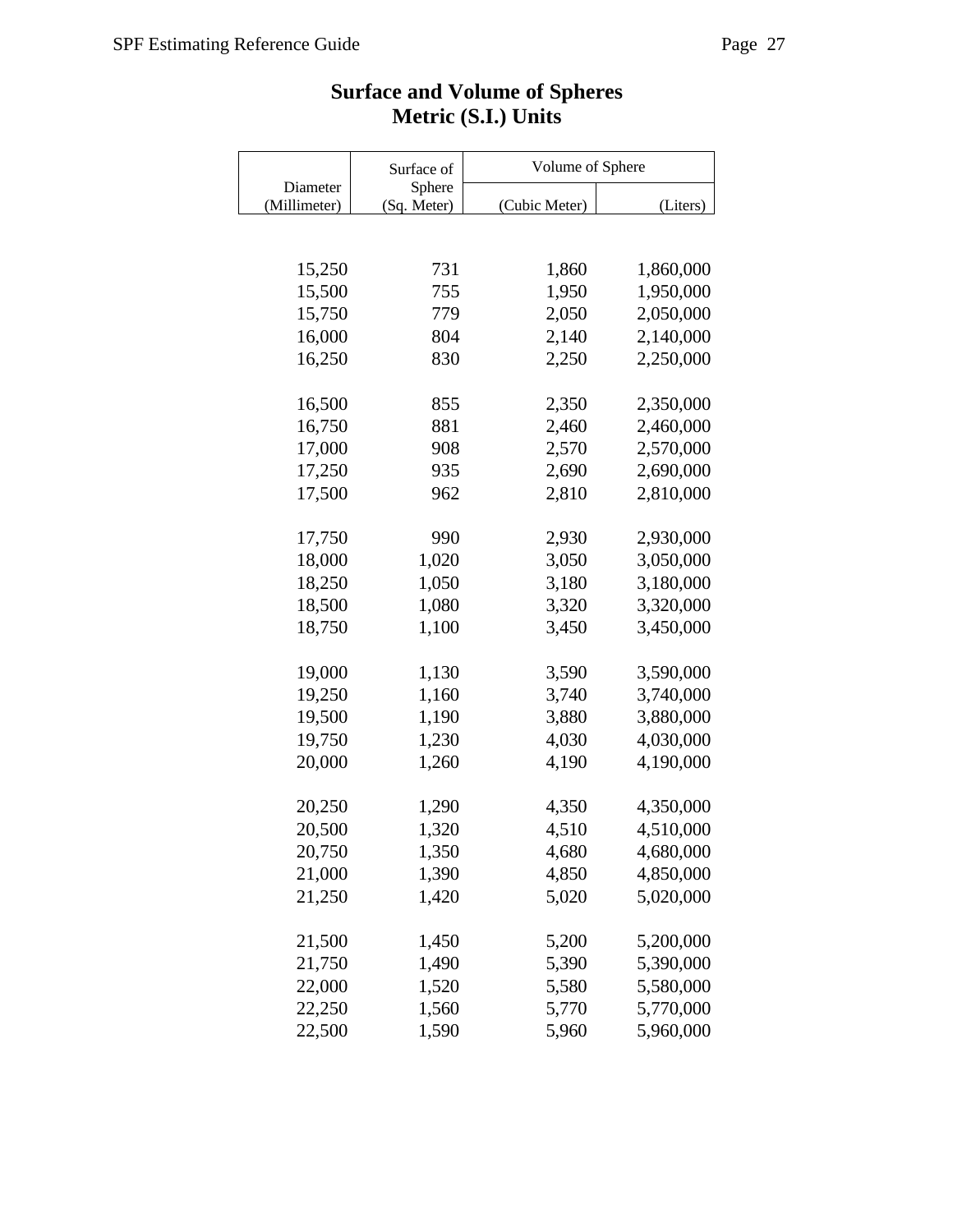|                          | Surface of            | Volume of Sphere |            |
|--------------------------|-----------------------|------------------|------------|
| Diameter<br>(Millimeter) | Sphere<br>(Sq. Meter) | (Cubic Meter)    | (Liters)   |
|                          |                       |                  |            |
|                          |                       |                  |            |
| 22,750                   | 1,630                 | 6,170            | 6,170,000  |
| 23,000                   | 1,660                 | 6,370            | 6,370,000  |
| 23,250                   | 1,700                 | 6,580            | 6,580,000  |
| 23,500                   | 1,730                 | 6,800            | 6,800,000  |
| 23,750                   | 1,770                 | 7,010            | 7,010,000  |
|                          |                       |                  |            |
| 24,000                   | 1,810                 | 7,240            | 7,240,000  |
| 24,250                   | 1,850                 | 7,470            | 7,470,000  |
| 24,500                   | 1,890                 | 7,700            | 7,700,000  |
| 24,750                   | 1,920                 | 7,940            | 7,940,000  |
| 25,000                   | 1,960                 | 8,180            | 8,180,000  |
|                          |                       |                  |            |
| 25,250                   | 2,000                 | 8,430            | 8,430,000  |
| 25,500                   | 2,040                 | 8,680            | 8,680,000  |
| 25,750                   | 2,080                 | 8,940            | 8,940,000  |
| 26,000                   | 2,120                 | 9,200            | 9,200,000  |
| 26,250                   | 2,160                 | 9,470            | 9,470,000  |
|                          |                       |                  |            |
| 26,500                   | 2,210                 | 9,740            | 9,740,000  |
| 26,750                   | 2,250                 | 10,000           | 10,000,000 |
| 27,000                   | 2,290                 | 10,300           | 10,300,000 |
| 27,250                   | 2,330                 | 10,600           | 10,600,000 |
| 27,500                   | 2,380                 | 10,900           | 10,900,000 |
|                          |                       |                  |            |
| 27,750                   | 2,420                 | 11,200           | 11,200,000 |
| 28,000                   | 2,460                 | 11,500           | 11,500,000 |
| 28,250                   | 2,510                 | 11,800           | 11,800,000 |
| 28,500                   | 2,550                 | 12,100           | 12,100,000 |
| 28,750                   | 2,600                 | 12,400           | 12,400,000 |
|                          |                       |                  |            |
| 29,000                   | 2,640                 | 12,800           | 12,800,000 |
| 29,250                   | 2,690                 | 13,100           | 13,100,000 |
| 29,500                   | 2,730                 | 13,400           | 13,400,000 |
| 29,750                   | 2,780                 | 13,800           | 13,800,000 |
| 30,000                   | 2,830                 | 14,100           | 14,100,000 |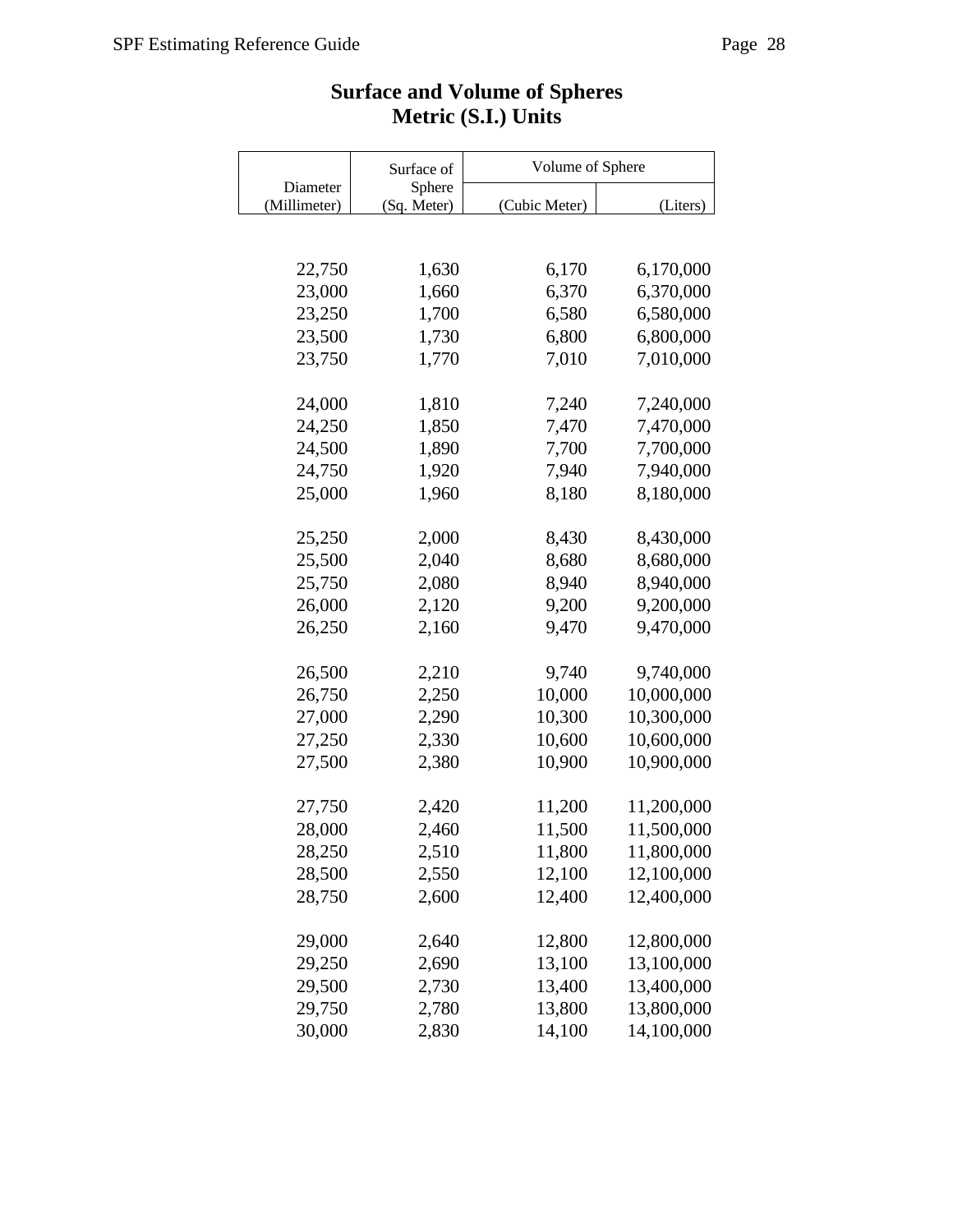<span id="page-28-0"></span>

|                    | Surface of           |              | Volume of Sphere |
|--------------------|----------------------|--------------|------------------|
| Diameter<br>(Feet) | Sphere<br>(Sq. Feet) | (Cubic Feet) | (Gallons)        |
|                    |                      |              |                  |
|                    |                      |              |                  |
| $\mathbf{1}$       | 3.14                 | 0.52         | 3.92             |
| $\overline{c}$     | 12.6                 | 4.19         | 31.3             |
| 3                  | 28.3                 | 14.1         | 106              |
| $\overline{4}$     | 50.3                 | 33.5         | 251              |
| 5                  | 78.5                 | 65.4         | 490              |
|                    |                      |              |                  |
| 6                  | 113                  | 113          | 846              |
| 7                  | 154                  | 180          | 1,340            |
| 8                  | 201                  | 268          | 2,010            |
| 9                  | 254                  | 382          | 2,860            |
| 10                 | 314                  | 524          | 3,920            |
|                    |                      |              |                  |
| 11                 | 380                  | 697          | 5,210            |
| 12                 | 452                  | 905          | 6,770            |
| 13                 | 531                  | 1,150        | 8,610            |
| 14                 | 616                  | 1,440        | 10,700           |
| 15                 | 707                  | 1,770        | 13,200           |
|                    |                      |              |                  |
| 16                 | 804                  | 2,140        | 16,000           |
| 17                 | 908                  | 2,570        | 19,200           |
| 18                 | 1,020                | 3,050        | 22,800           |
| 19                 | 1,130                | 3,590        | 26,900           |
| 20                 | 1,260                | 4,190        | 31,300           |
|                    |                      |              |                  |
| 21                 | 1,390                | 4,850        | 36,300           |
| 22                 | 1,520                | 5,580        | 41,700           |
| 23                 | 1,660                | 6,370        | 47,700           |
| 24                 | 1,810                | 7,240        | 54,100           |
| 25                 | 1,960                | 8,180        | 61,200           |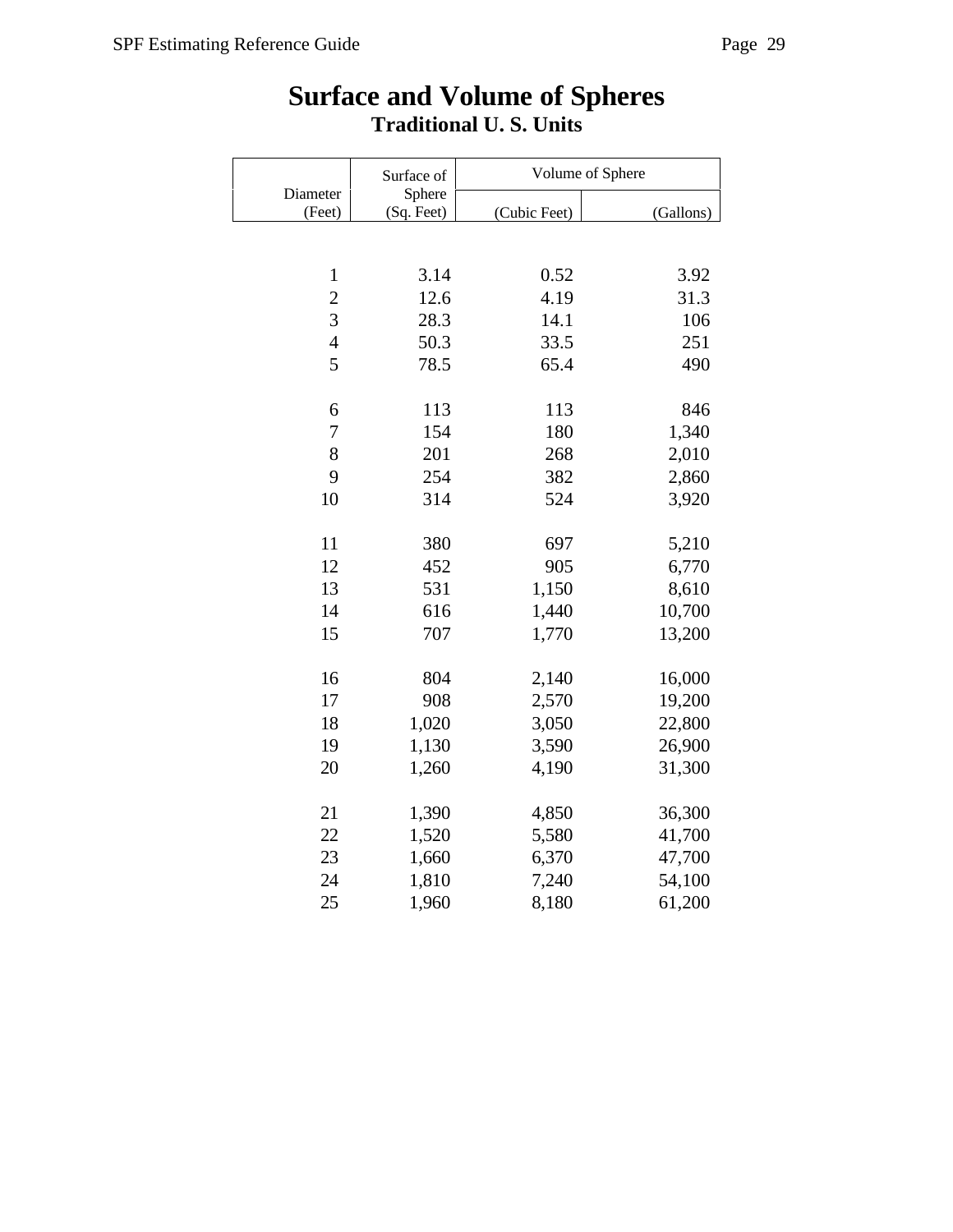|                    | Surface of           |              | Volume of Sphere |
|--------------------|----------------------|--------------|------------------|
| Diameter<br>(Feet) | Sphere<br>(Sq. Feet) | (Cubic Feet) | (Gallons)        |
|                    |                      |              |                  |
| 26                 | 2,120                | 9,200        | 68,800           |
| 27                 | 2,290                | 10,300       | 77,100           |
| 28                 | 2,460                | 11,500       | 86,000           |
| 29                 | 2,640                | 12,800       | 95,500           |
| 30                 | 2,830                | 14,100       | 106,000          |
| 31                 | 3,020                | 15,600       | 117,000          |
| 32                 | 3,220                | 17,200       | 128,000          |
| 33                 | 3,420                | 18,800       | 141,000          |
| 34                 | 3,630                | 20,600       | 154,000          |
| 35                 | 3,850                | 22,400       | 168,000          |
| 36                 | 4,070                | 24,400       | 183,000          |
| 37                 | 4,300                | 26,500       | 198,000          |
| 38                 | 4,540                | 28,700       | 215,000          |
| 39                 | 4,780                | 31,100       | 232,000          |
| 40                 | 5,030                | 33,500       | 251,000          |
| 41                 | 5,280                | 36,100       | 270,000          |
| 42                 | 5,540                | 38,800       | 290,000          |
| 43                 | 5,810                | 41,600       | 311,000          |
| 44                 | 6,080                | 44,600       | 334,000          |
| 45                 | 6,360                | 47,700       | 357,000          |
| 46                 | 6,650                | 51,000       | 381,000          |
| 47                 | 6,940                | 54,400       | 407,000          |
| 48                 | 7,240                | 57,900       | 433,000          |
| 49                 | 7,540                | 61,600       | 461,000          |
| 50                 | 7,850                | 65,400       | 490,000          |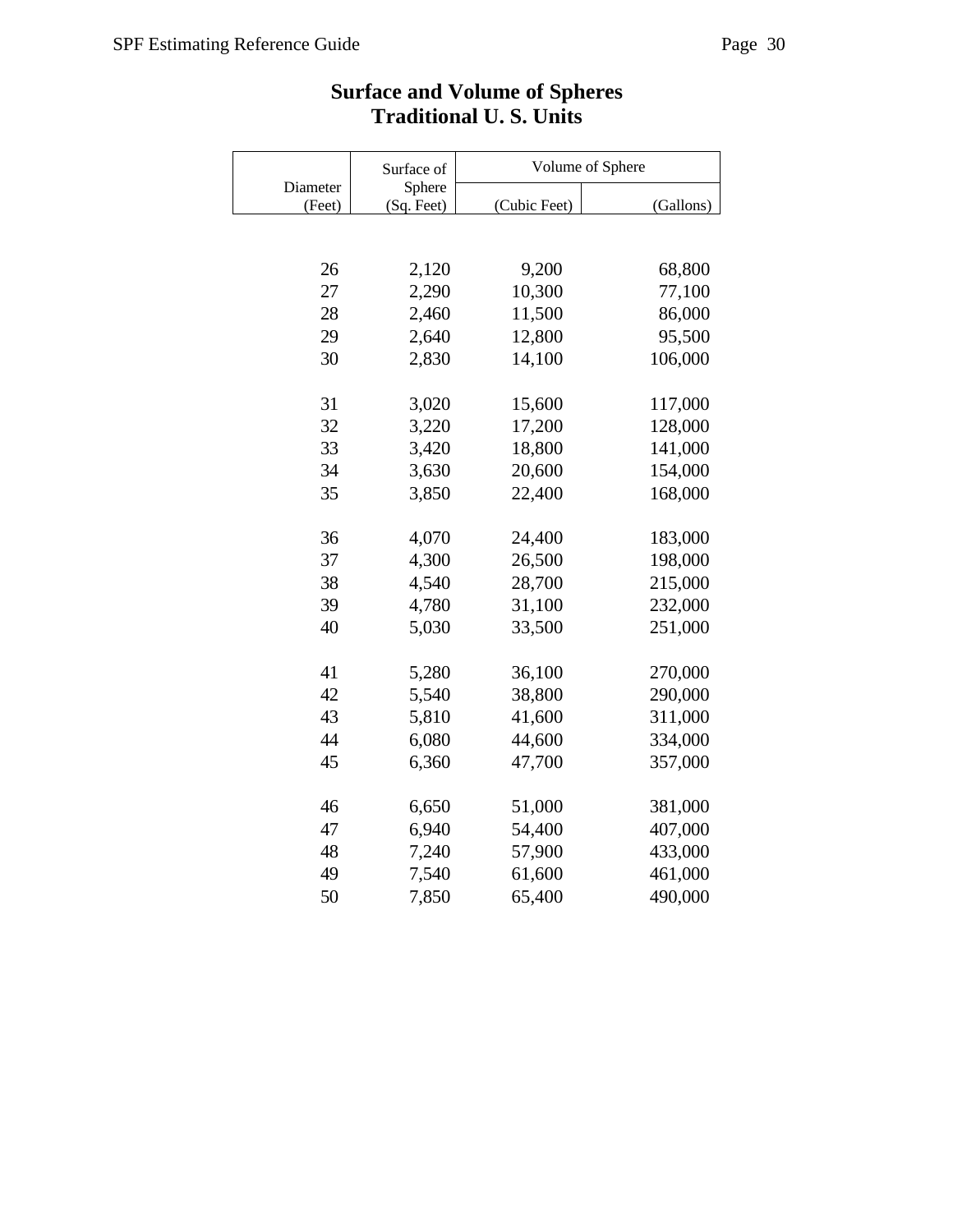|                    | Surface of           | Volume of Sphere |           |
|--------------------|----------------------|------------------|-----------|
| Diameter<br>(Feet) | Sphere<br>(Sq. Feet) | (Cubic Feet)     | (Gallons) |
|                    |                      |                  |           |
| 51                 | 8,170                | 69,500           | 520,000   |
| 52                 | 8,490                | 73,600           | 551,000   |
| 53                 | 8,820                | 78,000           | 583,000   |
| 54                 | 9,160                | 82,400           | 617,000   |
| 55                 | 9,500                | 87,100           | 652,000   |
| 56                 | 9,850                | 92,000           | 688,000   |
| 57                 | 10,200               | 97,000           | 725,000   |
| 58                 | 10,600               | 102,000          | 764,000   |
| 59                 | 10,900               | 108,000          | 804,000   |
| 60                 | 11,300               | 113,000          | 846,000   |
| 61                 | 11,700               | 119,000          | 889,000   |
| 62                 | 12,100               | 125,000          | 934,000   |
| 63                 | 12,500               | 131,000          | 979,000   |
| 64                 | 12,900               | 137,000          | 1,030,000 |
| 65                 | 13,300               | 144,000          | 1,080,000 |
| 66                 | 13,700               | 151,000          | 1,130,000 |
| 67                 | 14,100               | 157,000          | 1,180,000 |
| 68                 | 14,500               | 165,000          | 1,230,000 |
| 69                 | 15,000               | 172,000          | 1,290,000 |
| 70                 | 15,400               | 180,000          | 1,340,000 |
| 71                 | 15,800               | 187,000          | 1,400,000 |
| 72                 | 16,300               | 195,000          | 1,460,000 |
| 73                 | 16,700               | 204,000          | 1,520,000 |
| 74                 | 17,200               | 212,000          | 1,590,000 |
| 75                 | 17,700               | 221,000          | 1,650,000 |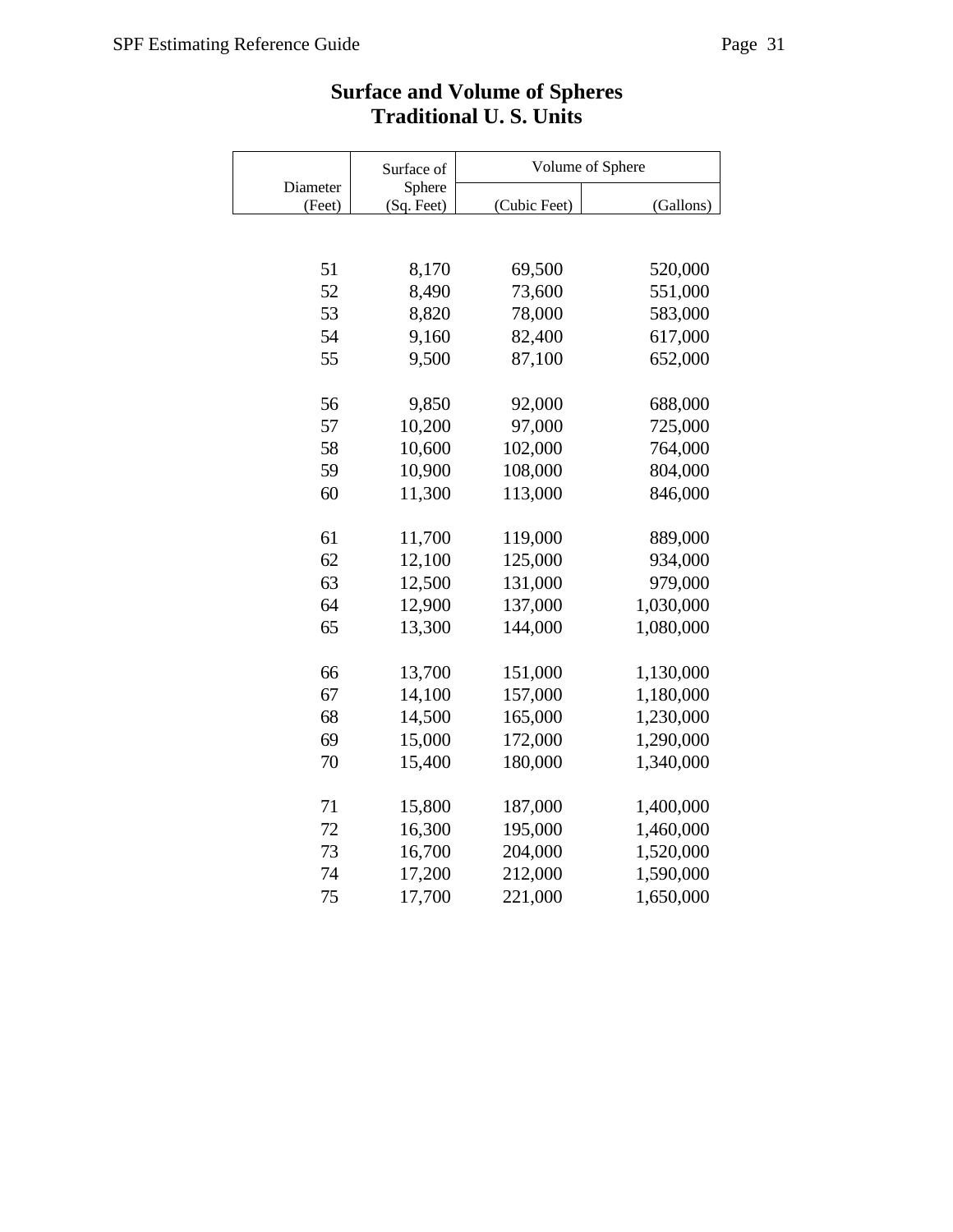|                    | Surface of           | Volume of Sphere |           |
|--------------------|----------------------|------------------|-----------|
| Diameter<br>(Feet) | Sphere<br>(Sq. Feet) | (Cubic Feet)     | (Gallons) |
|                    |                      |                  |           |
| 76                 | 18,100               | 230,000          | 1,720,000 |
| 77                 | 18,600               | 239,000          | 1,790,000 |
| 78                 | 19,100               | 248,000          | 1,860,000 |
| 79                 | 19,600               | 258,000          | 1,930,000 |
| 80                 | 20,100               | 268,000          | 2,010,000 |
|                    |                      |                  |           |
| 81                 | 20,600               | 278,000          | 2,080,000 |
| 82                 | 21,100               | 289,000          | 2,160,000 |
| 83                 | 21,600               | 299,000          | 2,240,000 |
| 84                 | 22,200               | 310,000          | 2,320,000 |
| 85                 | 22,700               | 322,000          | 2,410,000 |
|                    |                      |                  |           |
| 86                 | 23,200               | 333,000          | 2,490,000 |
| 87                 | 23,800               | 345,000          | 2,580,000 |
| 88                 | 24,300               | 357,000          | 2,670,000 |
| 89                 | 24,900               | 369,000          | 2,760,000 |
| 90                 | 25,400               | 382,000          | 2,860,000 |
|                    |                      |                  |           |
| 91                 | 26,000               | 395,000          | 2,950,000 |
| 92                 | 26,600               | 408,000          | 3,050,000 |
| 93                 | 27,200               | 421,000          | 3,150,000 |
| 94                 | 27,800               | 435,000          | 3,250,000 |
| 95                 | 28,400               | 449,000          | 3,360,000 |
|                    |                      |                  |           |
| 96                 | 29,000               | 463,000          | 3,470,000 |
| 97                 | 29,600               | 478,000          | 3,570,000 |
| 98                 | 30,200               | 493,000          | 3,690,000 |
| 99                 | 30,800               | 508,000          | 3,800,000 |
| 100                | 31,400               | 524,000          | 3,920,000 |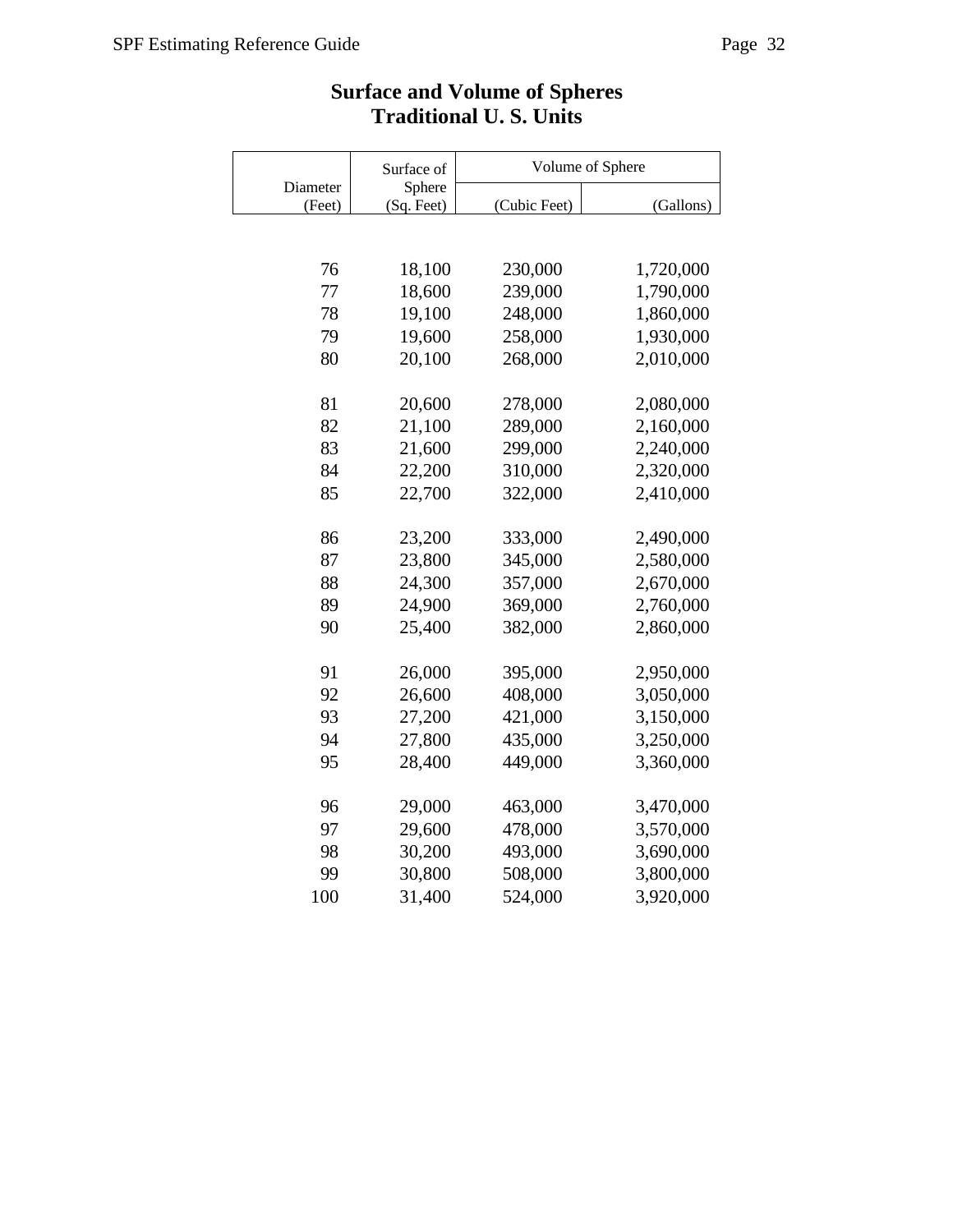|                    | Surface of           | Volume of Sphere |           |
|--------------------|----------------------|------------------|-----------|
| Diameter<br>(Feet) | Sphere<br>(Sq. Feet) | (Cubic Feet)     | (Gallons) |
|                    |                      |                  |           |
|                    |                      |                  |           |
| 101                | 32,000               | 539,000          | 4,040,000 |
| 102                | 32,700               | 556,000          | 4,160,000 |
| 103                | 33,300               | 572,000          | 4,280,000 |
| 104                | 34,000               | 589,000          | 4,410,000 |
| 105                | 34,600               | 606,000          | 4,530,000 |
|                    |                      |                  |           |
| 106                | 35,300               | 624,000          | 4,670,000 |
| 107                | 36,000               | 641,000          | 4,800,000 |
| 108                | 36,600               | 660,000          | 4,930,000 |
| 109                | 37,300               | 678,000          | 5,070,000 |
| 110                | 38,000               | 697,000          | 5,210,000 |
|                    |                      |                  |           |
| 111                | 38,700               | 716,000          | 5,360,000 |
| 112                | 39,400               | 736,000          | 5,500,000 |
| 113                | 40,100               | 755,000          | 5,650,000 |
| 114                | 40,800               | 776,000          | 5,800,000 |
| 115                | 41,500               | 796,000          | 5,960,000 |
|                    |                      |                  |           |
| 116                | 42,300               | 817,000          | 6,110,000 |
| 117                | 43,000               | 839,000          | 6,270,000 |
| 118                | 43,700               | 860,000          | 6,440,000 |
| 119                | 44,500               | 882,000          | 6,600,000 |
| 120                | 45,200               | 905,000          | 6,770,000 |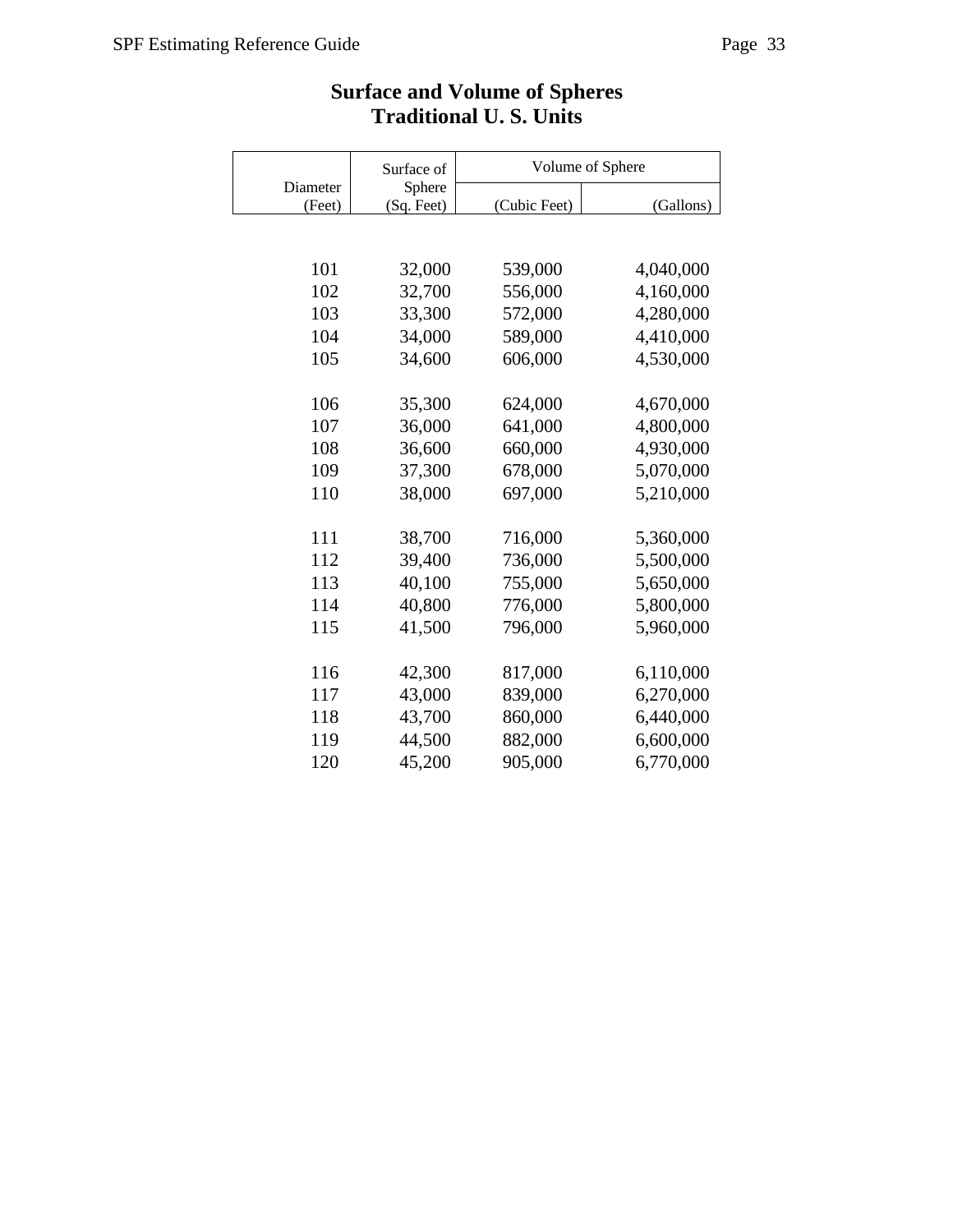## **Pipe Insulation Estimates**

### <span id="page-33-0"></span>**Traditional U.S. Units**

| Nominal        | Outside  | Area per | Board Feet of Foam per 100 lin ft of Pipe |                                                   |      |                |      |      |      |                |
|----------------|----------|----------|-------------------------------------------|---------------------------------------------------|------|----------------|------|------|------|----------------|
| Pipe Size      | Diameter | lin ft   |                                           |                                                   |      |                |      |      |      |                |
| (in)           | (in)     | (sq ft)  |                                           |                                                   |      |                |      |      |      |                |
|                |          |          |                                           | Thickness of Polyurethane Foam to be Applied (in) |      |                |      |      |      |                |
|                |          |          | 0.5                                       | 1                                                 | 1.5  | $\overline{2}$ | 2.5  | 3    | 3.5  | $\overline{4}$ |
| $\overline{2}$ | 2.375    | 0.62     | 37.6                                      | 88.4                                              | 152  | 229            | 319  | 422  | 538  | 668            |
| 2.5            | 2.875    | 0.75     | 44.2                                      | 101                                               | 172  | 255            | 352  | 461  | 584  | 720            |
| 3              | 3.5      | 0.92     | 52.4                                      | 118                                               | 196  | 288            | 393  | 511  | 641  | 785            |
| 3.5            | 4        | 1.05     | 58.9                                      | 131                                               | 216  | 314            | 425  | 550  | 687  | 838            |
| 4              | 4.5      | 1.18     | 65.4                                      | 144                                               | 236  | 340            | 458  | 589  | 733  | 890            |
| 5              | 5.563    | 1.46     | 79.4                                      | 172                                               | 277  | 396            | 528  | 673  | 830  | 1000           |
| 6              | 6.625    | 1.73     | 93.3                                      | 200                                               | 319  | 452            | 597  | 756  | 928  | 1110           |
| 8              | 8.625    | 2.26     | 119                                       | 252                                               | 398  | 556            | 728  | 913  | 1110 | 1320           |
| 10             | 10.75    | 2.81     | 147                                       | 308                                               | 481  | 668            | 867  | 1080 | 1310 | 1540           |
| 12             | 12.75    | 3.34     | 173                                       | 360                                               | 560  | 772            | 998  | 1240 | 1490 | 1750           |
| 14             | 14       | 3.67     | 190                                       | 393                                               | 609  | 838            | 1080 | 1340 | 1600 | 1880           |
| 16             | 16       | 4.19     | 216                                       | 445                                               | 687  | 942            | 1210 | 1490 | 1790 | 2090           |
| 18             | 18       | 4.71     | 242                                       | 497                                               | 766  | 1050           | 1340 | 1650 | 1970 | 2300           |
| 20             | 20       | 5.24     | 268                                       | 550                                               | 844  | 1150           | 1470 | 1810 | 2150 | 2510           |
| 24             | 24       | 6.28     | 321                                       | 654                                               | 1000 | 1360           | 1730 | 2120 | 2520 | 2930           |
| 30             | 30       | 7.85     | 399                                       | 812                                               | 1240 | 1680           | 2130 | 2590 | 3070 | 3560           |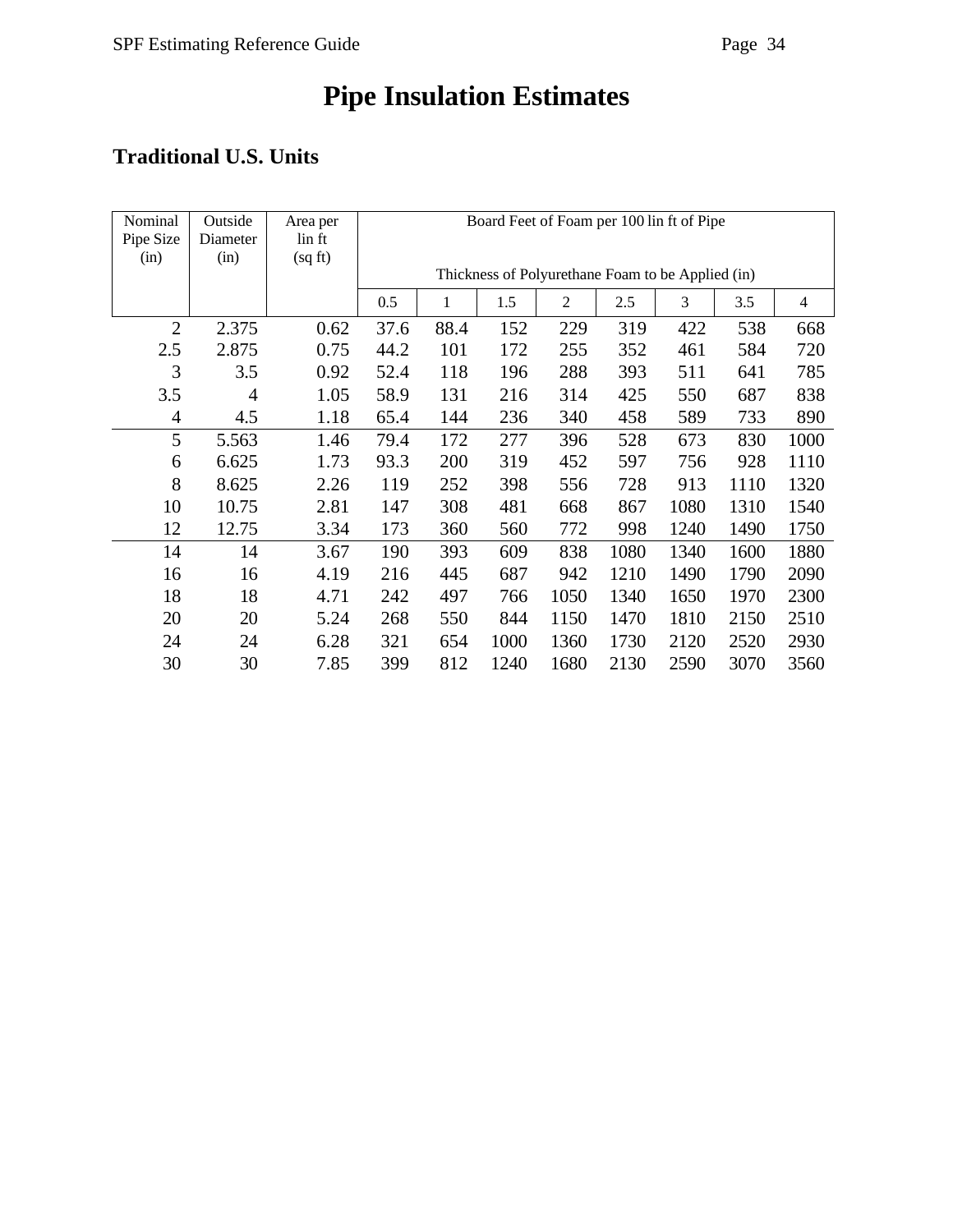<span id="page-34-0"></span>

| <b>TYPICAL FOAM YIELDS</b> |                                       |                    |                                     |  |  |  |  |
|----------------------------|---------------------------------------|--------------------|-------------------------------------|--|--|--|--|
|                            | Cubic Meters per Kilogram of Material |                    | Board Feet per 1000 lb. of Material |  |  |  |  |
| Density $(kg/m^3)$         | Cubic Meters per kg                   | Density (lb/cu ft) | <b>Board Feet</b>                   |  |  |  |  |
| 8                          | 0.078                                 | 0.5                | 15,000                              |  |  |  |  |
| 16                         | 0.052                                 | 1.0                | 10,000                              |  |  |  |  |
| 24                         | 0.026                                 | 1.5                | 5000                                |  |  |  |  |
| 27                         | 0.023                                 | 1.7                | 4500                                |  |  |  |  |
| 32                         | 0.020                                 | 2.0                | 3900                                |  |  |  |  |
| 40                         | 0.016                                 | 2.5                | 3100                                |  |  |  |  |
| 43                         | 0.015                                 | 2.7                | 2800                                |  |  |  |  |
| 48                         | 0.013                                 | 3.0                | 2500                                |  |  |  |  |

## **Spray-Applied Polyurethane Foam Yields**

The above yields are considered "typical" for estimating purposed and are intended as a convenient guide only. Individual manufacturer's polyurethane foam chemical systems may vary. Many factors influence foam density and yield. Some of these factors are:

Factors which reduce yield:

- Applying foam in multiple lifts (e.g., applying two  $12 \text{ mm } (1/2)$  lifts will yield less than on 25 mm (1") lift)
- Applying foam to a cold substrate
- Applying foam in cold ambient conditions
- Applying foam chemicals at temperatures lower than the chemical formulation speed
- Applying foam in windy conditions
- Applying foam to a rough, uneven surface
- Feed chemicals not at proper temperature
- Feed chemicals not at proper ratio

#### Factors which increase yield:

Note: While these factors may increase yield, density and compressive strength may be reduced.

- Applying foam at high altitude
- Applying foam to hot surfaces
- Spraying in high ambient temperatures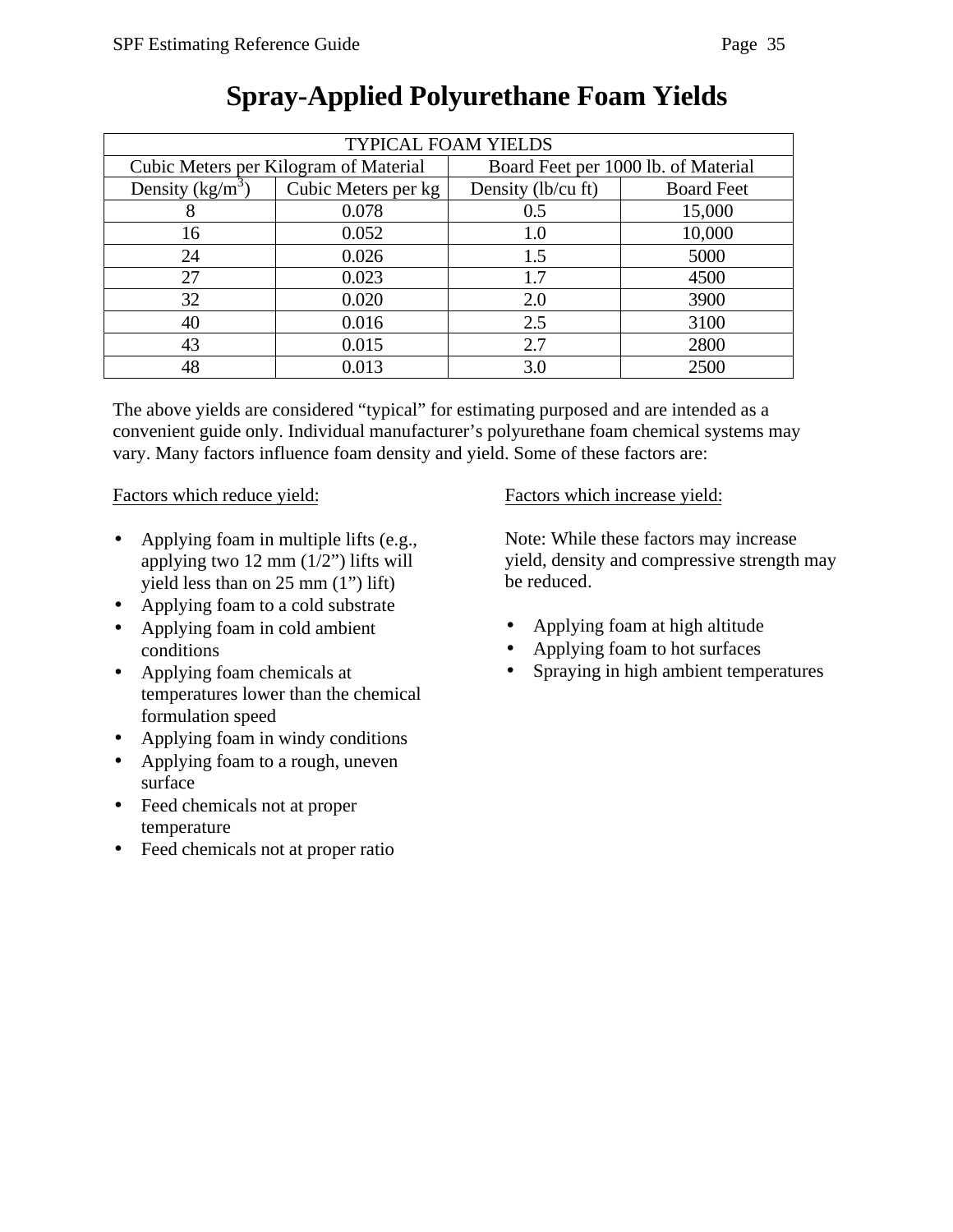### <span id="page-35-0"></span>**Calculating Spray-Applied Polyurethane Foam Yields**

#### **Metric (S.I.) Units**

 $(m^2)$ 1000  $x$  Total Material (kg)  $\int^2$ )x Thickness (mm) *x TotalMaterial kg*  $Yields = \frac{Area(m^2)x \text{ } This method is a function of the function.}$ 

Example: Let's say you have spray-applied 3 sets (at 480 kg per set) of foam at 35 mm thickness over a 550  $m^2$  roof.

| <b>Total Material</b>                                                 | $= 1440$ kg         |             |                                     |
|-----------------------------------------------------------------------|---------------------|-------------|-------------------------------------|
| Area                                                                  | $= 550 \text{ m}^2$ |             |                                     |
| Thickness                                                             | $= 75$ mm           |             |                                     |
| $Yield = \frac{550 \, m^2 \times 35 \, mm}{1000 \times (1440 \, kg)}$ |                     | $= 0.013 -$ | m <sup>3</sup><br>$k$ g of Material |
|                                                                       |                     |             |                                     |

#### **Traditional U. S. Units**

 $(sqft)$  $(1000$  lbs) (inches) *TotalMaterial lbs*  $Yields = \frac{Area\left(sqft\right)x}$  *Thickness* (inches

Example: Let's say you have spray-applied 3 sets (at 1000 lbs. per set) of foam at 1-1/2 inches thickness over a 5000 square foot roof.

| <b>Total Material</b> | $=$ 3000 lb    |
|-----------------------|----------------|
| Area                  | $= 5000$ sq ft |
| Thickness             | $= 1.5$ in     |

| 5000 $ft^2$ x 1.5 in<br>$Yield = \frac{3000 \text{ J}t}{x}$ 1.3 in | 2500 board feet     | 25 board feet  |
|--------------------------------------------------------------------|---------------------|----------------|
| $3 \times (1000 \text{ lb})$                                       | 1000 lb of Material | lb of Material |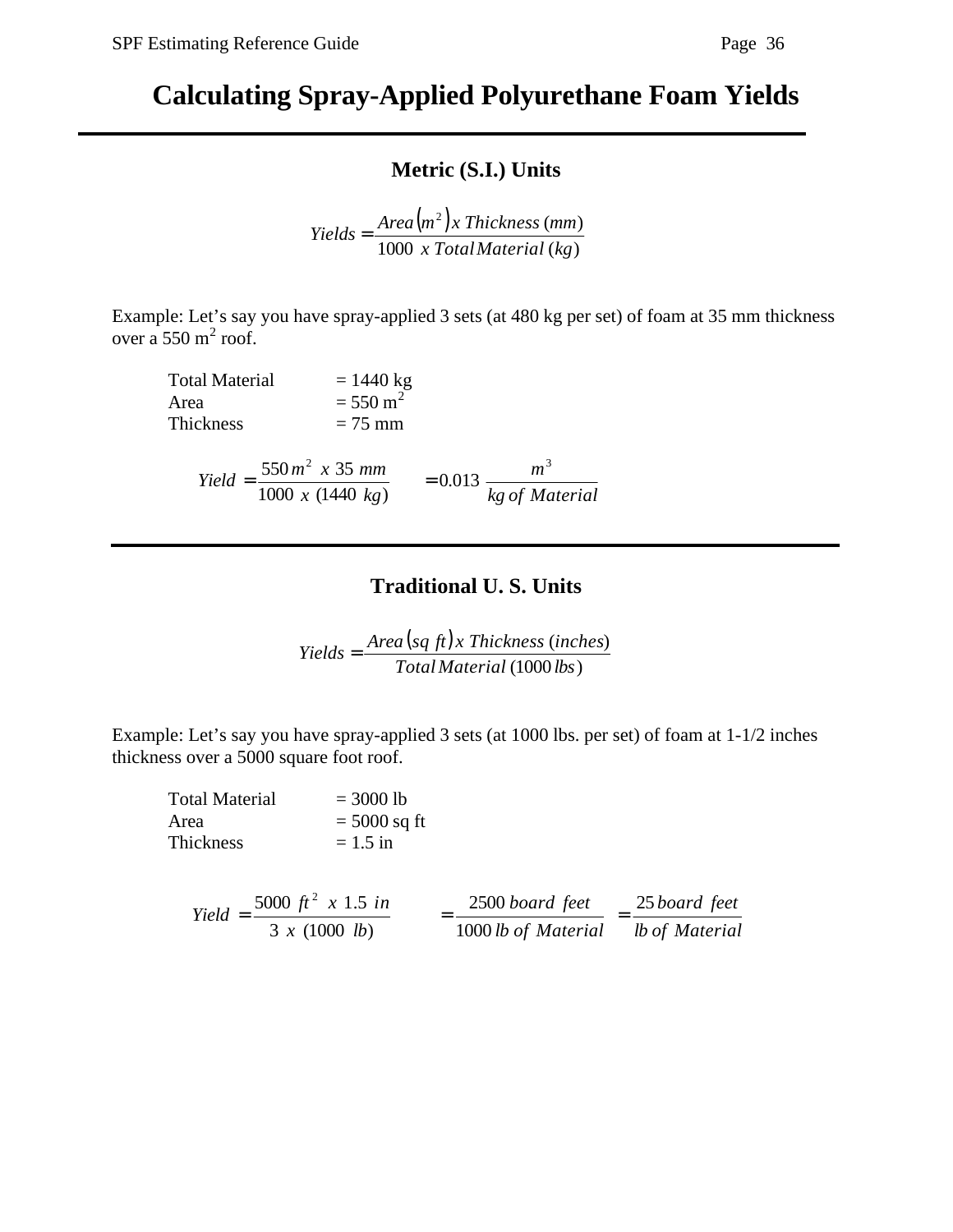## **Estimating Coating Requirements**

<span id="page-36-0"></span>Use this procedure to determine the theoretical quantity of coating required and adjustments to allow for material losses and increased surface area due to texture.

#### **A. Theoretical Coverage:**

- **1. METRIC (SI) UNITS:** The theoretical coverage rate of a coating is the number of square meters covered by one liter of a coating material spread over a flat smooth surface area at a thickness of 1 millimeter. One liter of a coating material that has 100% solids content by volume will cover 1 square meter, 1 dry millimeter thick  $(1 \text{ mm} \cdot \text{m}^2/\text{L})$ . This definition is used to calculate theoretical coverage rates for coatings containing less than 100% solids. For example a coating with a 60% (0.60) solids content by volume (SCV) to be applied at 0.8 millimeter dry film thickness (DFT) will be used in the formulas listed to arrive at various theoretical coverages. (NOTE: These calculations use solids content by volume, NOT solids content by weight.)
	- a. TO FIND THE THEORETICAL DRY FILM THICKNESS FOR ONE (1) LITER OF COATING APPLIED OVER ONE (1) SQUARE METER:

Theoretical Thickness per Liter = % Solids x1 
$$
\frac{mm \bullet m^2}{L}
$$
  
= 0.60 x1  
= 0.60  $\frac{mm \bullet m^2}{L}$ 

b. TO FIND THE THEORETICAL NUMBER OF LITERS REQUIRED AT A SPECIFIED THICKNESS:

Theoretical Liters Re quite  
\n
$$
= \frac{DFT}{Theoretical Thickness per Liter}
$$
\n
$$
= \frac{0.8 \text{ mm}}{0.60 \frac{\text{ mm} \cdot \text{m}^2}{L}}
$$
\n
$$
= 1.3 \frac{L}{m^2}
$$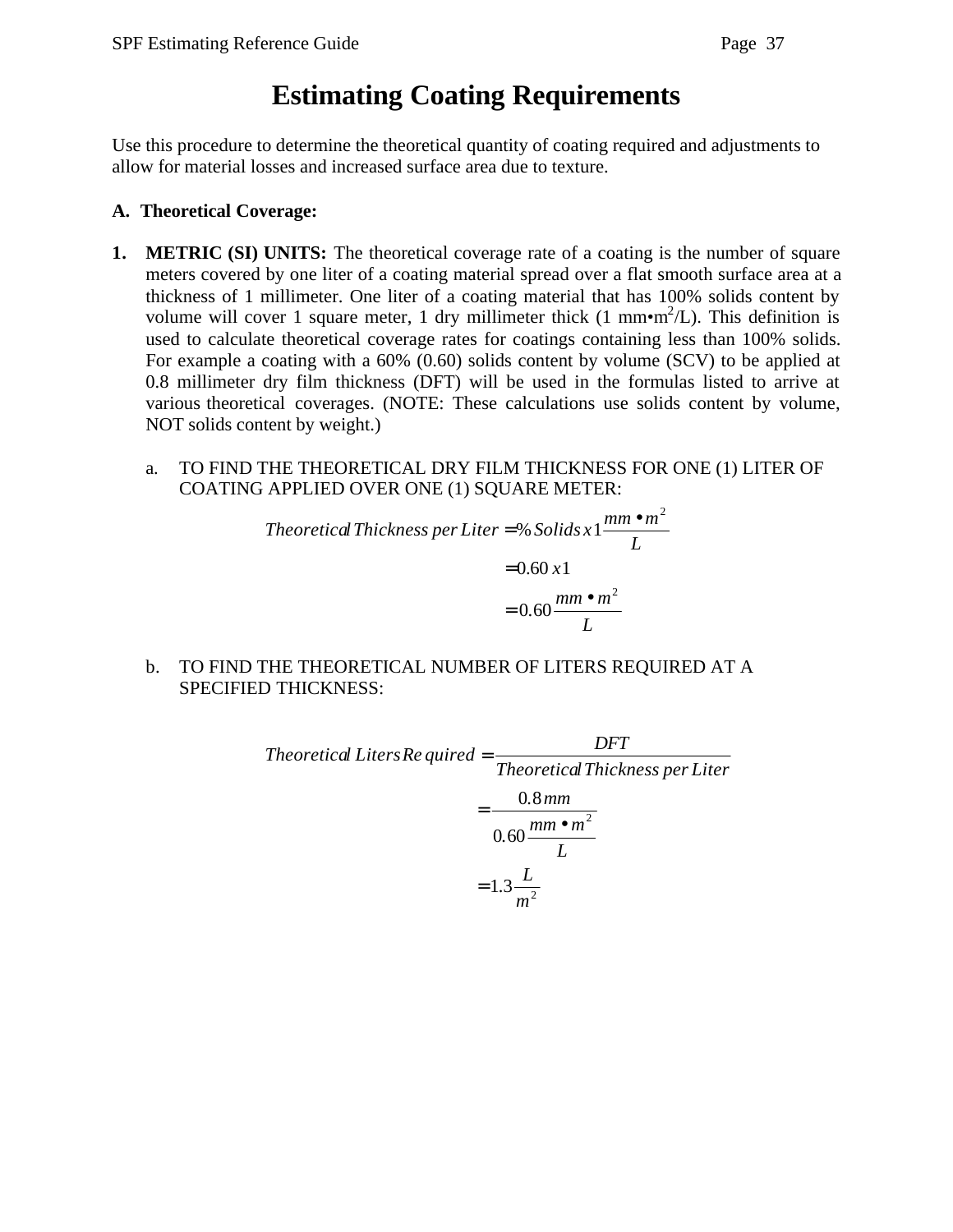**TRADITIONAL U.S. UNITS:** The theoretical coverage rate of a coating is the number of roofing squares covered by one gallon of a coating material spread over a flat smooth surface area at a thickness of 1/1000 of an inch (0.001" or 1 mil). One gallon of a coating material that has 100% solid content by volume will cover an area 16 roofing squares (R), 1 dry mil thick (16 R •mil/gal). This definition is used to calculate theoretical coverage rates for coatings containing less than 100% solids. For example a coating with a 60% (0.60) solid content by volume (SCV) to be applied at 30 mils dry film thickness (DFT) will be used in the formulas listed to arrive at various theoretical coverages. (NOTE: These calculations use solids content by volume, NOT solids content by weight.)

#### a. TO FIND THE THEORETICAL THICKNESS FOR ONE (1) GALLON OF COATING:

*(rf sq Roofing Square square feet )* 100 == *gal*  $=9.6 \frac{rfsq \cdot mil}{r}$  $= 0.6 \times 16$ *gal Theoretical Thickness per Gallon* = % *Solids x* 16  $\frac{rf}{1}$  *sq* • *mil* 

#### b. TO FIND THE THEORETICAL NUMBER OF GALLONS REQUIRED AT A SPECIFIED THICKNESS:

*rf sq*  $\frac{gal}{\dot{a}}$ *gal rf sq mil . mil TheoreticalThickness perGallon DFT Number of Gallons per RoofingSquare* = $3.1$ 9.6 30 =  $=\frac{56}{\sqrt{58q}}$ 

#### B. **Actual Coverage Requirements:**

When coatings are applied over sprayed polyurethane foam, many factors, such as the polyurethane surface texture, overspray loss, container residue, equipment characteristics, applicator technique, etc. will directly affect the amount of coating material required to meet the designed in-place minimum dry film thickness (DFT). Therefore, it is very important that additional material be added to the theoretical quantities to ensure that the proper minimum coating thickness is applied.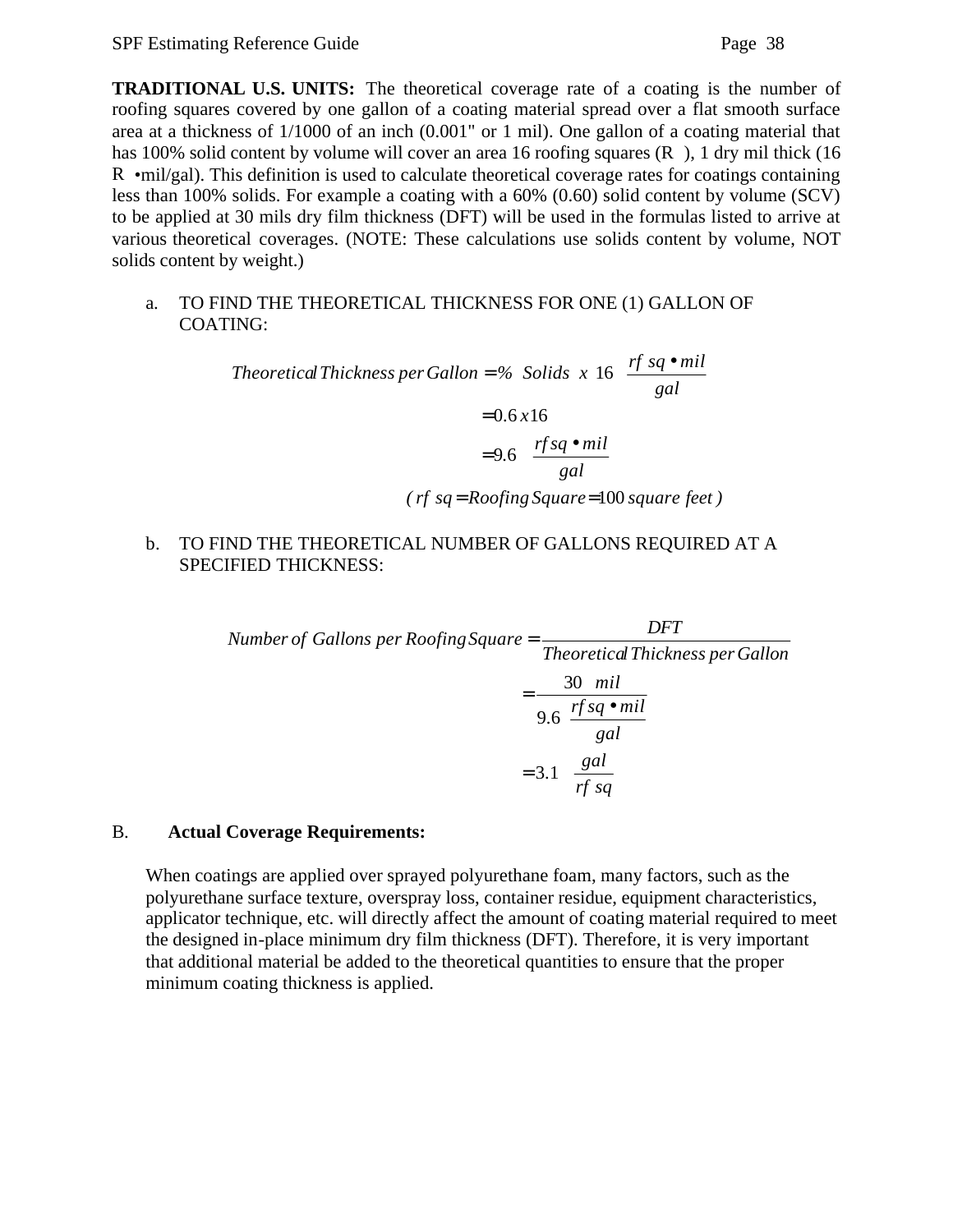- **1. Minimum dry film thickness (DFT):** In order to perform the functions required of the elastomeric coating, the coating material should form a cured film of a prescribed thickness. The surface of sprayed polyurethane foam is somewhat uneven—never completely smooth like a sheet of glass. Therefore, peaks and valleys exist and the film thickness over the peaks can be considerably less than in valleys. In order to overcome this potential problem, the minimum dry film thickness (DFT) of any given coating is defined as the in-place dry film thickness (DFT) at its thinnest point on the coated surface.
- **2. Polyurethane foam surface textures:** The surface texture of sprayed polyurethane foam influences the extra material needed to achieve the minimum in-place dry film thickness (DFT). Smoother surfaces require less coating material than rougher surfaces. It is also important to note that excessively rough surface textures must not be coated due to the inability of the coating material to provide complete coverage without voids, pinholes, etc. The photographs on the following pages show various polyurethane foam textures that have been established as industry reference standards. An elastomeric coating should **not be applied over a surface** texture rougher than verge of popcorn.

#### **a. Smooth Surface Texture**

Description: The surface exhibits spray undulation and is ideal for receiving a protective coating. Even though the surface texture is classified as smooth, this surface requires at least 5% additional material to the theoretical amount.

#### **b. Orange Peel Surface Texture**

Description: The surface exhibits a fine texture and is compared to the exterior skin of an orange. This surface is considered acceptable for receiving a protective coating. This surface requires at least 10% additional material to the theoretical amount.

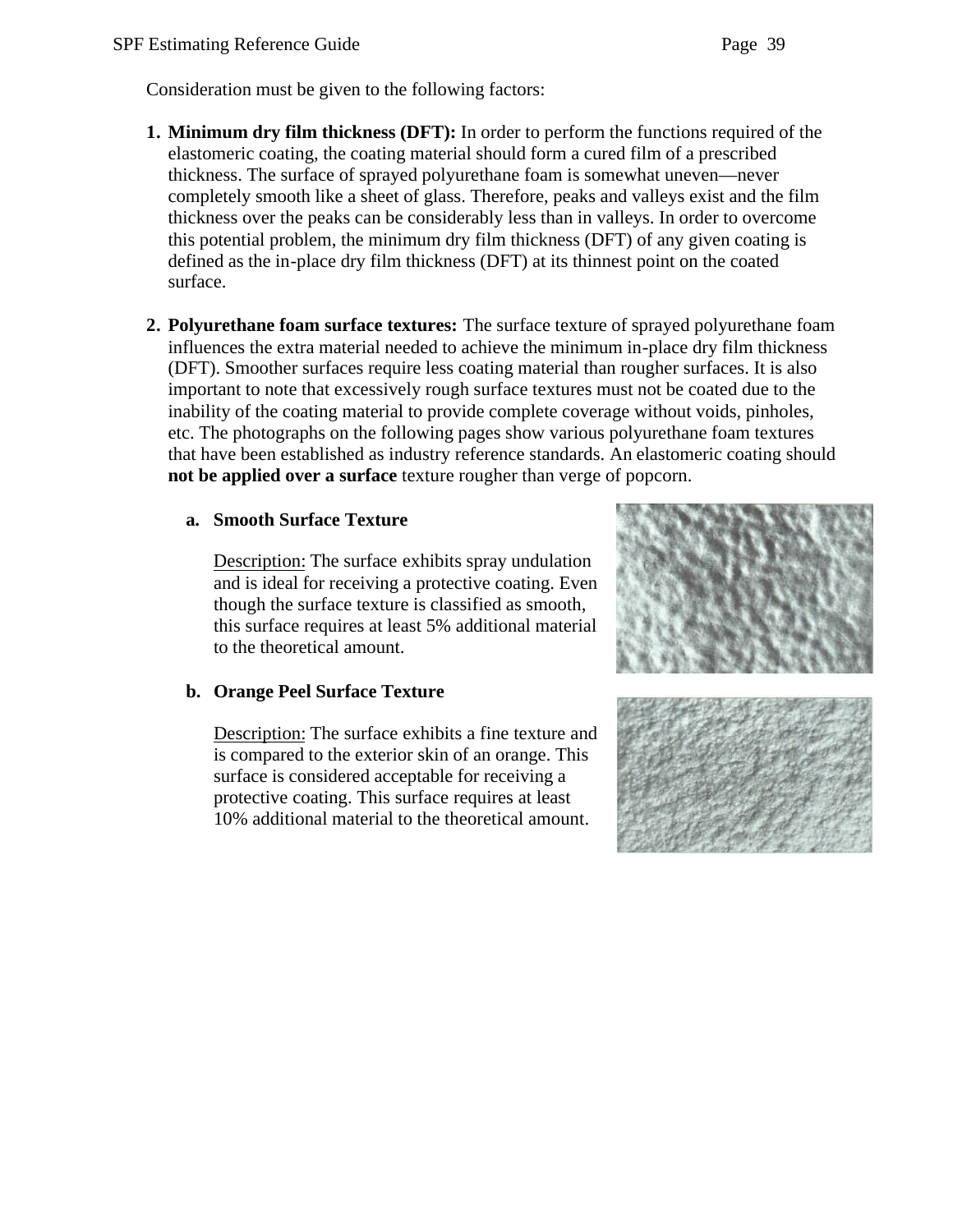#### **c. Coarse Orange Peel Surface Texture**

Description: The surface exhibits a texture where nodules and valleys are approximately the same size and shape. This surface is acceptable for receiving a protective coating. because of the roundness of the nodules and valleys. This surface requires at least 25% additional material to the theoretical amount.

#### **d. Verge of Popcorn Texture**

Description: The verge of popcorn surface is the roughest texture suitable for receiving the protective coating. The surface shows a texture where nodules are larger than valleys, with the valleys relatively curved. The surface is considered undesirable due to the additional amount of coating required to protect the surface. This surface requires at least 50% additional material to the theoretical amount.

#### **e. Popcorn Surface Texture or Treebark**

Description: The surface exhibits texture where valleys form sharp angles. This surface is unacceptable for coating application.

#### **f. Oversprayed Surface Texture**

Description: The surface exhibits a coarse textured

pattern and/or a pebbled surface. This surface is typically found downwind from the sprayed polyurethane foam path and can vary from mild to severe. This surface requires 25% to 50% additional material to the theoretical amount. Severe oversprayed surfaces are not acceptable for coating applications.

- **3. Wind Loss:** In spray applications, up to 30% of the coating may be lost due to wind. Consider using wind screens and add wind loss to your coating calculations.
- **4. Miscellaneous Loss:** A miscellaneous factor must be added to the theoretical coverage rate to cover losses due to material left in containers, equipment problems, etc. Use a percentage factor of between 3% to 10%, depending on the contractor's experience and efficiency.







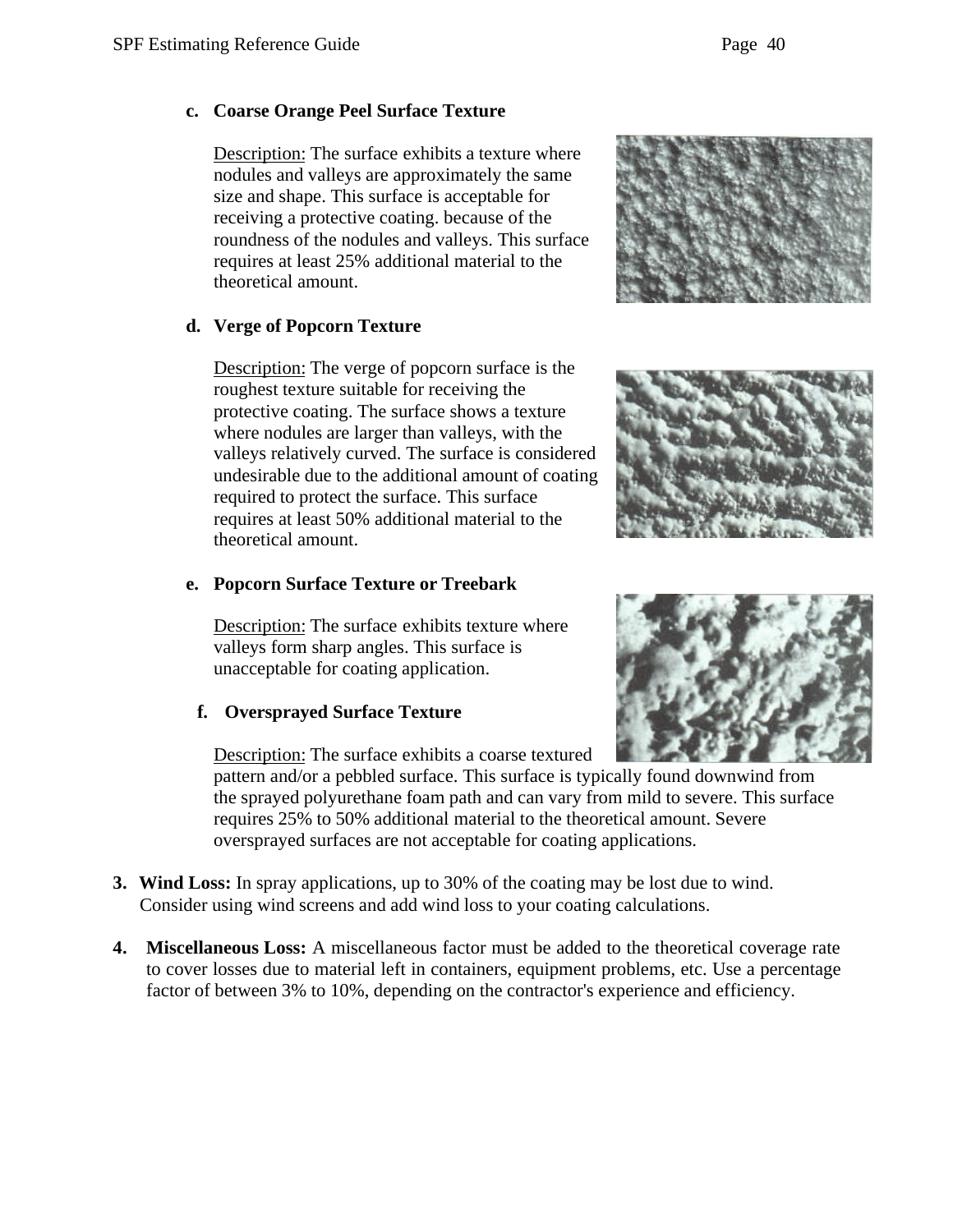#### SPF Estimating Reference Guide Page 41

**(C) Summary:** Taking into consideration minimum dry film thickness, polyurethane foam surface textures, wind loss and miscellaneous loss, a total percentage can be arrived at and added to theoretical coverage formulas found in the previous example. The example coating is 60% solid content by volume (SCV) to be applied at 0.8 millimeters (30 mils) dry film thickness (DFT). The additional material percentages (AMP) are as follows:

| <b>Orange Peel Texture</b>                        | 10% |                                                                                                         |
|---------------------------------------------------|-----|---------------------------------------------------------------------------------------------------------|
| Wind Loss                                         | 12% |                                                                                                         |
| Miscellaneous                                     | 5%  |                                                                                                         |
| Total (AMP)                                       | 27% |                                                                                                         |
| <b>Metric (SI)</b><br><b>Actual Coverage</b>      |     | $=$ Theoretical Coverage x AMP<br>$= 1.3$ L/m <sup>2</sup> x 1.27<br>$= 1.7$ actual liters/square meter |
| <b>Traditional U.S.</b><br><b>Actual Coverage</b> |     | $=$ Theoretical Coverage x AMP<br>$= 3.1$ gal/R x 1.27<br>$=$ 3.9 actual gallons/roofing square         |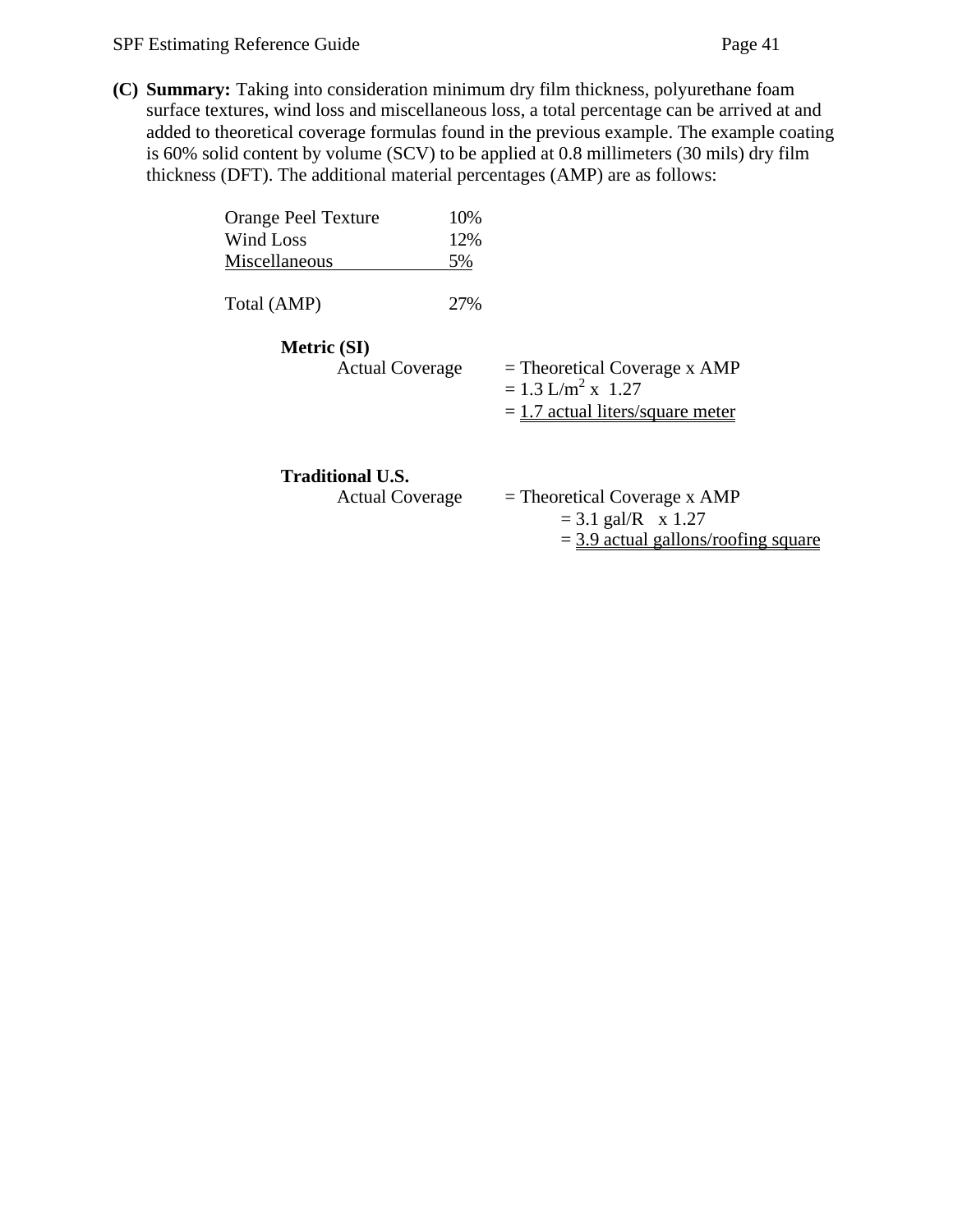## **Theoretical Coating Requirements**

<span id="page-41-0"></span>**NOTE: Increase these quantities for losses and surface texture.**

| % Solids | $mm^{\bullet}m^2/L$ | Liters per Square Meter Theoretical Requirements |      |      |      |       |       |       |
|----------|---------------------|--------------------------------------------------|------|------|------|-------|-------|-------|
|          |                     | $DFT$ (mm): $0.2$                                | 0.4  | 0.6  | 0.8  | 1.0   | 1.2   | 1.4   |
| 10       | 0.10                | 2.00                                             | 4.00 | 6.00 | 8.00 | 10.00 | 12.00 | 14.00 |
| 15       | 0.15                | 1.33                                             | 2.67 | 4.00 | 5.33 | 6.67  | 8.00  | 9.33  |
| 20       | 0.20                | 1.00                                             | 2.00 | 3.00 | 4.00 | 5.00  | 6.00  | 7.00  |
| 25       | 0.25                | 0.80                                             | 1.60 | 2.40 | 3.20 | 4.00  | 4.80  | 5.60  |
| 30       | 0.30                | 0.67                                             | 1.33 | 2.00 | 2.67 | 3.33  | 4.00  | 4.67  |
| 35       | 0.35                | 0.57                                             | 1.14 | 1.71 | 2.29 | 2.86  | 3.43  | 4.00  |
| 40       | 0.40                | 0.50                                             | 1.00 | 1.50 | 2.00 | 2.50  | 3.00  | 3.50  |
| 45       | 0.45                | 0.44                                             | 0.89 | 1.33 | 1.78 | 2.22  | 2.67  | 3.11  |
| 50       | 0.50                | 0.40                                             | 0.80 | 1.20 | 1.60 | 2.00  | 2.40  | 2.80  |
| 55       | 0.55                | 0.36                                             | 0.73 | 1.09 | 1.45 | 1.82  | 2.18  | 2.55  |
| 60       | 0.60                | 0.33                                             | 0.67 | 1.00 | 1.33 | 1.67  | 2.00  | 2.33  |
| 65       | 0.65                | 0.31                                             | 0.62 | 0.92 | 1.23 | 1.54  | 1.85  | 2.15  |
| 70       | 0.70                | 0.29                                             | 0.57 | 0.86 | 1.14 | 1.43  | 1.71  | 2.00  |
| 75       | 0.75                | 0.27                                             | 0.53 | 0.80 | 1.07 | 1.33  | 1.60  | 1.87  |
| 80       | 0.80                | 0.25                                             | 0.50 | 0.75 | 1.00 | 1.25  | 1.50  | 1.75  |
| 85       | 0.85                | 0.24                                             | 0.47 | 0.71 | 0.94 | 1.18  | 1.41  | 1.65  |
| 90       | 0.90                | 0.22                                             | 0.44 | 0.67 | 0.89 | 1.11  | 1.33  | 1.56  |
| 95       | 0.95                | 0.21                                             | 0.42 | 0.63 | 0.84 | 1.05  | 1.26  | 1.47  |
| 100      | 1.00                | 0.20                                             | 0.40 | 0.60 | 0.80 | 1.00  | 1.20  | 1.40  |

| % Solids | Mils <sup>•</sup> ft <sup>2</sup><br>per gal | $Mils$ <sup><math>\bullet</math></sup> rf sq<br>per gal | Gallons per Square Theoretical Requirements |      |      |      |      |      |      |      |
|----------|----------------------------------------------|---------------------------------------------------------|---------------------------------------------|------|------|------|------|------|------|------|
|          |                                              |                                                         | Mils: 10                                    | 20   | 25   | 30   | 35   | 40   | 45   | 50   |
| 10       | 160                                          | 1.6                                                     | 6.23                                        | 12.5 | 15.6 | 18.7 | 21.8 | 24.9 | 28.1 | 31.2 |
| 15       | 241                                          | 2.41                                                    | 4.16                                        | 8.31 | 10.4 | 12.5 | 14.5 | 16.6 | 18.7 | 20.8 |
| 20       | 321                                          | 3.21                                                    | 3.12                                        | 6.23 | 7.79 | 9.35 | 10.9 | 12.5 | 14   | 15.6 |
| 25       | 401                                          | 4.01                                                    | 2.49                                        | 4.99 | 6.23 | 7.48 | 8.73 | 9.98 | 11.2 | 12.5 |
| 30       | 481                                          | 4.81                                                    | 2.08                                        | 4.16 | 5.2  | 6.23 | 7.27 | 8.31 | 9.35 | 10.4 |
| 35       | 561                                          | 5.61                                                    | 1.78                                        | 3.56 | 4.45 | 5.34 | 6.23 | 7.13 | 8.02 | 8.91 |
| 40       | 642                                          | 6.42                                                    | 1.56                                        | 3.12 | 3.9  | 4.68 | 5.46 | 6.23 | 7.01 | 7.79 |
| 45       | 722                                          | 7.22                                                    | 1.39                                        | 2.77 | 3.46 | 4.16 | 4.85 | 5.54 | 6.23 | 6.93 |
| 50       | 802                                          | 8.02                                                    | 1.25                                        | 2.49 | 3.12 | 3.74 | 4.36 | 4.99 | 5.61 | 6.23 |
| 55       | 882                                          | 8.82                                                    | 1.13                                        | 2.27 | 2.83 | 3.4  | 3.97 | 4.53 | 5.1  | 5.67 |
| 60       | 962                                          | 9.62                                                    | 1.04                                        | 2.08 | 2.6  | 3.12 | 3.64 | 4.16 | 4.68 | 5.2  |
| 65       | 1040                                         | 10.4                                                    | 0.96                                        | 1.92 | 2.4  | 2.88 | 3.36 | 3.84 | 4.32 | 4.8  |
| 70       | 1120                                         | 11.2                                                    | 0.89                                        | 1.78 | 2.23 | 2.67 | 3.12 | 3.56 | 4.01 | 4.45 |
| 75       | 1200                                         | 12                                                      | 0.83                                        | 1.66 | 2.08 | 2.49 | 2.91 | 3.33 | 3.74 | 4.16 |
| 80       | 1280                                         | 12.8                                                    | 0.78                                        | 1.56 | 1.95 | 2.34 | 2.73 | 3.12 | 3.51 | 3.9  |
| 85       | 1360                                         | 13.6                                                    | 0.73                                        | 1.47 | 1.83 | 2.2  | 2.57 | 2.93 | 3.3  | 3.67 |
| 90       | 1440                                         | 14.4                                                    | 0.69                                        | 1.39 | 1.73 | 2.08 | 2.42 | 2.77 | 3.12 | 3.46 |
| 95       | 1520                                         | 15.2                                                    | 0.66                                        | 1.31 | 1.64 | 1.97 | 2.3  | 2.63 | 2.95 | 3.28 |
| 100      | 1600                                         | 16                                                      | 0.62                                        | 1.25 | 1.56 | 1.87 | 2.18 | 2.49 | 2.81 | 3.12 |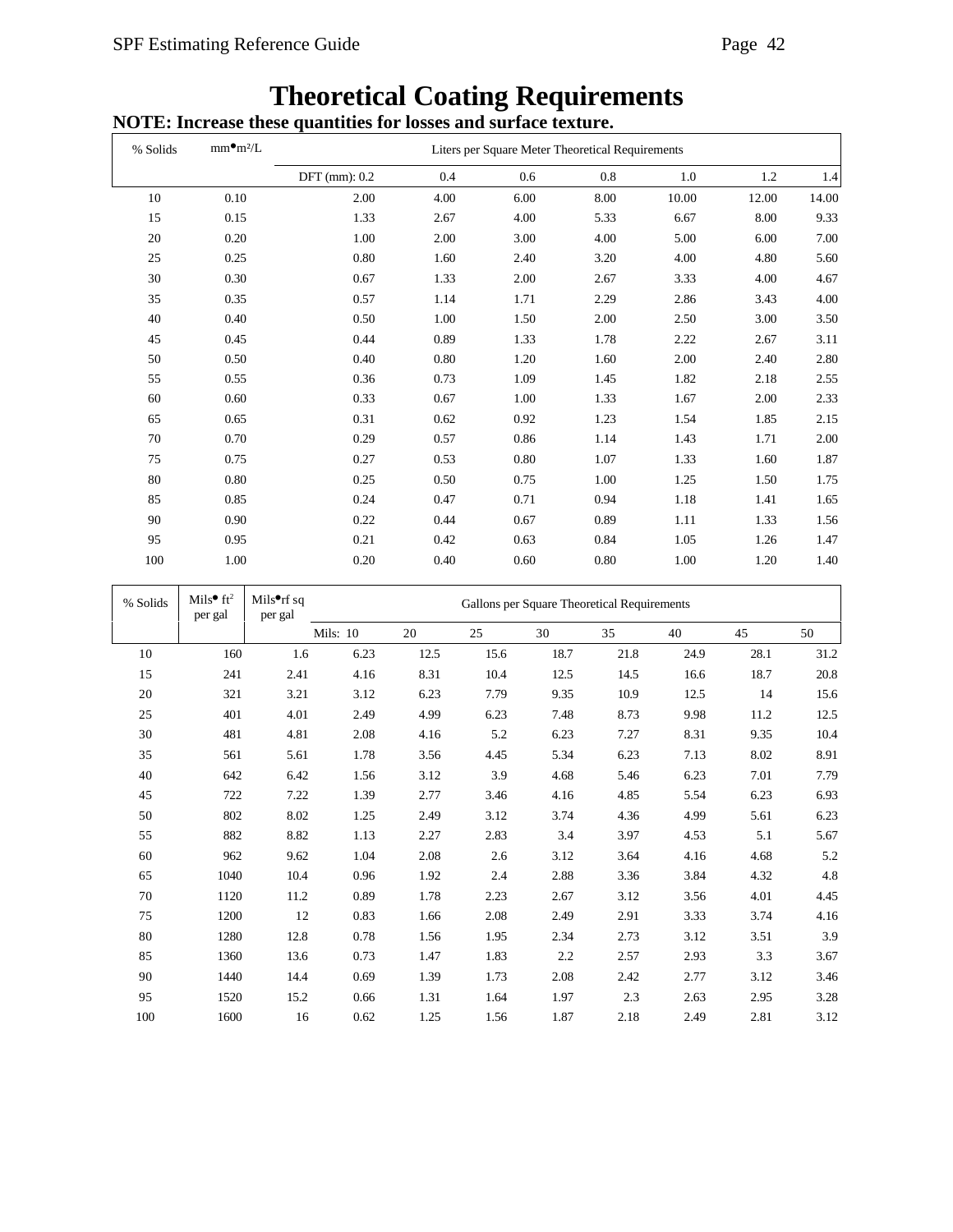## **Standard Size of Coarse Aggregate**

#### <span id="page-42-0"></span>**Percent Aggregate Which Passes Through Indicated Sieve Size** (based on ASTM D 1893-93)

|                                | Amounts Finer than Sieve Specified, Mass % |                     |                              |  |  |  |  |  |
|--------------------------------|--------------------------------------------|---------------------|------------------------------|--|--|--|--|--|
| Sieve                          | Size No. 6                                 | Size No. 67         | Size No. 7                   |  |  |  |  |  |
| (Specification ASTM $E$ 11)    | 19.0 to 9.5 mm                             | 19.0 to 4.75 mm     | 12.5 to 4.75 mm              |  |  |  |  |  |
|                                | $(3/4 \text{ in to } 3/8 \text{ in})$      | $(3/4$ in to No. 4) | $(1/2 \text{ in to No. } 4)$ |  |  |  |  |  |
| $25 \text{ mm} (1 \text{ in})$ | 100                                        | 100                 |                              |  |  |  |  |  |
| 19 mm $(3/4 \text{ in})$       | 90 to 100                                  | 90 to 100           | 100                          |  |  |  |  |  |
| 12.5 mm $(1/2$ in)             | 20 to 55                                   | N/A                 | 90 to 100                    |  |  |  |  |  |
| $9.5$ mm $(3/8$ in)            | 0 to 15                                    | 20 to 55            | 40 to 70                     |  |  |  |  |  |
| 4.75 mm (No. 4 $[3/16$ in])    | $0$ to 5                                   | 0 to 10             | 0 to 15                      |  |  |  |  |  |
| 2.36 mm (No. $8$ [3/32 in])    |                                            | $0$ to 5            | $0$ to 5                     |  |  |  |  |  |

### **Typical Aggregate Weight and Coverage**

| Aggregate Weight (typical) | $1400 - 1900$ kg/m <sup>3</sup>  |
|----------------------------|----------------------------------|
|                            | $90 - 120$ lb/ft <sup>3</sup>    |
|                            | $2430 - 3240$ lb/yd <sup>3</sup> |
|                            | $1.2 - 1.6 \text{ ton/yd}^3$     |

Aggregate Coverage (typical)

| <b>Thickness</b>            |                             |                                                 |                                |  |  |  |  |  |  |
|-----------------------------|-----------------------------|-------------------------------------------------|--------------------------------|--|--|--|--|--|--|
| $25 \text{ mm}$             | $20 \text{ mm}$             | 1 in                                            | $\frac{3}{4}$ in               |  |  |  |  |  |  |
| $35 - 50$ kg/m <sup>3</sup> | $25 - 35$ kg/m <sup>3</sup> | $7.5 - 10$ lb/ft <sup>2</sup>                   | $5.6 - 7.5$ lb/ft <sup>2</sup> |  |  |  |  |  |  |
|                             |                             | $750 - 1000$ lb/rf sq                           | $560 - 750$ lb/rf sq           |  |  |  |  |  |  |
|                             |                             | $0.38 - 0.50$ ton/rf sq $0.28 - 0.38$ ton/rf sq |                                |  |  |  |  |  |  |
|                             | 100 $\mathfrak{L}2\lambda$  |                                                 |                                |  |  |  |  |  |  |

(Note: rf sq = roofing square =  $100 \text{ ft}^2$ )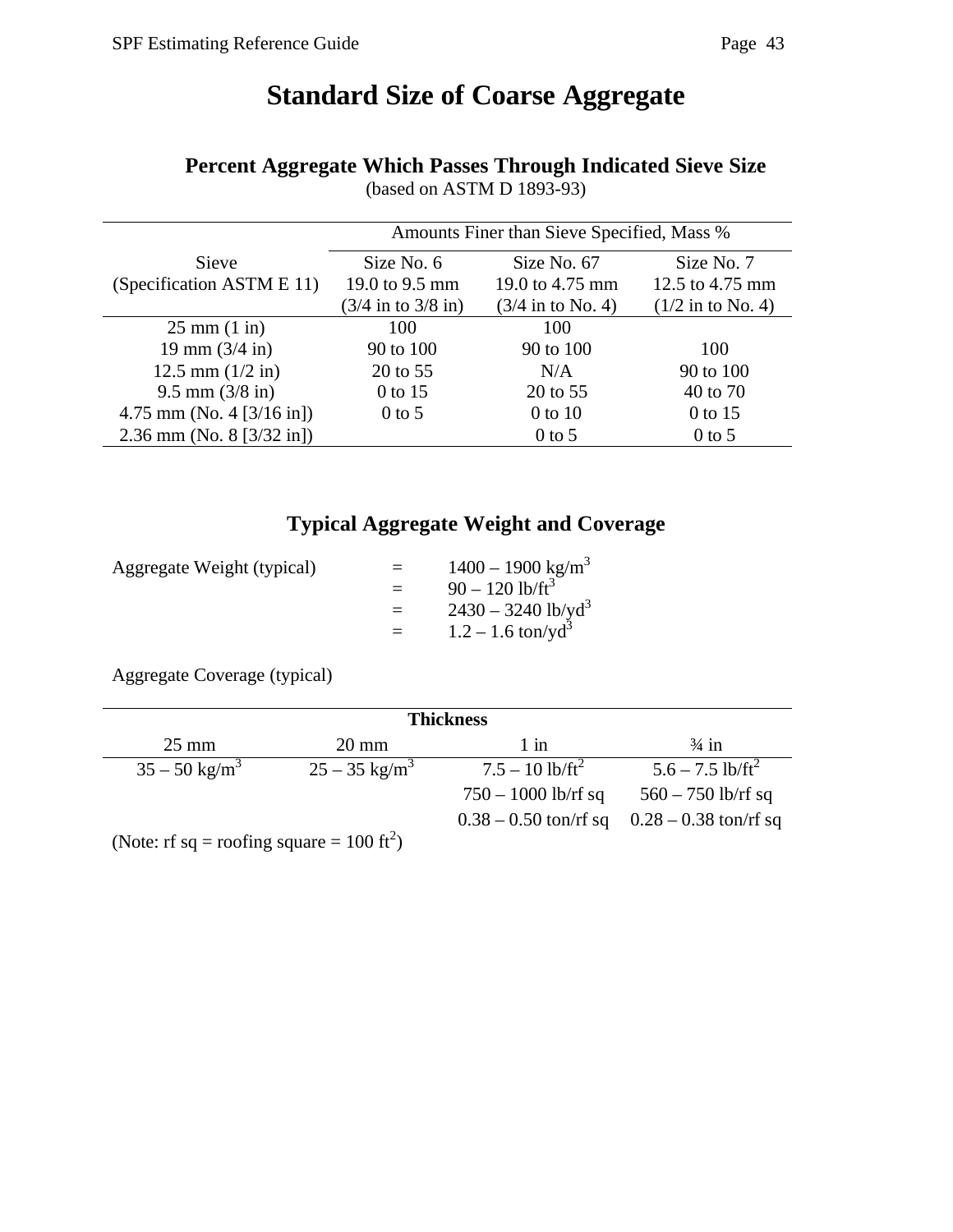### **Thermodynamic Definitions and Calculations**

- <span id="page-43-0"></span>**Btu**: British thermal unit. The amount of heat required to raise the temperature of one pound of water, one degree Fahrenheit.
- **J**: Joule. The metric (S.I.) unit for energy. 1 Btu =  $1,055$  J =  $1.055$  kJ.
- **W**: Watt. The metric (S.I.) unit for heat flow.  $1 \text{ J/s} = 1 \text{ W}$ . 1 Btu/hr = 0.293 W.
- **EF**: Degree Fahrenheit. The traditional U.S. unit for measuring temperature.

**K or EC**: Kelvin or Degree Celsius. The metric (S.I.) unit for temperature.

$$
T_{\circ_C} = \left(\frac{5}{9}\right) T_{\circ_F} - 32
$$
  
\n
$$
T_K = T_{\circ_C} + 273
$$
  
\n
$$
T_{\circ_F} = \left(\frac{9}{5}\right) T_{\circ_C} + 32
$$

- **k factor:** Thermal conductivity for a unit thickness of material. Expressed as W/m•K  $(Btu\cdot in/hr\cdot ft^2\cdot ^oF).$
- **R factor:** Thermal resistance. The resistance to heat transfer of a material. Insulators have relatively high R factors. Expressed as m<sup>2</sup> K/W (EF of t<sup>2</sup> hr/Btu).

Overall thermal resistance of several materials assembled in a wall or roof is calculated by adding the individual R factors:

 $R_0 = R_1 + R_2 + R_3 + \omega + R_n$ 

**U factor:** Overall thermal conductance; equal to the inverse of the overall R factor. Expressed as  $W/m^2$ •K (Btu/hr•ft<sup>2</sup>•EF).

$$
U=\frac{1}{R_o}
$$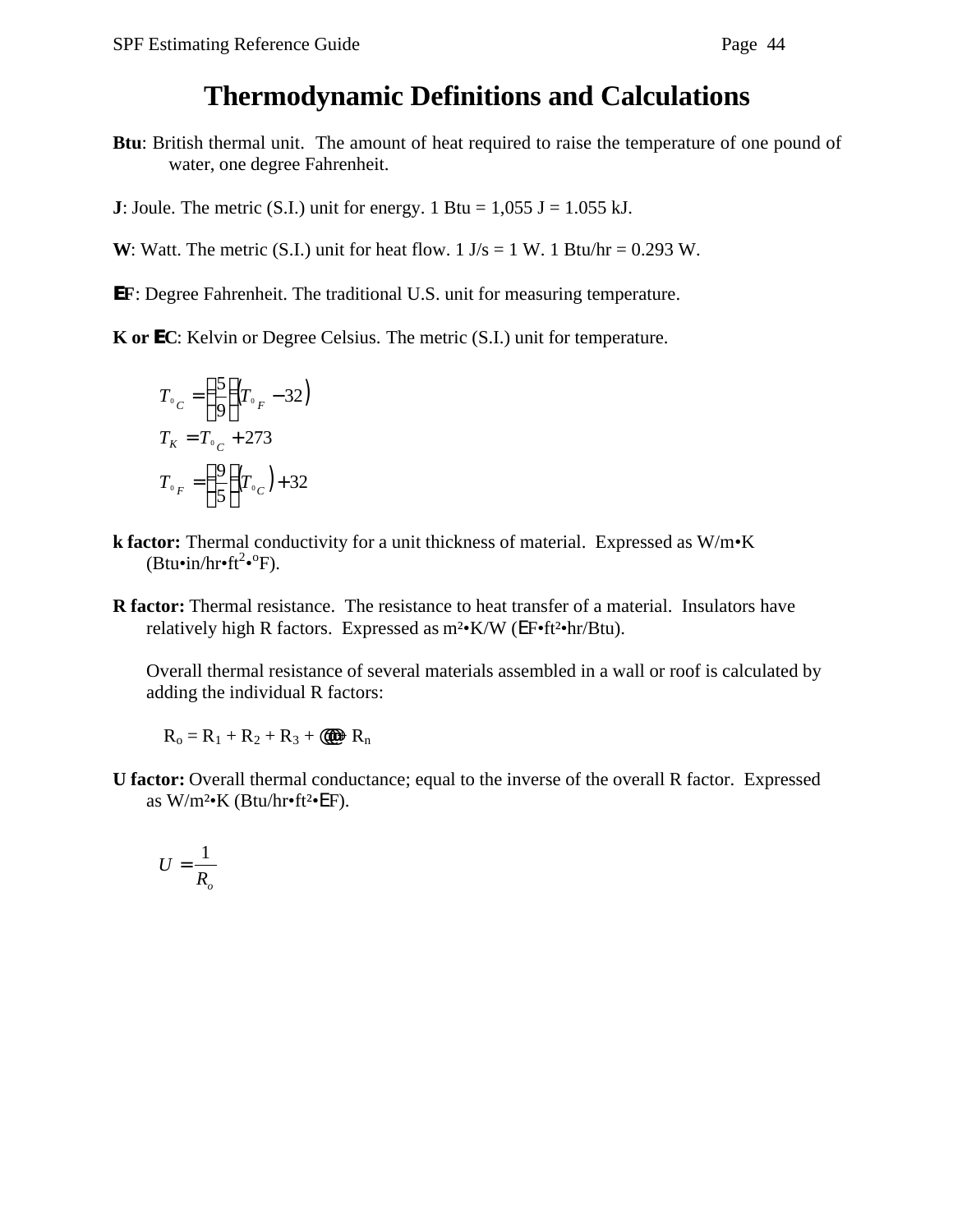### **Example Thermal Insulation Calculation**

<span id="page-44-0"></span>Assume a building owner needs to upgrade his roof insulation to a U factor of 0.05 Btu/h•ft<sup>2</sup>•°F. The building now has a built-up roof over 1 inch glass fiber insulation on a metal roof deck. What thickness of SPF should be applied to the existing built-up roof to achieve the desired U factor?

#### **Traditional U.S. Units**

Required R value:

$$
R_{new} = \frac{1}{U} = \frac{1}{0.05} = 20 \frac{hr \cdot ft^2 \cdot ^o F}{Btu}
$$

Existing R value:

| Component               | R Value |
|-------------------------|---------|
| <b>Outside Air Film</b> | 0.15    |
| Built-up Membrane       | 0.33    |
| 1" Glass Fiber          | 3.2     |
| <b>Metal Deck</b>       |         |
| Inside Air Film         | 0.61    |
| <b>Overall R Value</b>  |         |

$$
R_{\text{exist}} = 4.29 \frac{hr \cdot ft^2 \cdot ^{\circ} F}{Btu}
$$

Additional insulation from SPF:

$$
R_{SPF} = R_{new} - R_{exist}
$$
  
= 20 - 4.29  
= 16 
$$
\frac{hr \cdot ft^2 \cdot r}{Btu}
$$

Polyurethane foam thickness to apply (use 6.0 hr•ft<sup>2</sup>•<sup>o</sup>F/Btu fo the 1 inch R value for SPF):

$$
Thichness = \frac{R_{SPF}}{6.0} = \frac{16}{6.0} = 2.7 \text{ inches}
$$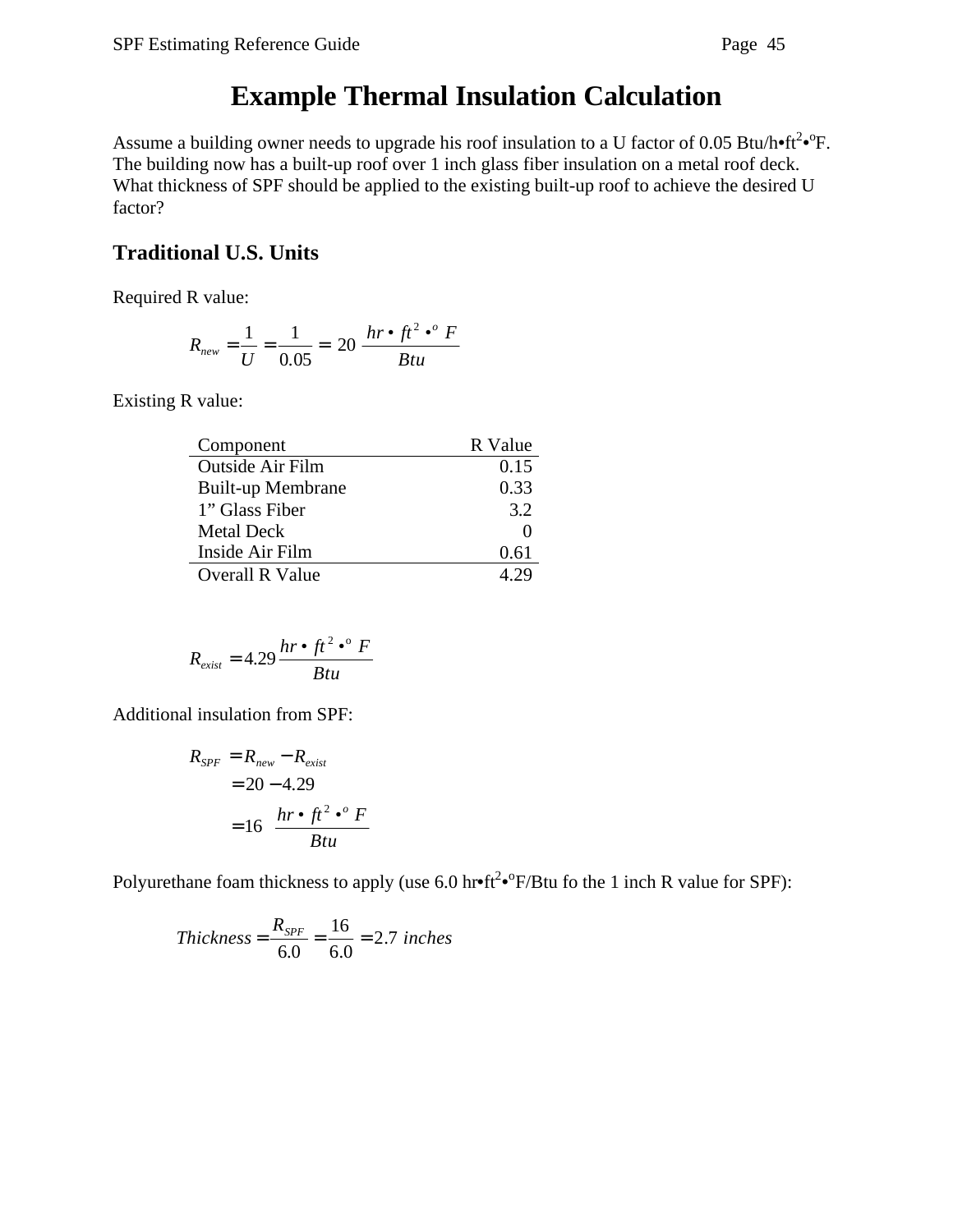## <span id="page-45-0"></span>**Thermal Transmission Properties of Construction Material**

| <b>MATERIAL</b>                                                                                                                                                                                         | <b>R VALUE</b><br>(EF•ft <sup>2</sup> •hr/Btu)            |  |  |  |  |  |
|---------------------------------------------------------------------------------------------------------------------------------------------------------------------------------------------------------|-----------------------------------------------------------|--|--|--|--|--|
| <b>Built-up Roof Membrane</b>                                                                                                                                                                           | 0.33                                                      |  |  |  |  |  |
| Decks                                                                                                                                                                                                   |                                                           |  |  |  |  |  |
| Steel Deck (forgetting seams)<br>Steel Deck (considering seams)<br>Uncracked Concrete Structural Deck (6")                                                                                              | Negl.<br>Negl.<br>0.5                                     |  |  |  |  |  |
| Films, Felts & Foils                                                                                                                                                                                    |                                                           |  |  |  |  |  |
| Aluminum Foil<br>Polyethylene<br>4-mil<br>6-mil<br>Polyvinyl chloride (PVC) 4-mil<br>Kraft Paper Laminate<br>Asphalt Saturated Felt No. 15<br>Asphalt Saturated and Coated Felt No. 43                  | Negl.<br>Negl.<br>Negl.<br>Negl.<br>Negl.<br>0.06<br>0.06 |  |  |  |  |  |
| <b>Construction Boards</b>                                                                                                                                                                              |                                                           |  |  |  |  |  |
| 1/4" Exterior<br>Plywood<br>1/2" Exterior<br>Gypsum Wall Board 3/8"                                                                                                                                     | 0.32<br>0.64<br>0.32                                      |  |  |  |  |  |
| <b>Insulations</b>                                                                                                                                                                                      |                                                           |  |  |  |  |  |
| Cellular Glass 1"<br>Polyurethane 1"<br>Extruded Polystyrene 1"<br>Expanded Polystyrene 1"<br>Mineral Fiber 1" (unprotected)<br>Cork Board 1"                                                           | 2.9<br>$5.6 - 6.$<br>5.0<br>$3.9 - 4.$<br>3.2<br>3.9      |  |  |  |  |  |
| Coatings                                                                                                                                                                                                |                                                           |  |  |  |  |  |
| Acrylic 30 mils<br>Negl.<br>Asphalt Mastic 60 mils<br>Negl.<br>Butyl 30 mils<br>Negl.<br>Chlorinated Synth. Rubber 15-30 mils<br>Negl.<br>Silicone 20 mils<br>Negl.<br>Polyurethane 20-35 mils<br>Negl. |                                                           |  |  |  |  |  |
| Air Surfaces (Horizontal)                                                                                                                                                                               |                                                           |  |  |  |  |  |
| Still Air<br>Heat flow upward<br>Heat flow downward<br>Moving Air<br>15 mph wind (winter)<br>7.5 mph wind (summer)                                                                                      | 0.61<br>0.92<br>0.17<br>0.25                              |  |  |  |  |  |

Note: These figures represent approximations from a variety of published sources. When determining thermal resistances for a particular system, use thermal resistance provided by the manufacturer for each specific product.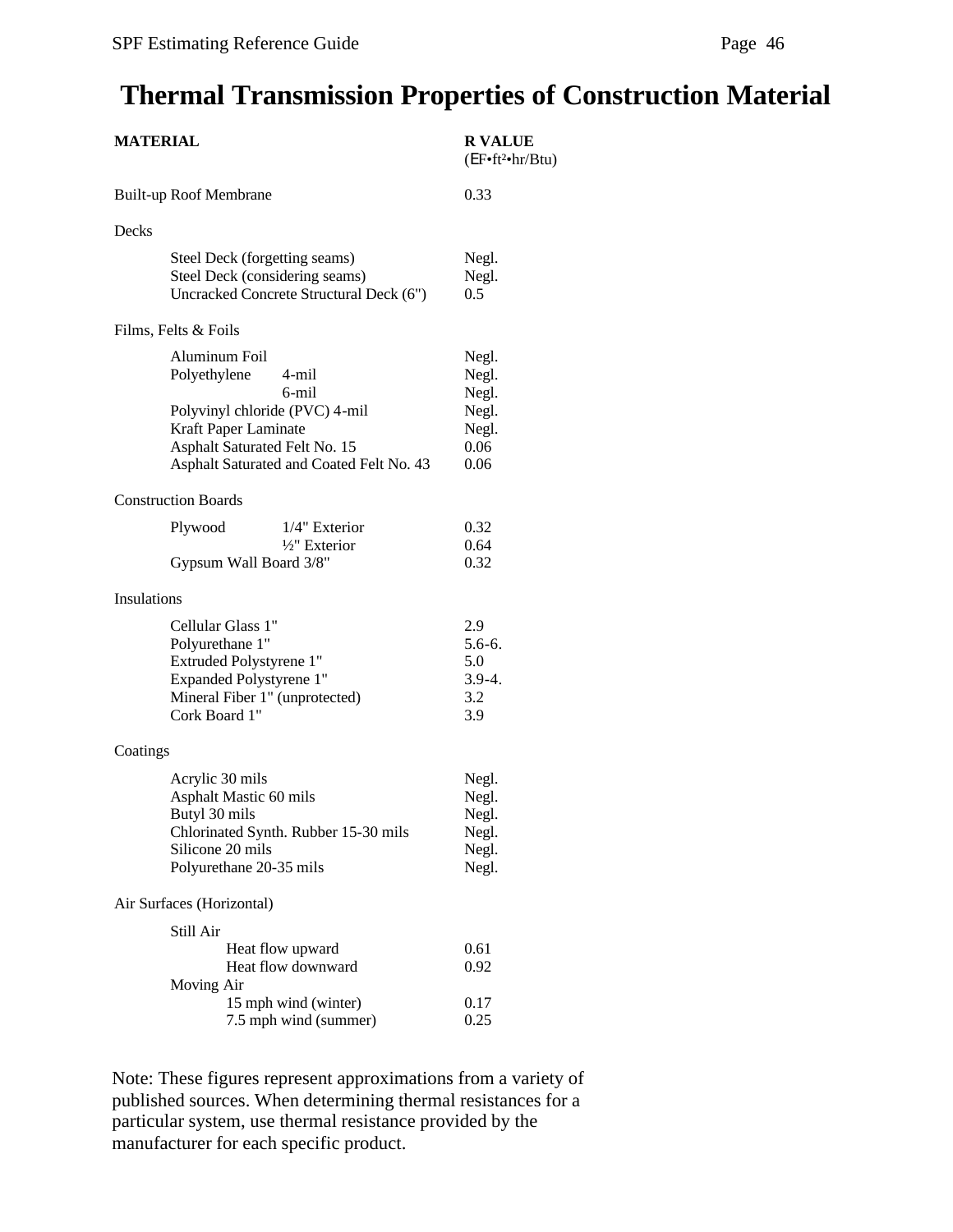## **Heating Values of Fuels**

<span id="page-46-0"></span>

| Coal               | 13,000 Btu/lb   |                                      |
|--------------------|-----------------|--------------------------------------|
| Electricity        |                 | 3,413 Btu/kilowatt-hr                |
| Fuel Oil #2        | 140,000 Btu/gal |                                      |
| Fuel Oil #5        | 151,000 Btu/gal |                                      |
| Fuel Oil #6        | 153,000 Btu/gal |                                      |
| Kerosene           | 135,000 Btu/gal |                                      |
| <b>LPG</b>         |                 | 91,690 Btu/gal                       |
| <b>Natural Gas</b> |                 | 100,000 Btu/ccf $(100 \text{ ft}^3)$ |
| <b>Steam</b>       |                 | 1,000 Btu/lb                         |
| Wood, Dry          |                 | 8,600 Btu/lb                         |

Note: Actual heating values of fuels will vary. Check with the fuel supplier for more accurate values.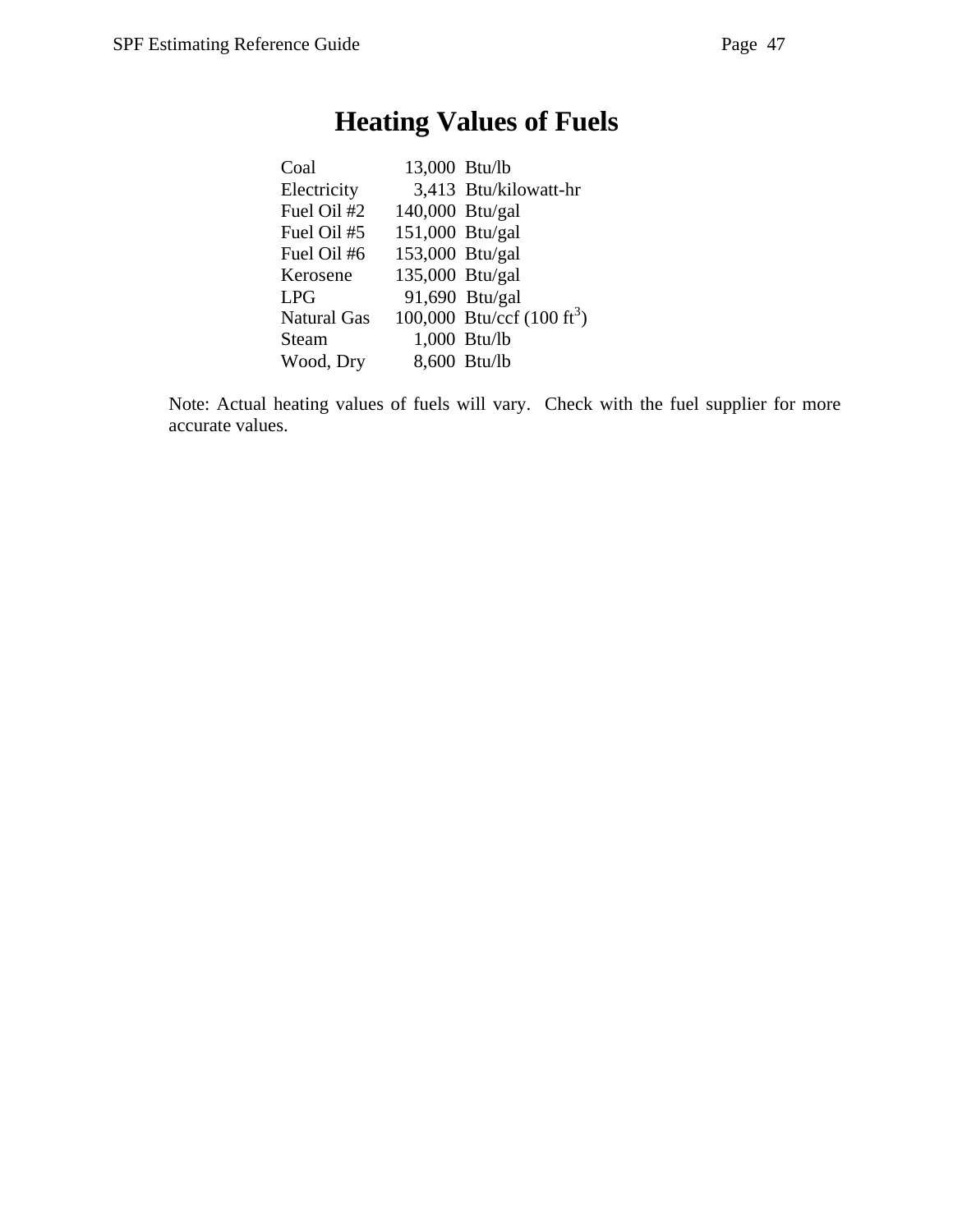## **Dew Point Temperatures**

#### <span id="page-47-0"></span>**Metric (S.I.) Units**

|          | 100% | $-10$ | $-5$  |          | 5              | 10       | 15             | 20             | 25   | 30 | 35 | 40             |
|----------|------|-------|-------|----------|----------------|----------|----------------|----------------|------|----|----|----------------|
|          | 90   | $-11$ | $-6$  | $-1$     | 4              | 8        | 13             | 18             | 23   | 28 | 33 | 38             |
| Humidity | 80   | $-13$ | $-8$  | $-3$     | $\overline{2}$ | 7        | 12             | 17             | 21   | 26 | 31 | 36             |
|          | 70   | $-14$ | $-9$  | $-5$     | $\overline{0}$ | 5        | 10             | 14             | 19   | 24 | 28 | 33             |
|          | 60   | $-16$ | $-11$ | -6       | $-2$           | 3        | 7              | 12             | 17   | 21 | 26 | 30             |
|          | 50   | $-18$ | $-13$ | $-9$     | -4             | $\theta$ | 5              | 9              | 14   | 18 | 23 | 27             |
| Relative | 40   | $-20$ | $-16$ | $-11$    | $-7$           | $-2$     | $\overline{2}$ | 6              | 11   | 15 | 19 | 23             |
|          | 30   | $-23$ | $-19$ | $-14$    | $-10$          | $-6$     | $-2$           | $\overline{2}$ | 6    | 10 | 14 | 18             |
|          | 20   | $-27$ | $-23$ | $-19$    | $-15$          | $-11$    | -7             | $-3$           |      | 5  | 8  | 12             |
|          | 10   | $-33$ | $-30$ | $-26$    | $-22$          | $-18$    | $-15$          | $-11$          | $-8$ | -4 | -1 | $\overline{2}$ |
|          |      |       | -5    | $\theta$ | 5              | 10       | 15             | 20             | 25   | 30 | 35 | 40             |

Dry Bulb Temperature  $(^{\circ}C)$ 

#### **Traditional U.S. Units**

|          | 100% | 20             | 30    | 40   | 50                                 | 60            | 70 | 80         | 90 | 100 | 110 |
|----------|------|----------------|-------|------|------------------------------------|---------------|----|------------|----|-----|-----|
|          | 90   | 18             | 28    | 37   | 47                                 | 57            | 67 | 77         | 87 | 97  | 107 |
| Humidity | 80   | 15             | 25    | 35   | 44                                 | 54            | 64 | 73         | 83 | 93  | 103 |
|          | 70   | 13             | 22    | 31   | 41                                 | 51            | 60 | 69         | 79 | 89  | 99  |
|          | 60   | 9              | 19    | 28   | 37                                 | 47            | 56 | 65         | 75 | 84  | 94  |
|          | 50   | 6              | 15    | 24   | 33                                 | 42            | 51 | 60         | 70 | 79  | 88  |
|          | 40   | $\overline{2}$ | 10    | 19   | 28                                 | 37            | 45 | 54         | 63 | 73  | 82  |
| Relative | 30   | -4             | 5     | 13   | 21                                 | 30            | 38 | 46         | 56 | 65  | 73  |
|          | 20   | $-11$          | $-3$  | 5    | 13                                 | 21            | 29 | 37         | 45 | 54  | 62  |
|          | 10   | $-23$          | $-15$ | $-8$ | $-1$                               | 7             | 14 | 21         | 28 | 36  | 44  |
|          |      | 20             | 30    | 40   | 50                                 | 60            | 70 | 80         | 90 | 100 | 110 |
|          |      |                |       |      | $\overline{\phantom{a}}$<br>$\sim$ | $\mathbf{11}$ |    | $\sqrt{2}$ |    |     |     |

Dry Bulb Temperature (°F)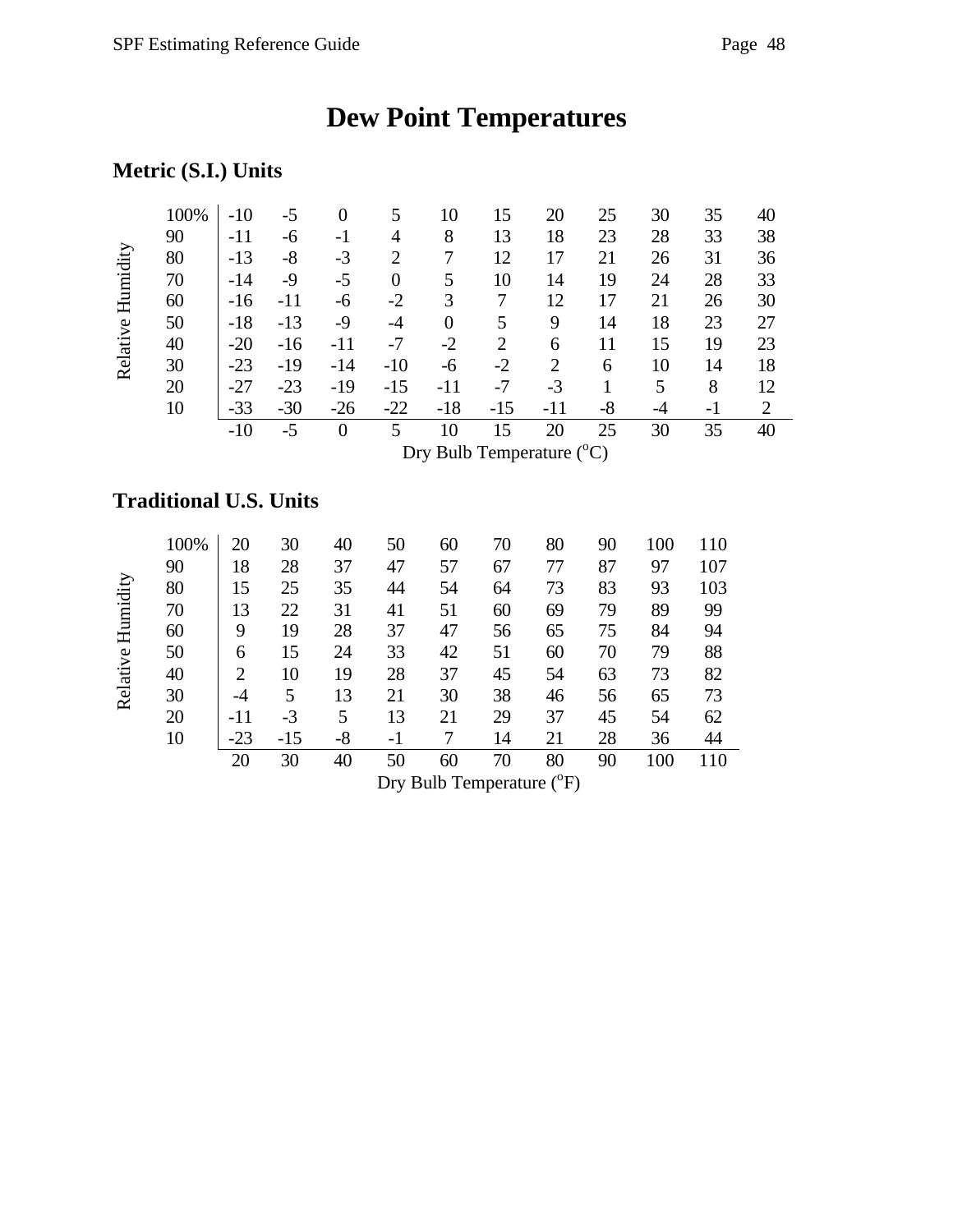| <b>Temperature Conversion Tables</b> |  |  |
|--------------------------------------|--|--|
|--------------------------------------|--|--|

<span id="page-48-0"></span>

|                 | Temp. in          |             |              | Temp. in                                  |             |                | Temp. in          |             |     | Temp. in          |             |
|-----------------|-------------------|-------------|--------------|-------------------------------------------|-------------|----------------|-------------------|-------------|-----|-------------------|-------------|
|                 | °F or °C<br>to be |             |              | <sup>°</sup> F or <sup>°</sup> C<br>to be |             |                | °F or °C<br>to be |             |     | °F or °C<br>to be |             |
| °F              | converted         | $^{\circ}C$ | $\mathrm{P}$ | converted                                 | $^{\circ}C$ | $\overline{F}$ | converted         | $^{\circ}C$ | °F  | converted         | $^{\circ}C$ |
| $-58$           | $-50$             | $-45.6$     | 14           | $-10$                                     | $-23.3$     | 86             | 30                | $-1.11$     | 158 | 70                | 21.1        |
| $-56.2$         | $-49$             | $-45$       | 15.8         | -9                                        | $-22.8$     | 87.8           | 31                | $-0.56$     | 160 | 71                | 21.7        |
| $-54.4$         | $-48$             | $-44.4$     | 17.6         | -8                                        | $-22.2$     | 89.6           | 32                | 0.0         | 162 | 72                | 22.2        |
| $-52.6$         | $-47$             | $-43.9$     | 19.4         | $-7$                                      | $-21.7$     | 91.4           | 33                | 0.56        | 163 | 73                | 22.8        |
| $-50.8$         | $-46$             | $-43.3$     | 21.2         | $-6$                                      | $-21.1$     | 93.2           | 34                | 1.11        | 165 | 74                | 23.3        |
| $-49$           | $-45$             | $-42.8$     | 23           | $-5$                                      | $-20.6$     | 95             | 35                | 1.67        | 167 | 75                | 23.9        |
| $-47.2$         | $-44$             | $-42.2$     | 24.8         | $-4$                                      | $-20$       | 96.8           | 36                | 2.22        | 169 | 76                | 24.4        |
| $-45.4$         | $-43$             | $-41.7$     | 26.6         | $-3$                                      | $-19.4$     | 98.6           | 37                | 2.78        | 171 | 77                | 25          |
| $-43.6$         | $-42$             | $-41.1$     | 28.4         | $-2$                                      | $-18.9$     | 100            | 38                | 3.33        | 172 | 78                | 25.6        |
| $-41.8$         | $-41$             | $-40.6$     | 30.2         | $-1$                                      | $-18.3$     | 102            | 39                | 3.89        | 174 | 79                | 26.1        |
| $-40$           | $-40$             | $-40$       | 32           | 0                                         | $-17.8$     | 104            | 40                | 4.44        | 176 | 80                | 26.7        |
| $-38.2$         | $-39$             | $-39.4$     | 33.8         | 1                                         | $-17.2$     | 106            | 41                | 5           | 178 | 81                | 27.2        |
| $-36.4$         | $-38$             | $-38.9$     | 35.6         | 2                                         | $-16.7$     | 108            | 42                | 5.56        | 180 | 82                | 27.8        |
| $-34.6$         | $-37$             | $-38.3$     | 37.4         | 3                                         | $-16.1$     | 109            | 43                | 6.11        | 181 | 83                | 28.3        |
| $-32.8$         | $-36$             | $-37.8$     | 39.2         | 4                                         | $-15.6$     | 111            | 44                | 6.67        | 183 | 84                | 28.9        |
| $-31$           | $-35$             | $-37.2$     | 41           | 5                                         | $-15$       | 113            | 45                | 7.22        | 185 | 85                | 29.4        |
| $-29.2$         | $-34$             | $-36.7$     | 42.8         | 6                                         | $-14.4$     | 115            | 46                | 7.78        | 187 | 86                | $30\,$      |
| $-27.4$         | $-33$             | $-36.1$     | 44.6         | 7                                         | $-13.9$     | 117            | 47                | 8.33        | 189 | 87                | $30.6\,$    |
| $-25.6$         | $-32$             | $-35.6$     | 46.4         | 8                                         | $-13.3$     | 118            | 48                | 8.89        | 190 | 88                | 31.1        |
| $-23.8$         | $-31$             | $-35$       | 48.2         | 9                                         | $-12.8$     | 120            | 49                | 9.44        | 192 | 89                | 31.7        |
| $-22$           | $-30$             | $-34.4$     | 50           | 10                                        | $-12.2$     | 122            | 50                | 10          | 194 | 90                | 32.2        |
| $-20.2$         | $-29$             | $-33.9$     | 51.8         | 11                                        | $-11.7$     | 124            | 51                | 10.6        | 196 | 91                | 32.8        |
| $-18.4$         | $-28$             | $-33.3$     | 53.6         | 12                                        | $-11.1$     | 126            | 52                | 11.1        | 198 | 92                | 33.3        |
| $-16.6$         | $-27$             | $-32.8$     | 55.4         | 13                                        | $-10.6$     | 127            | 53                | 11.7        | 199 | 93                | 33.9        |
| $-14.8$         | $-26$             | $-32.2$     | 57.2         | 14                                        | $-10$       | 129            | 54                | 12.2        | 201 | 94                | 34.4        |
| $-13$           | $-25$             | $-31.7$     | 59           | 15                                        | $-9.44$     | 131            | 55                | 12.8        | 203 | 95                | 35          |
| $-11.2$         | $-24$             | $-31.1$     | 60.8         | 16                                        | $-8.89$     | 133            | 56                | 13.3        | 205 | 96                | 35.6        |
| $-9.4$          | $-23$             | $-30.6$     | 62.6         | 17                                        | $-8.33$     | 135            | 57                | 13.9        | 207 | 97                | 36.1        |
| $-7.6$          | $-22$             | $-30$       | 64.4         | 18                                        | $-7.78$     | 136            | 58                | 14.4        | 208 | 98                | 36.7        |
| $-5.8$          | $-21$             | $-29.4$     | 66.2         | 19                                        | $-7.22$     | 138            | 59                | 15          | 210 | 99                | 37.2        |
| $-4$            | $-20$             | $-28.9$     | 68           | 20                                        | $-6.67$     | 140            | 60                | 15.6        | 212 | 100               | 37.8        |
| $-2.2$          | $-19$             | $-28.3$     | 69.8         | 21                                        | $-6.11$     | 142            | 61                | 16.1        | 214 | 101               | 38.3        |
| $-0.4$          | $-18$             | $-27.8$     | 71.6         | 22                                        | $-5.56$     | 144            | 62                | 16.7        | 216 | 102               | 38.9        |
| 1.4             | $-17$             | $-27.2$     | 73.4         | 23                                        | $-5$        | 145            | 63                | 17.2        | 217 | 103               | 39.4        |
| 3.2             | $-16$             | $-26.7$     | 75.2         | 24                                        | $-4.44$     | 147            | 64                | 17.8        | 219 | 104               | 40          |
| $5\phantom{.0}$ | $-15$             | $-26.1$     | $77\,$       | 25                                        | $-3.89$     | 149            | 65                | 18.3        | 221 | 105               | 40.6        |
| 6.8             | $-14$             | $-25.6$     | 78.8         | 26                                        | $-3.33$     | 151            | 66                | 18.9        | 223 | 106               | 41.1        |
| 8.6             | $-13$             | $-25$       | 80.6         | 27                                        | $-2.78$     | 153            | 67                | 19.4        | 225 | 107               | 41.7        |
| 10.4            | $-12$             | $-24.4$     | 82.4         | 28                                        | $-2.22$     | 154            | 68                | 20          | 226 | 108               | 42.2        |
| 12.2            | $-11$             | $-23.9$     | 84.2         | 29                                        | $-1.67$     | 156            | 69                | 20.6        | 228 | 109               | 42.8        |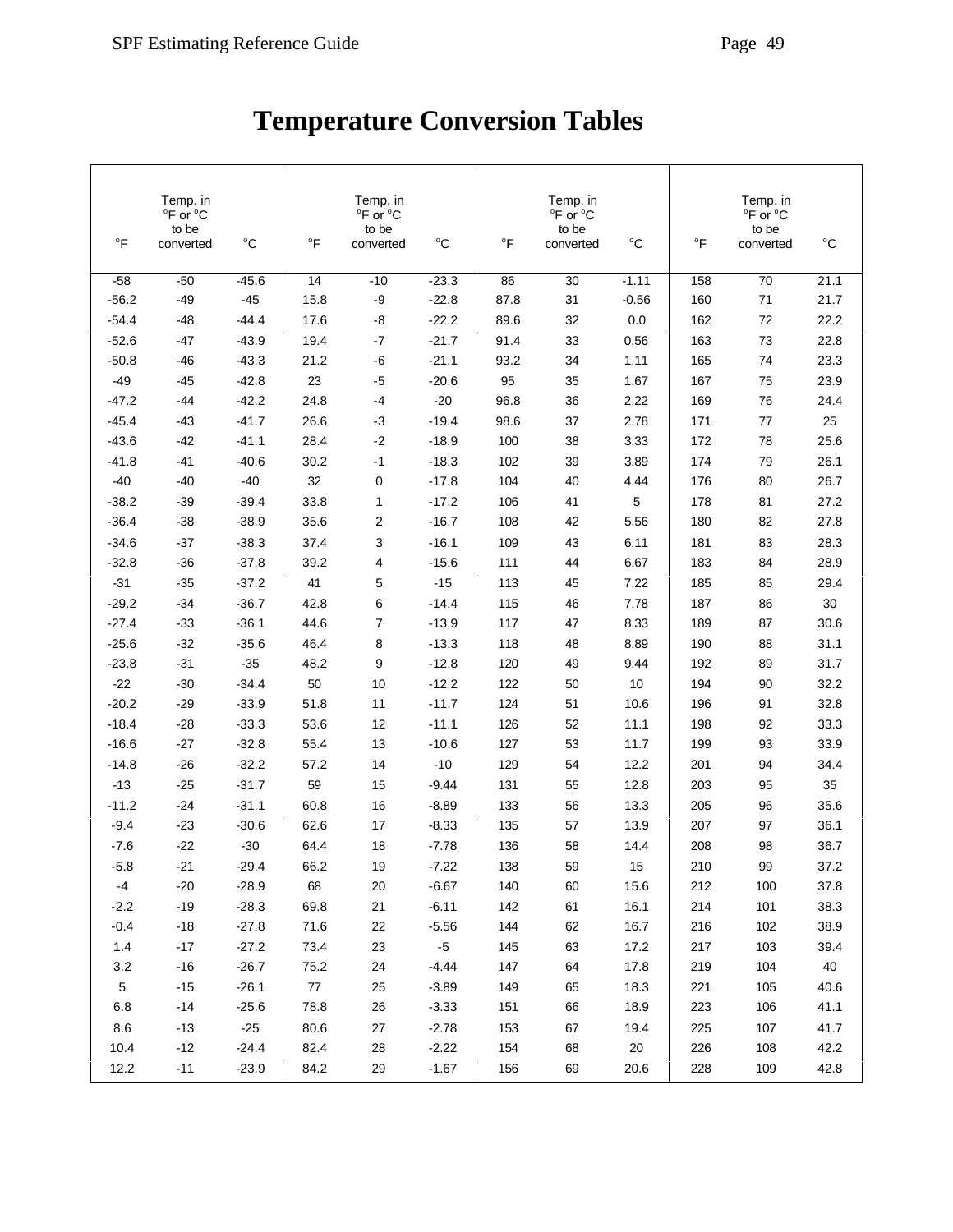## **Temperature Conversion Tables**

| $\overline{P}$ | Temp. in<br>°F or °C<br>to be<br>converted | $^{\circ}C$ | $\mathsf{P}$ | Temp. in<br>°F or °C<br>to be<br>converted | °C   | $\mathrm{^{\circ}F}$ | Temp. in<br>°F or °C<br>to be<br>converted | $^{\circ}C$ | $\overline{P}$ | Temp. in<br>°F or °C<br>to be<br>converted                                                | $^{\circ}C$ |
|----------------|--------------------------------------------|-------------|--------------|--------------------------------------------|------|----------------------|--------------------------------------------|-------------|----------------|-------------------------------------------------------------------------------------------|-------------|
| 230            | 110                                        | 43.3        | 302          | 150                                        | 65.6 | 374                  | 190                                        | 87.8        | 446            | 230                                                                                       | 110         |
| 232            | 111                                        | 43.9        | 304          | 151                                        | 66.1 | 376                  | 191                                        | 88.3        | 448            | 231                                                                                       | 111         |
| 234            | 112                                        | 44.4        | 306          | 152                                        | 66.7 | 378                  | 192                                        | 88.9        | 450            | 232                                                                                       | 111         |
| 235            | 113                                        | 45          | 307          | 153                                        | 67.2 | 379                  | 193                                        | 89.4        | 451            | 233                                                                                       | 112         |
| 237            | 114                                        | 45.6        | 309          | 154                                        | 67.8 | 381                  | 194                                        | 90          | 453            | 234                                                                                       | 112         |
| 239            | 115                                        | 46.1        | 311          | 155                                        | 68.3 | 383                  | 195                                        | 90.6        | 455            | 235                                                                                       | 113         |
| 241            | 116                                        | 46.7        | 313          | 156                                        | 68.9 | 385                  | 196                                        | 91.1        | 457            | 236                                                                                       | 113         |
| 243            | 117                                        | 47.2        | 315          | 157                                        | 69.4 | 387                  | 197                                        | 91.7        | 459            | 237                                                                                       | 114         |
| 244            | 118                                        | 47.8        | 316          | 158                                        | 70   | 388                  | 198                                        | 92.2        | 460            | 238                                                                                       | 114         |
| 246            | 119                                        | 48.3        | 318          | 159                                        | 70.6 | 390                  | 199                                        | 92.8        | 462            | 239                                                                                       | 115         |
| 248            | 120                                        | 48.9        | 320          | 160                                        | 71.1 | 392                  | 200                                        | 93.3        | 464            | 240                                                                                       | 116         |
| 250            | 121                                        | 49.4        | 322          | 161                                        | 71.7 | 394                  | 201                                        | 93.9        | 466            | 241                                                                                       | 116         |
| 252            | 122                                        | 50          | 324          | 162                                        | 72.2 | 396                  | 202                                        | 94.4        | 468            | 242                                                                                       | 117         |
| 253            | 123                                        | 50.6        | 325          | 163                                        | 72.8 | 397                  | 203                                        | 95          | 469            | 243                                                                                       | 117         |
| 255            | 124                                        | 51.1        | 327          | 164                                        | 73.3 | 399                  | 204                                        | 95.6        | 471            | 244                                                                                       | 118         |
| 257            | 125                                        | 51.7        | 329          | 165                                        | 73.9 | 401                  | 205                                        | 96.1        | 473            | 245                                                                                       | 118         |
| 259            | 126                                        | 52.2        | 331          | 166                                        | 74.4 | 403                  | 206                                        | 96.7        | 475            | 246                                                                                       | 119         |
| 261            | 127                                        | 52.8        | 333          | 167                                        | 75   | 405                  | 207                                        | 97.2        | 477            | 247                                                                                       | 119         |
| 262            | 128                                        | 53.3        | 334          | 168                                        | 75.6 | 406                  | 208                                        | 97.8        | 478            | 248                                                                                       | 120         |
| 264            | 129                                        | 53.9        | 336          | 169                                        | 76.1 | 408                  | 209                                        | 98.3        | 480            | 249                                                                                       | 121         |
| 266            | 130                                        | 54.4        | 338          | 170                                        | 76.7 | 410                  | 210                                        | 98.9        | 482            | 250                                                                                       | 121         |
| 268            | 131                                        | 55          | 340          | 171                                        | 77.2 | 412                  | 211                                        | 99.4        |                |                                                                                           |             |
| 270            | 132                                        | 55.6        | 342          | 172                                        | 77.8 | 414                  | 212                                        | 100         |                |                                                                                           |             |
| 271            | 133                                        | 56.1        | 343          | 173                                        | 78.3 | 415                  | 213                                        | 101         |                |                                                                                           |             |
| 273            | 134                                        | 56.7        | 345          | 174                                        | 78.9 | 417                  | 214                                        | 101         |                |                                                                                           |             |
| 275            | 135                                        | 57.2        | 347          | 175                                        | 79.4 | 419                  | 215                                        | 102         |                |                                                                                           |             |
| 277            | 136                                        | 57.8        | 349          | 176                                        | 80   | 421                  | 216                                        | 102         |                | Temperature                                                                               |             |
| 279            | 137                                        | 58.3        | 351          | 177                                        | 80.6 | 423                  | 217                                        | 103         |                | Conversions                                                                               |             |
| 280            | 138                                        | 58.9        | 352          | 178                                        | 81.1 | 424                  | 218                                        | 103         |                |                                                                                           |             |
| 282            | 139                                        | 59.4        | 354          | 179                                        | 81.7 | 426                  | 219                                        | 104         |                | $^{\circ}$ C = 5/9 ( $^{\circ}$ F – 32)                                                   |             |
| 284            | 140                                        | 60          | 356          | 180                                        | 82.2 | 428                  | 220                                        | 104         |                |                                                                                           |             |
| 286            | 141                                        | 60.6        | 358          | 181                                        | 82.8 | 430                  | 221                                        | 105         |                | ${}^{0}$ F = (9/5)( ${}^{0}$ C) + 32<br>$\mathrm{^{\circ}K} = \mathrm{^{\circ}C} + 273.2$ |             |
| 288            | 142                                        | 61.1        | 360          | 182                                        | 83.3 | 432                  | 222                                        | 106         |                |                                                                                           |             |
| 289            | 143                                        | 61.7        | 361          | 183                                        | 83.9 | 433                  | 223                                        | 106         |                | ${}^{\circ}R = {}^{\circ}F + 459.7$                                                       |             |
| 291            | 144                                        | 62.2        | 363          | 184                                        | 84.4 | 435                  | 224                                        | 107         |                |                                                                                           |             |
| 293            | 145                                        | 62.8        | 365          | 185                                        | 85   | 437                  | 225                                        | 107         |                |                                                                                           |             |
| 295            | 146                                        | 63.3        | 367          | 186                                        | 85.6 | 439                  | 226                                        | 108         |                |                                                                                           |             |
| 297            | 147                                        | 63.9        | 369          | 187                                        | 86.1 | 441                  | 227                                        | 108         |                |                                                                                           |             |
| 298            | 148                                        | 64.4        | 370          | 188                                        | 86.7 | 442                  | 228                                        | 109         |                |                                                                                           |             |
| 300            | 149                                        | 65          | 372          | 189                                        | 87.2 | 444                  | 229                                        | 109         |                |                                                                                           |             |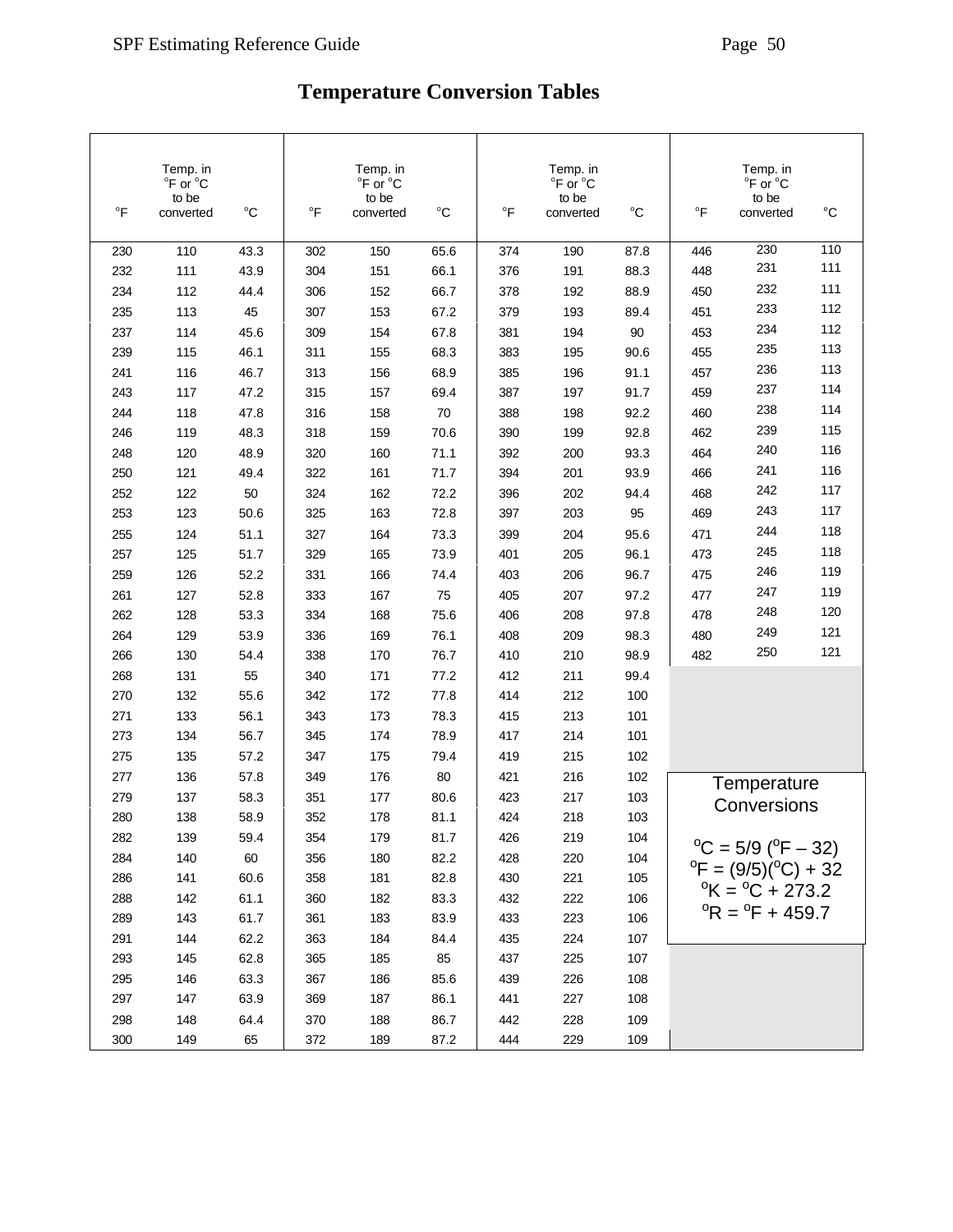## <span id="page-50-0"></span>**Volume of Material in Horizontal Cylindrical Tanks**

| Measured %      | Actual %  | Measured % | Actual %  | Measured %                            | Actual %  |
|-----------------|-----------|------------|-----------|---------------------------------------|-----------|
| of Tank         | Volume in | of Tank    | Volume in | of Tank                               | Volume in |
| <b>Diameter</b> | Tank      | Diameter   | Tank      | <b>Diameter</b>                       | Tank      |
| 100             | 100.0     | 64         | 67.6      | 30                                    | 25.2      |
| 99              | 99.8      | 63         | 66.4      | 29                                    | 24.1      |
| 98              | 99.5      | 62         | 65.1      | 28                                    | 22.9      |
| 97              | 99.1      | 61         | 63.9      | 27                                    | 21.8      |
| 96              | 98.7      | 60         | 62.6      | 26                                    | 20.7      |
| 95              | 98.1      | 59         | 61.4      | 25                                    | 19.6      |
| 94              | 97.6      | 58         | 60.1      | 24                                    | 18.5      |
| 93              | 96.9      | 57         | 58.9      | 23                                    | 17.4      |
| 92              | 96.3      | 56         | 57.6      | 22                                    | 16.3      |
| 91              | 95.5      | 55         | 56.4      | 21                                    | 15.3      |
| 90              | 94.8      | 54         | 55.1      | 20                                    | 14.2      |
| 89              | 94.0      | 53         | 53.8      | 19                                    | 13.2      |
| 88              | 93.2      | 52         | 52.5      | 18                                    | 12.2      |
| 87              | 92.4      | 51         | 51.3      | 17                                    | 11.3      |
| 86              | 91.5      | 50         | 50.0      | 16                                    | 10.3      |
| 85              | 90.6      | 49         | 48.7      | 15                                    | 9.4       |
| 84              | 89.7      | 48         | 47.5      | 14                                    | 8.5       |
| 83              | 88.7      | 47         | 46.2      | 13                                    | 7.6       |
| 82              | 87.8      | 46         | 44.9      | 12                                    | 6.8       |
| 81              | 86.8      | 45         | 43.6      | 11                                    | 6.0       |
| 80              | 85.8      | 44         | 42.4      | 10                                    | 5.2       |
| 79              | 84.7      | 43         | 41.1      | 9                                     | 4.5       |
| 78              | 83.7      | 42         | 39.9      | $\begin{array}{c} 8 \\ 7 \end{array}$ | 3.7       |
| 77              | 82.6      | 41         | 38.6      |                                       | 3.1       |
| 76              | 81.5      | 40         | 37.4      | 6<br>5                                | 2.4       |
| 75              | 80.4      | 39         | 36.1      |                                       | 1.9       |
| 74              | 79.3      | 38         | 34.9      | $\overline{\mathcal{A}}$              | 1.3       |
| 73              | 78.2      | 37         | 33.6      | $\frac{3}{2}$                         | 0.9       |
| 72              | 77.1      | 36         | 32.4      |                                       | 0.5       |
| 71              | 75.9      | 35         | 31.2      | 1                                     | 0.2       |
| 70              | 74.8      | 34         | 30.0      | $\pmb{0}$                             | 0.0       |
| 69              | 73.6      | 33         | 28.8      |                                       |           |
| 68              | 72.4      | 32         | 27.6      |                                       |           |
| 67              | 71.2      | 31         | 26.4      |                                       |           |
| 66              | 70.0      |            |           |                                       |           |
| 65              | 68.8      |            |           |                                       |           |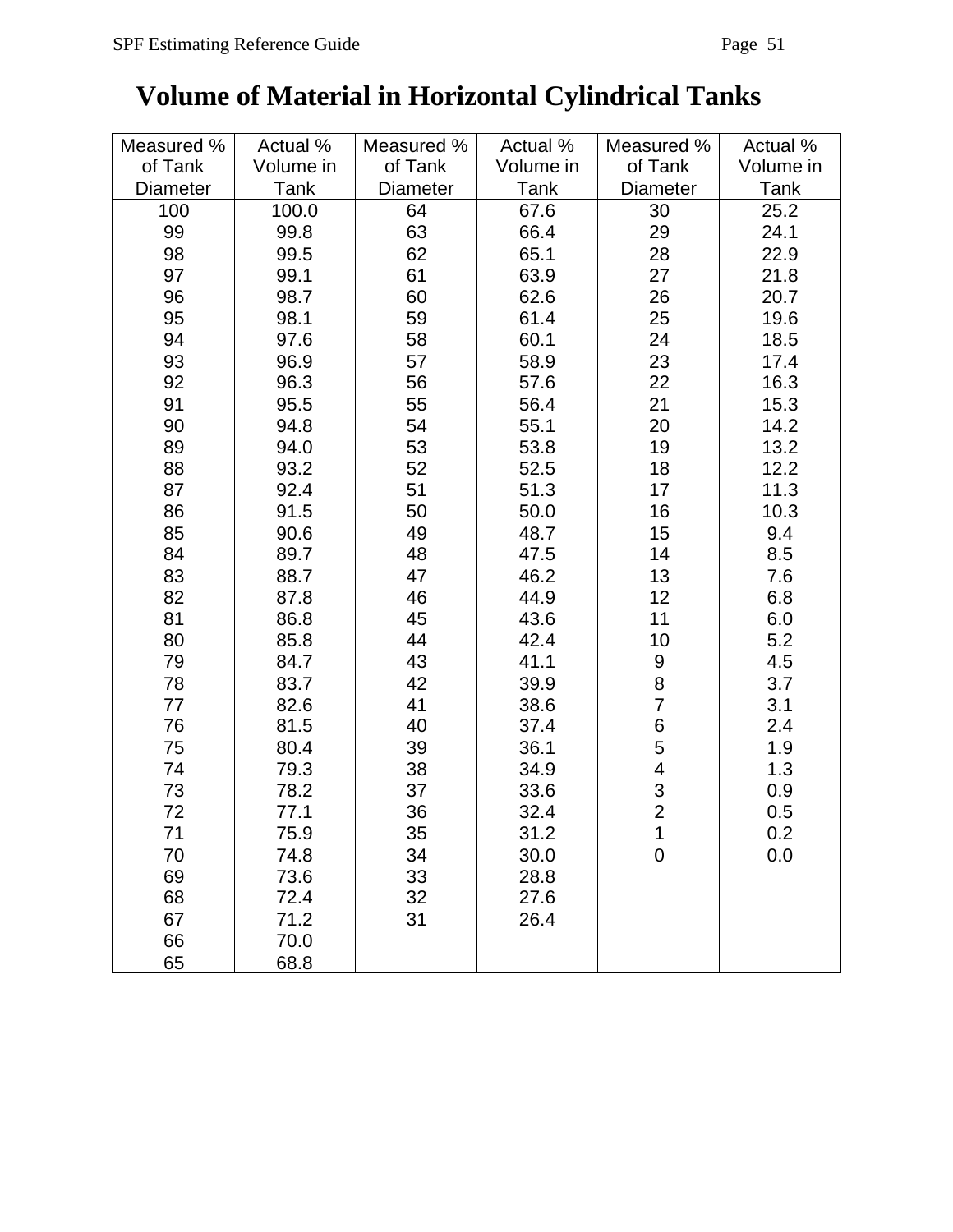### <span id="page-51-0"></span>**Length**

EXAMPLE: To convert a value in  $\frac{cm}{cm}$  to a value in  $\frac{ft}{dt}$  multiply the value in  $\frac{cm}{cm}$  by 0.03281;i.e., 40 cm x 0.03281 = 1.31 ft.

| To<br>From | mm            | cm                | m                     | km                    | mil           | in            | ft                    | mile           |
|------------|---------------|-------------------|-----------------------|-----------------------|---------------|---------------|-----------------------|----------------|
| mm         | $\mathbf{1}$  | 0.1               | 0.001                 | $1x10^{-6}$           | 39.37         | 0.03937       | 0.00328               | $6.21x10^{-7}$ |
| cm         | 10            |                   | 0.01                  | $1x10^{-5}$           | 393.7         | 0.3937        | 0.03281               | $6.21x10^{-6}$ |
| m          | 1000          | 100               | 1                     | 0.001                 | $3.94x10^{4}$ | 39.37         | 3.281                 | $6.21x10-4$    |
| km         | $1x10^6$      | 1x10 <sup>5</sup> | 1000                  | -1                    | $3.94x10^{7}$ | $3.94x10^{4}$ | 3281                  | 0.6214         |
| mil        | 0.0254        | 0.00254           | $2.54 \times 10^{-5}$ | $2.54 \times 10^{-8}$ | 1             | 0.001         | $8.33 \times 10^{-5}$ | $1.58x10^{-8}$ |
| in         | 25.4          | 2.540             | 0.02540               | $2.54x10^{-5}$        | 1000          | 1             | 0.08333               | $1.58x10^{-5}$ |
| ft         | 304.8         | 30.48             | 0.3048                | $3.05x10^{-4}$        | 12000         | 12            | $\mathbf{1}$          | $1.89x10^{-4}$ |
| mile       | $1.61x10^{6}$ | $1.61x10^{5}$     | 1609                  | 1.609                 | $6.34x10^{7}$ | $6.34x10^{4}$ | 5280                  | -1             |

#### **Area**

| To<br>From        | mm <sup>2</sup>                             | $\text{cm}^2$ | m <sup>2</sup> | km <sup>2</sup>        | $in^2$               | $ft^2$         | $yd^2$                | rf sq                 | acre                                 | mile <sup>2</sup>                                           |
|-------------------|---------------------------------------------|---------------|----------------|------------------------|----------------------|----------------|-----------------------|-----------------------|--------------------------------------|-------------------------------------------------------------|
| mm <sup>2</sup>   | 1                                           | 0.01          | $1x10^{-6}$    | $1x10^{-12}$           | 0.00155              | $1.08x10^{-5}$ | $1.20x10^{-6}$        |                       |                                      | $1.08x10^{7}$ 2.47x10 <sup>-10</sup> 3.86x10 <sup>-13</sup> |
| $\text{cm}^2$     | 100                                         | 1             | 0.0001         | $1x10^{-10}$           | 0.1550               | 0.00108        | $1.20 \times 10^{-4}$ | $1.08x10^{-5}$        |                                      | $2.47x10^{-8}$ 3.86x10 <sup>-11</sup>                       |
| m <sup>2</sup>    | $1x10^6$                                    | $1x10^4$      | 1              | $1x10^{-6}$            | 1550                 | 10.76          | 1.196                 | 0.1076                | $2.47 \times 10^{-4}$                | $3.86x10^{-7}$                                              |
| km <sup>2</sup>   | $1x10^{12}$                                 | $1x10^{10}$   | $1x10^6$       | $\mathbf{1}$           | $1.55 \times 10^{9}$ | $1.08x10^{7}$  | $1.196x10^{6}$        | $1.08x10^5$           | $2.471x10^2$                         | 0.3861                                                      |
| $in^2$            | 645.2                                       | 6.452         | $6.45x10^{-4}$ | $6.45 \times 10^{-10}$ | $\mathbf{1}$         | 0.00694        | $7.72 \times 10^{-4}$ | $6.94 \times 10^{-5}$ | $1.59x10^{-7}$                       | $2.49x10^{-10}$                                             |
| $ft^2$            | $9.29x10^4$                                 | 929.0         | 0.09290        | $9.29x10^{-8}$         | 144                  | 1              | 0.1111                | 0.01                  | $2.30x10^{-5}$ 3.59x10 <sup>-8</sup> |                                                             |
| $yd^2$            | $8.36x10^5$                                 | 8361          | 0.8361         | $8.36x10^{-5}$         | 1296                 | 9              | 1                     | 0.09                  | $2.07x10^{-4}$                       | $3.23 \times 10^{-7}$                                       |
| $\mathbf{r}$ sq   | $9.29x10^6$                                 | 92900         | 9.290          | $9.29x10^{-6}$         | 14400                | 100            | 11.11                 | $\mathbf{1}$          | $2.30x10^{-3}$                       | $3.59x10^{-6}$                                              |
| acre              | $4.05x10^{9}$                               | $4.05x10^{7}$ | 4047           | $4.05x10^{-3}$         | $6.27x10^{6}$        | 43560          | 4840                  | 435.6                 | 1                                    | 0.001562                                                    |
| mile <sup>2</sup> | $2.59 \times 10^{12}$ 2.59x10 <sup>10</sup> |               | $2.59x10^{6}$  | 2.590                  | $4.01x10^{9}$        | $2.79x10^{7}$  | $3.098x10^{6}$        | $2.79x10^5$           | 640                                  | 1                                                           |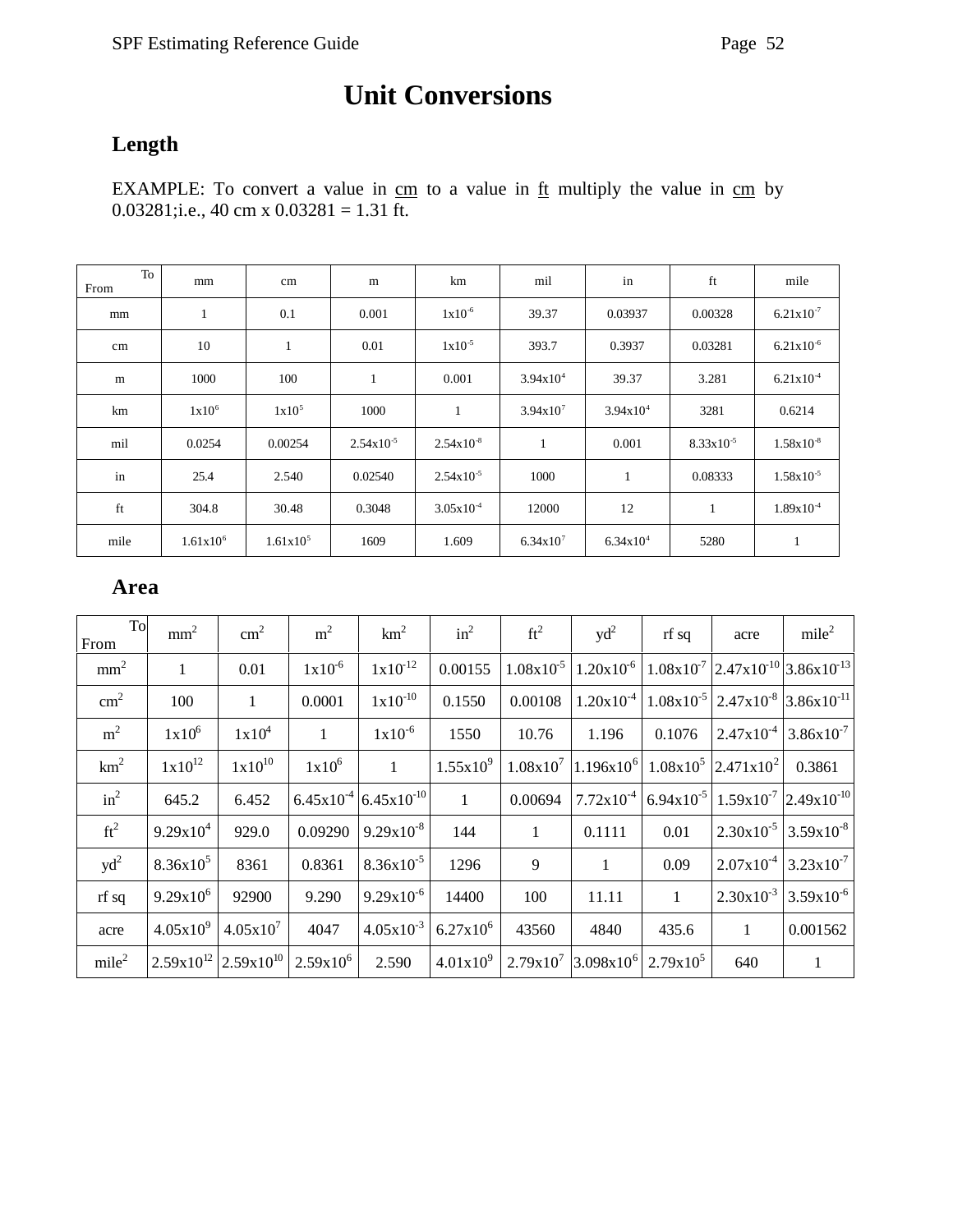### <span id="page-52-0"></span>**Volume / Capacity**

| To<br>From     | $\text{cm}^3$<br>(ml) | liter        | m <sup>3</sup>        | $in^3$               | $ft^3$                | $yd^3$                | fl oz         | $fl$ pt      | $fl$ qt | gal                   | gal (Imp)      |
|----------------|-----------------------|--------------|-----------------------|----------------------|-----------------------|-----------------------|---------------|--------------|---------|-----------------------|----------------|
| $\text{cm}^3$  | $\mathbf{1}$          | 0.001        | $1x10^{-6}$           | 0.0610               | $3.53 \times 10^{-5}$ | $1.31x10^{-6}$        | 0.0338        | 0.00211      | 0.00106 | $2.64 \times 10^{-4}$ | $2.20x10^{-4}$ |
| liter          | 1000                  | $\mathbf{1}$ | 0.001                 | 61.0                 | 0.0353                | 0.00131               | 33.8          | 2.11         | 1.06    | 0.264                 | 0.220          |
| m <sup>3</sup> | $1x10^6$              | 1000         | 1                     | $6.10x10^{4}$        | 35.3                  | 1.31                  | $3.38x10^{4}$ | 2110         | 1060    | 264                   | 220            |
| $in^3$         | 16.4                  | 0.0164       | $1.64 \times 10^{-5}$ | $\mathbf{1}$         | $5.79x10^{-4}$        | $2.14x10^{-5}$        | 0.554         | 0.0346       | 0.0173  | 0.00433               | 0.00360        |
| $ft^3$         | $2.83 \times 10^{4}$  | 28.3         | 0.0283                | 1730                 | 1                     | 0.0370                | 956           | 59.8         | 29.9    | 7.48                  | 6.23           |
| $yd^3$         | $7.65 \times 10^5$    | 765          | 0.765                 | $4.67 \times 10^{4}$ | 27.0                  | $\mathbf{1}$          | $2.59x10^4$   | 1620         | 808     | 202                   | 168            |
| fl oz          | 29.6                  | 0.0296       | $2.96x10^{-5}$        | 1.81                 | 0.00104               | $3.87 \times 10^{-5}$ | $\mathbf{1}$  | 0.0625       | 0.0313  | 0.00781               | 0.00651        |
| $fl$ pt        | 473                   | 0.473        | $4.73 \times 10^{-4}$ | 28.9                 | 0.0167                | $6.19x10^{-4}$        | 16.0          | $\mathbf{1}$ | 0.500   | 0.125                 | 0.104          |
| $fl$ qt        | 946                   | 0.946        | $9.46x10^{-4}$        | 57.8                 | 0.0334                | 0.00124               | 32.0          | 2.00         | 1       | 0.250                 | 0.208          |
| gal            | 3790                  | 3.79         | 0.00379               | 231                  | 0.1334                | 0.00495               | 128           | 8.00         | 4.00    | 1                     | 0.833          |
| gal (Imp)      | 4550                  | 4.55         | 0.00455               | 277                  | 0.161                 | 0.00595               | 154           | 9.61         | 4.80    | 1.20                  | $\mathbf{1}$   |

1 cord =  $128 \text{ ft}^3 = 3.625 \text{ m}^3$ 

1 board-ft =  $0.00236$  m<sup>3</sup>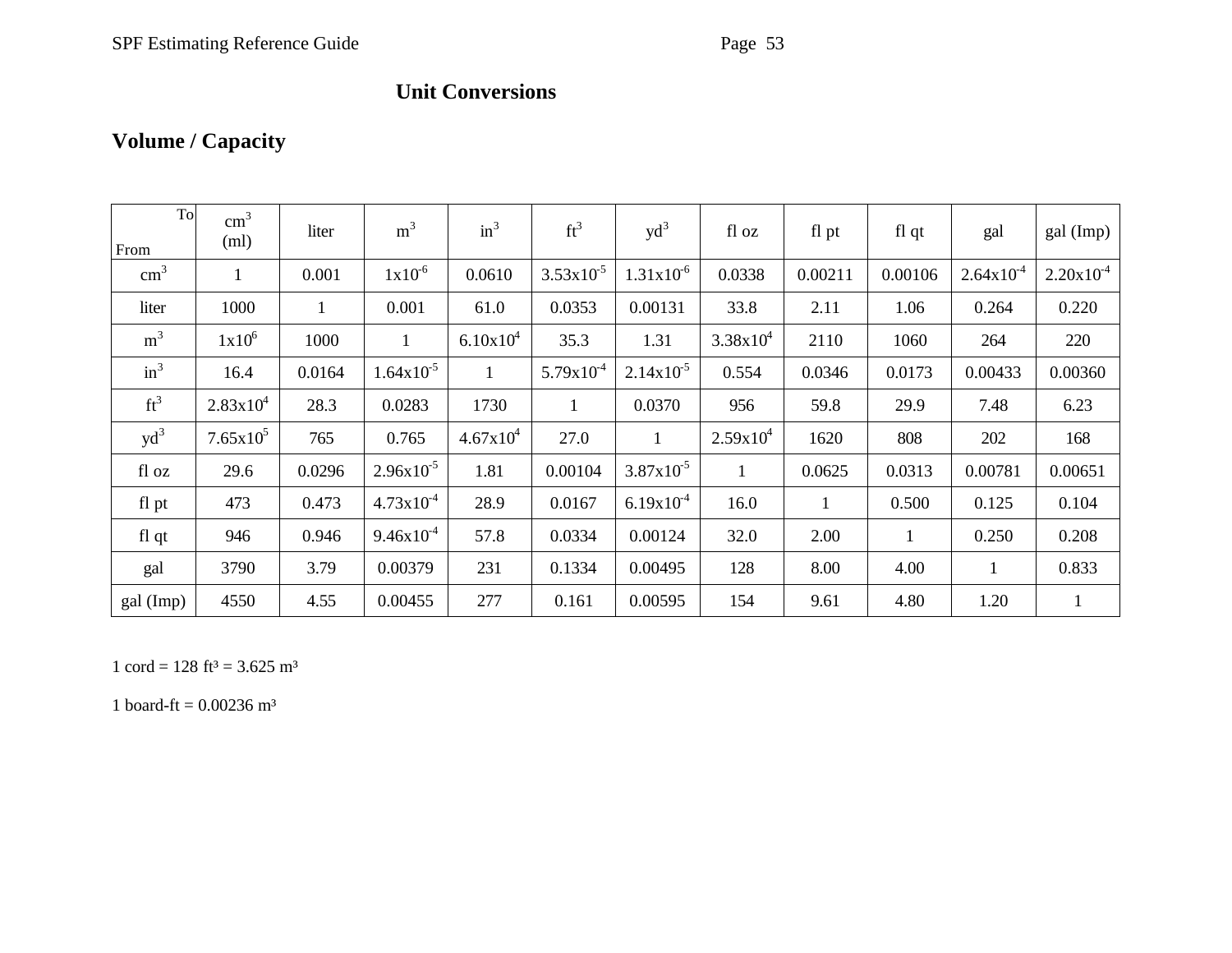#### <span id="page-53-0"></span>**Weight ( Under 1 lb)**

| To<br>From   | mg                 | grain  | g       | $dr$ (apoth)          | oz (av)               | $oz$ (apoth)          | lb                    |
|--------------|--------------------|--------|---------|-----------------------|-----------------------|-----------------------|-----------------------|
| mg           |                    | 0.0154 | 0.00100 | $2.57 \times 10^{-4}$ | $3.53 \times 10^{-5}$ | $3.22 \times 10^{-5}$ | $2.21x10^{-6}$        |
| grain        | 64.8               |        | 0.0648  | 0.0167                | $2.23 \times 10^{-3}$ | $2.08x10^{-3}$        | $1.43x10^{-4}$        |
| g            | 1000               | 15.4   |         | 0.257                 | 0.0353                | 0.0321                | $2.21x10^{-3}$        |
| $dr$ (apoth) | 3890               | 60.0   | 3.89    |                       | 0.137                 | 0.125                 | $8.57 \times 10^{-3}$ |
| oz (av)      | 28400              | 438    | 28.4    | 7.29                  |                       | 0.912                 | 0.0625                |
| oz (apoth)   | 31100              | 480    | 31.1    | 8.00                  | 1.10                  |                       | 0.0686                |
| lb           | $4.54 \times 10^5$ | 7000   | 454     | 117                   | 16.0                  | 14.6                  |                       |

EXAMPLE: To convert a value in g to a value in lb multiply the value in g by  $2.21 \times 10^{-3}$ ; i.e., 400 g x  $2.21 \times 10^{-3} = 0.884$  lb

Note: av = avoirdupois weight, the weight system of Tradition U. S. Units.

apoth = apothecary's weight, a system of weights used in phamacy.

### **Weight (1 lb and Over)**

| To<br>From     | <b>lb</b> | kg    | ton            | metric ton            |
|----------------|-----------|-------|----------------|-----------------------|
| 1 <sub>b</sub> |           | 0.454 | $5.00x10^{-4}$ | $4.54 \times 10^{-4}$ |
| kg             | 2.21      |       | $1.10x10^{-3}$ | 0.00100               |
| ton            | 2000      | 907   |                | 0.907                 |
| metric ton     | 2205      | 1000  | 1.10           |                       |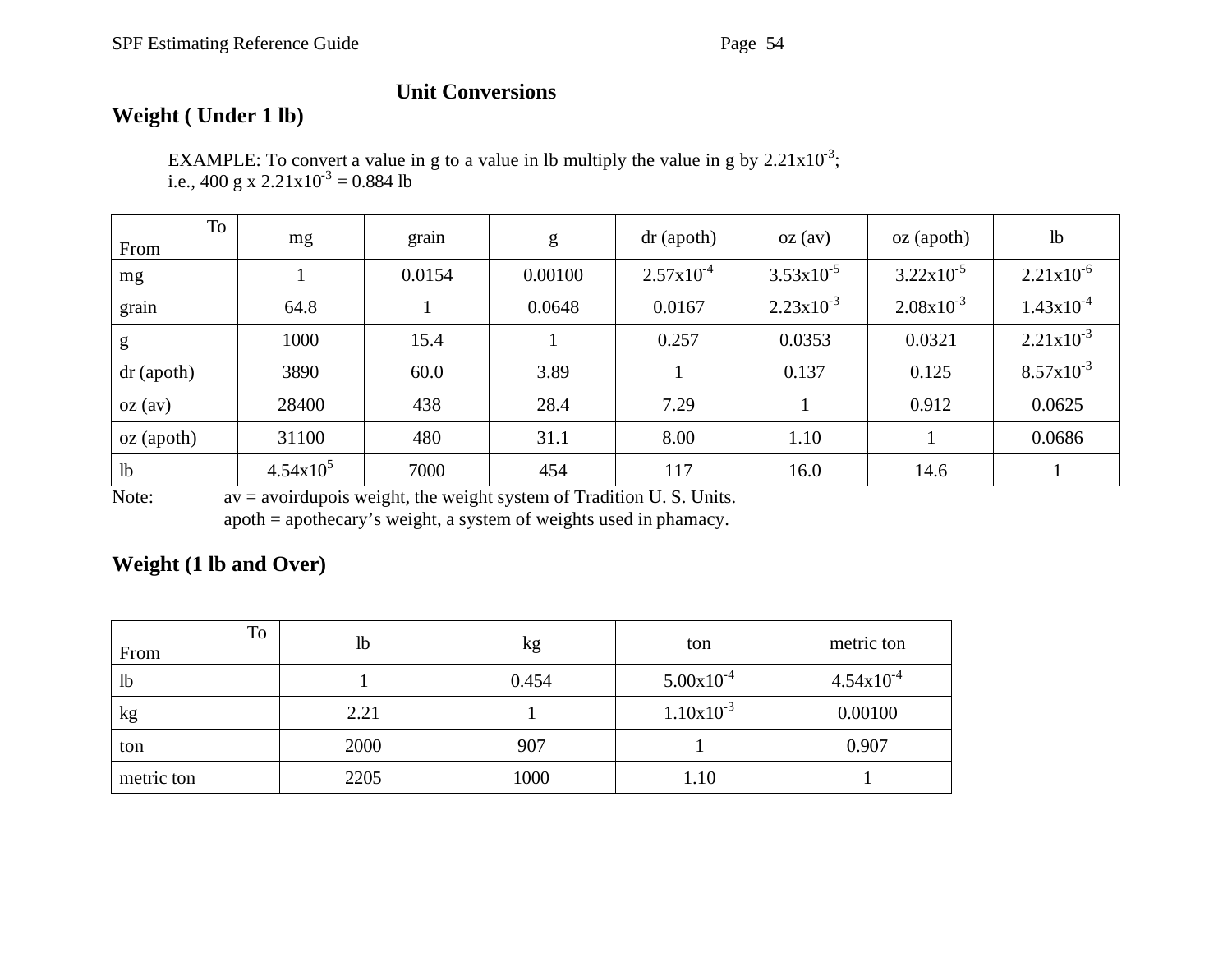### <span id="page-54-0"></span>**Viscosity**

Dynamic Viscosity:  $1 \text{ poise} = 0.1 \text{ Pa} \cdot \text{s} = 0.0672 \text{ lb mass/ft-sec}$ Kinematic Viscosity: 1 stoke =  $1x10^{-4}$  m<sup>2</sup>/s

| Poise            | Centipoise | Pa•s         | Krebs           | Ford Cup       |                  |              | Zahn            |                         |                          |                 |
|------------------|------------|--------------|-----------------|----------------|------------------|--------------|-----------------|-------------------------|--------------------------|-----------------|
|                  |            |              | Units           | $\overline{3}$ | $\overline{4}$   | $\mathbf{1}$ | $\overline{2}$  | $\overline{\mathbf{3}}$ | $\overline{\mathcal{L}}$ | 5               |
| 0.1              | $10\,$     | 0.01         |                 |                | 5                | 30           | 16              |                         |                          |                 |
| 0.15             | 15         | 0.015        |                 |                | $\bf 8$          | 34           | 17              |                         |                          |                 |
| $0.2\,$          | 20         | $0.02\,$     |                 | 12             | 10               | 37           | 18              |                         |                          |                 |
| 0.25             | 25         | 0.025        |                 | 15             | 12               | $41\,$       | 19              |                         |                          |                 |
| 0.3              | 30         | 0.03         |                 | 19             | 14               | 44           | 20              |                         |                          |                 |
| 0.4              | 40         | 0.04         |                 | 25             | $1\,8$           | 52           | 22              |                         |                          |                 |
| 0.5              | 50         | 0.05         | 30              | 29             | 22               | 60           | 24              |                         |                          |                 |
| 0.6              | 60         | 0.06         | 33              | 33             | 25               | 68           | 27              |                         |                          |                 |
| 0.7              | 70         | 0.07         | 35              | 36             | 28               |              | 30              |                         |                          |                 |
| 0.8              | 80         | $0.08\,$     | 37              | 41             | 31               |              | 34              |                         |                          |                 |
| 0.9              | 90         | 0.09         | $\overline{38}$ | 45             | $\overline{32}$  |              | $\overline{37}$ | $\overline{10}$         |                          |                 |
| $1.0\,$          | 100        | $0.10\,$     | $40\,$          | 50             | 34               |              | 41              | $12\,$                  | 10                       |                 |
| 1.2              | 120        | 0.12         | 43              | 58             | 41               |              | 49              | 14                      | $11\,$                   |                 |
| 1.4              | 140        | 0.14         | 46              | 66             | 45               |              | 58              | 16                      | 13                       |                 |
| 1.6              | 160        | $0.16\,$     | 48              |                | 50               |              | 66              | 18                      | 14                       |                 |
| $1.8\,$          | 180        | 0.18         | 50              |                | 54               |              | 74              | 20                      | 16                       |                 |
| $2.0\,$          | 200        | $0.20\,$     | 52              |                | 58               |              | 82              | $23\,$                  | 17                       | $10\,$          |
| 2.2              | 220        | 0.22         | 54              |                | 62               |              |                 | 25                      | 18                       | $1\,1$          |
| 2.4              | 240        | 0.24         | 56              |                | 65               |              |                 | 28                      | 19                       | 12              |
| 2.6              | 260        | 0.26         | 58              |                | 68               |              |                 | 30                      | $21\,$                   | 13              |
| 2.8<br>$3.0\,$   | 280<br>300 | 0.28<br>0.30 | 59<br>60        |                | $70\,$<br>$74\,$ |              |                 | 32<br>34                | 22<br>24                 | 14<br>$15\,$    |
| $3.2\,$          | 320        | 0.32         |                 |                |                  |              |                 | 36                      | 25                       | $16\,$          |
| 3.4              | 340        | 0.34         |                 |                |                  |              |                 | 39                      | 26                       | $17\,$          |
| 3.6              | 360        | 0.36         | 62              |                |                  |              |                 | 41                      | 28                       | 18              |
| $\overline{3.8}$ | 380        | 0.38         |                 |                |                  |              |                 | $\overline{43}$         | 29                       | 19              |
| $4.0\,$          | 400        | $0.40\,$     | 64              |                |                  |              |                 | 46                      | 30                       | $20\,$          |
| 4.2              | 420        | 0.42         |                 |                |                  |              |                 | 48                      | 32                       | $21\,$          |
| 4.4              | 440        | 0.44         |                 |                |                  |              |                 | 50                      | 33                       | $22\,$          |
| 4.6              | 460        | 0.46         | 66              |                |                  |              |                 | 52                      | 34                       | $23\,$          |
| 4.8              | 480        | 0.48         | 67              |                |                  |              |                 | 54                      | 36                       | $\overline{24}$ |
| $5.0\,$          | 500        | $0.50\,$     | 68              |                |                  |              |                 | 57                      | 37                       | $25\,$          |
| 5.5              | 550        | 0.55         | 69              |                |                  |              |                 | 63                      | 40                       | $27\,$          |
| $6.0\,$          | 600        | $0.60\,$     | 71              |                |                  |              |                 | 68                      | 44                       | $30\,$          |
| 7.0              | 700        | 0.70         | 74              |                |                  |              |                 |                         | 51                       | 35              |
| 8.0              | 800        | 0.80         | 77              |                |                  |              |                 |                         | 58                       | 40              |
| $9.0\,$          | 900        | 0.90         | $8\sqrt{1}$     |                |                  |              |                 |                         | 64                       | $45\,$          |
| $10.0\,$         | 1000       | $1.0\,$      | 85              |                |                  |              |                 |                         |                          | 49              |
| 11.0             | 1100       | $1.1\,$      | $\bf 88$        |                |                  |              |                 |                         |                          | 55              |
| 12.0             | 1200       | 1.2          | 92              |                |                  |              |                 |                         |                          | 59              |
| 13.0             | 1300       | $1.3\,$      | 95              |                |                  |              |                 |                         |                          | 64              |
| 14.0             | 1400       | $1.4\,$      | 96              |                |                  |              |                 |                         |                          |                 |
| 15.0             | 1500       | $1.5\,$      | 98              |                |                  |              |                 |                         |                          |                 |
| 16.0             | 1600       | 1.6          | 100             |                |                  |              |                 |                         |                          |                 |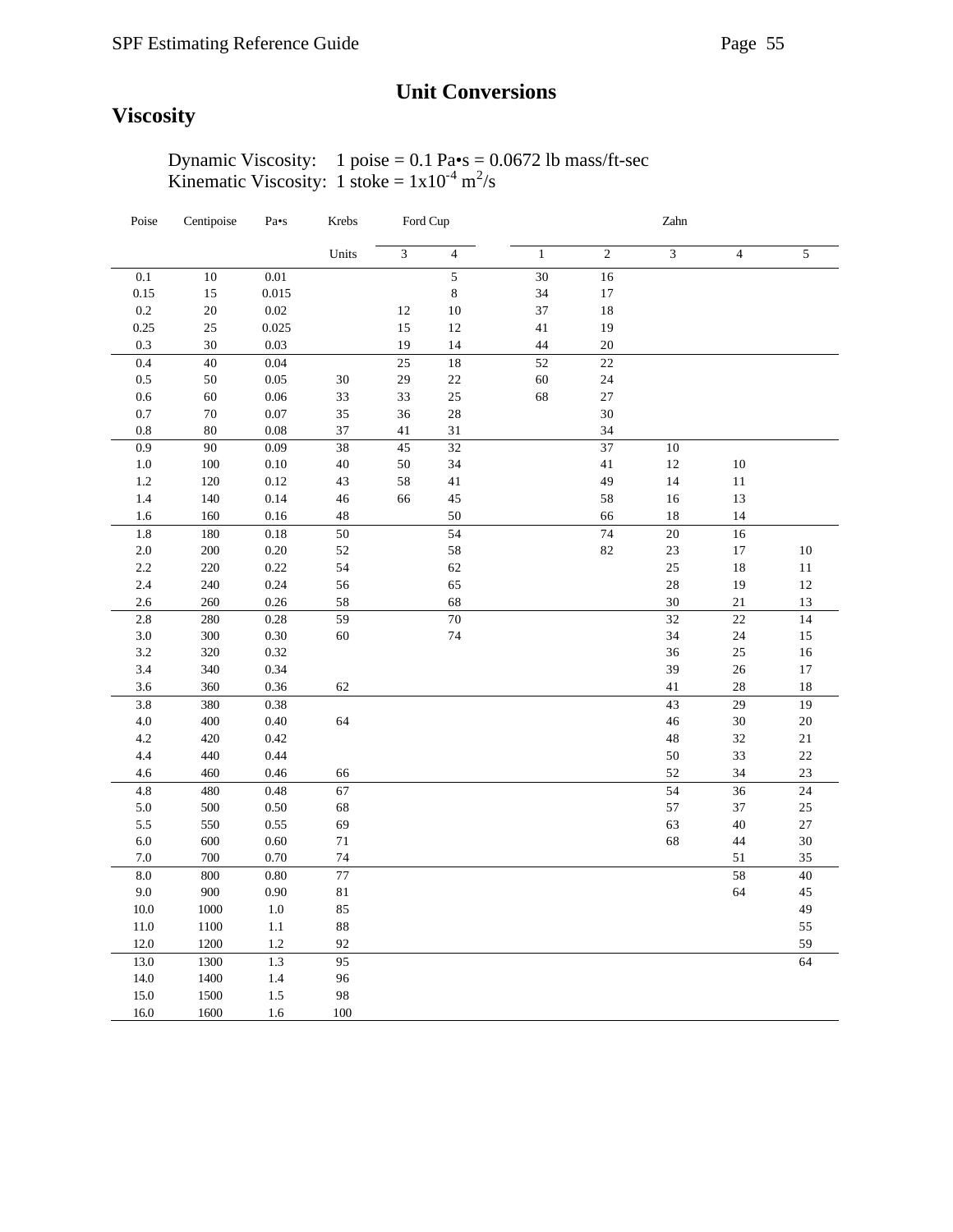### <span id="page-55-0"></span>**Density**

EXAMPLE: To convert a value in lb/ft<sup>3</sup> to a value in kg/m<sup>3</sup> multiply the value in lb/ft<sup>3</sup> by 16.0; i.e., 2.8 lb/ft<sup>3</sup> x 16.0 = 44.8 kg/m<sup>3</sup>

| To<br>From      | $g/cm^3$ | g/L  | $\text{kg/m}^3$ | $grain/ft^3$ | $1b/ft^3$      | $1b$ /gal      |
|-----------------|----------|------|-----------------|--------------|----------------|----------------|
| $g/cm^3$        |          | 1000 | 1000            | $4.37x10^5$  | 62.4           | 8.35           |
| $g/L$           | 0.001    |      |                 | 0.0437       | 0.0624         | 0.00835        |
| $\text{kg/m}^3$ | 0.001    |      |                 | 0.0437       | 0.0624         | 0.00835        |
| $grain/ft^3$    | 0.00128  | 1.28 | 1.28            |              | $1.43x10^{-4}$ | $1.91x10^{-5}$ |
| $lb/ft^3$       | 0.0160   | 16.0 | 16.0            | 7000         |                | 0.134          |
| lb/gal          | 0.120    | 120  | 120             | 52400        | 7.48           |                |

### **Velocity**

| To<br>From | cm/s  | m/s     | km/hr  | in/s  | ft/s   | ft/min | mph    |
|------------|-------|---------|--------|-------|--------|--------|--------|
| cm/s       |       | 0.01    | 0.0360 | 0.394 | 0.0328 | 1.97   | 0.0224 |
| m/s        | 100   |         | 3.60   | 39.4  | 3.28   | 197    | 2.24   |
| km/hr      | 27.8  | 0.278   |        | 10.9  | 0.911  | 54.7   | 0.621  |
| in/s       | 2.54  | 0.0254  | 0.0914 |       | 0.0833 | 5.00   | 0.0568 |
| ft/s       | 30.5  | 0.305   | 1.10   | 12.0  |        | 60.0   | 0.682  |
| ft/min     | 0.508 | 0.00508 | 0.0183 | 0.200 | 0.0167 |        | 0.0114 |
| mph        | 44.7  | 0.447   | 1.61   | 17.6  | 1.47   | 88.0   |        |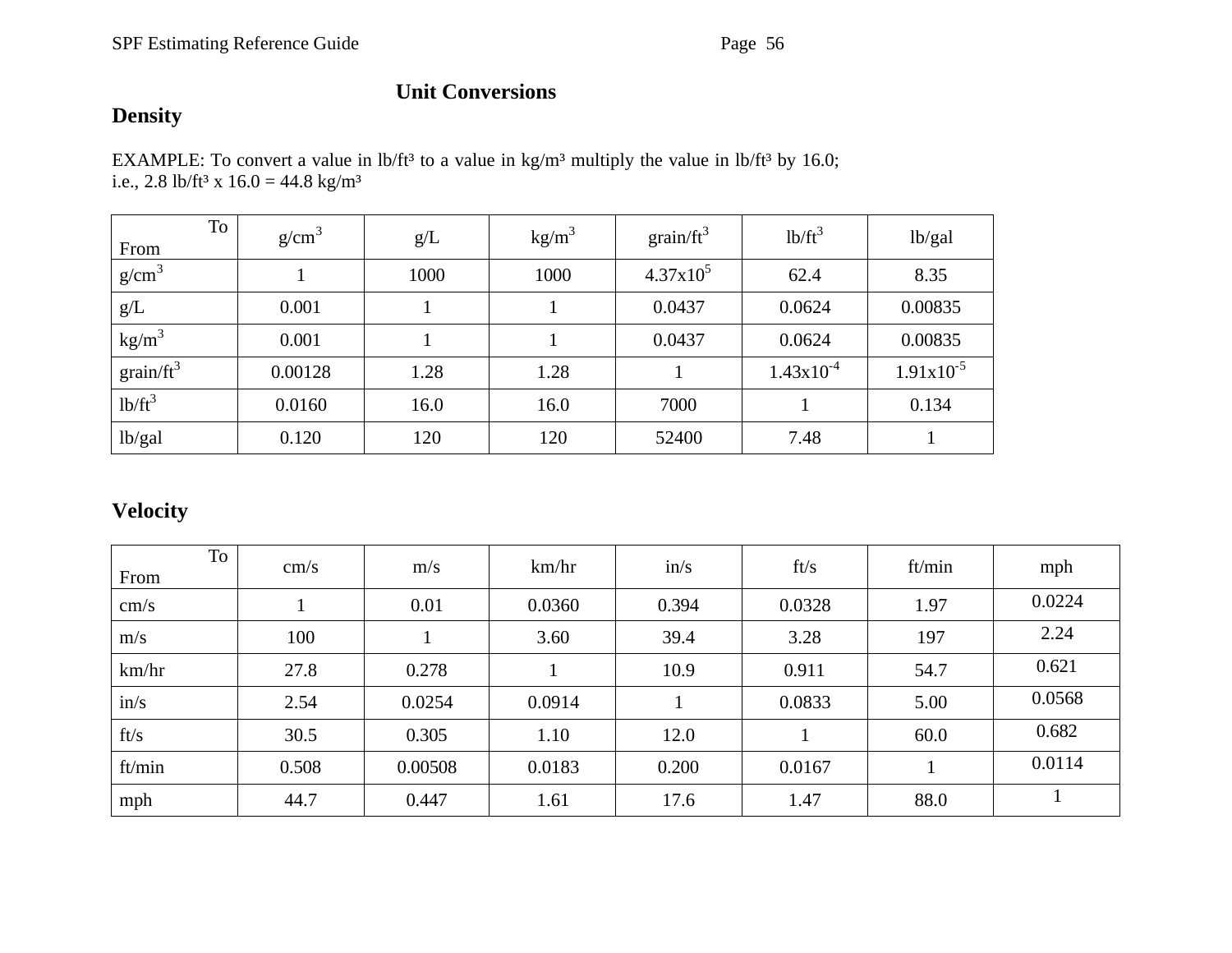### <span id="page-56-0"></span>**Flow Rate**

| To<br>From | L/s    | $m^3/s$               | gal/min       | $ft^3/s$ | $ft^3/min$ |
|------------|--------|-----------------------|---------------|----------|------------|
| L/s        |        | 0.001                 | 15.9          | 0.0353   | 2.12       |
| $m^3/s$    | 1000   |                       | $1.59x10^{4}$ | 35.3     | 2120       |
| gal/min    | 0.0631 | $6.31x10^{-5}$        |               | 0.00223  | 0.134      |
| $ft^3/s$   | 28.3   | 0.0283                | 449           |          | 60.0       |
| $ft^3/min$ | 0.472  | $4.72 \times 10^{-4}$ | 7.48          | 0.0167   |            |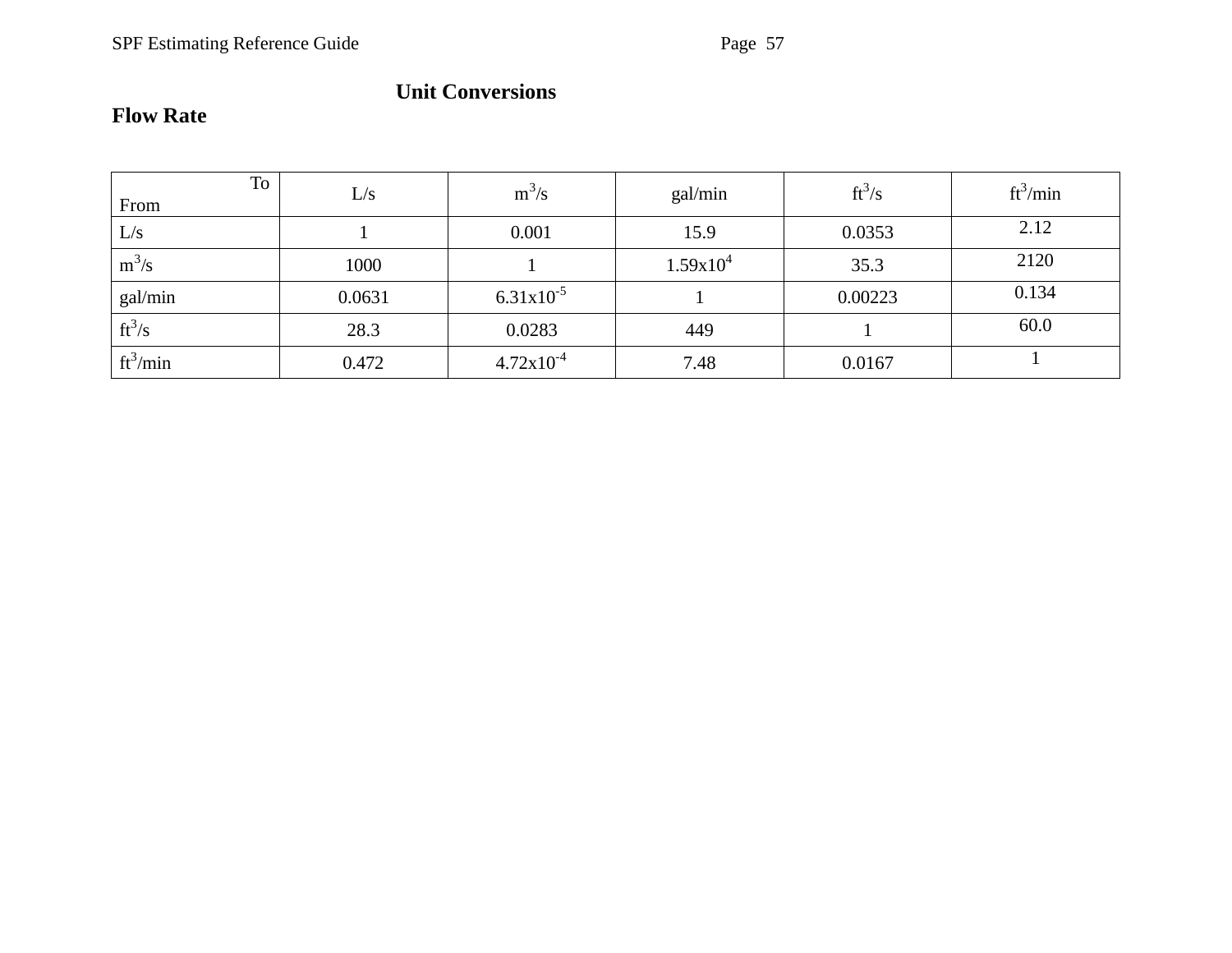### <span id="page-57-0"></span>**Pressure**

EXAMPLE: To convert a value in psi to a value in kPa multiply the value in psi by 6.89; i.e., 15 psi x 6.89 = 103 kPa

| To<br>From         | Pa              | kPa    | bar            | MPa                   | atm                   | mm Hg        | in $Hg$               | ft $H_2O$             | $lb/in^2$<br>(psi) | $lb/ft^2$<br>(psf) |
|--------------------|-----------------|--------|----------------|-----------------------|-----------------------|--------------|-----------------------|-----------------------|--------------------|--------------------|
| Pa                 |                 | 0.001  | $10^{-5}$      | $10^{-6}$             | $9.90x10^{-6}$        | 0.00750      | $2.95 \times 10^{-4}$ | $3.34 \times 10^{-4}$ | $1.45x10^{-4}$     | 0.0209             |
| kPa                | 1000            |        | 0.01           | 0.001                 | 0.00990               | 7.50         | 0.295                 | 0.334                 | 0.145              | 20.9               |
| bar                | 10,000          | 100    |                | 0.1                   | 0.990                 | 750          | 29.5                  | 33.4                  | 14.5               | 2090               |
| MPa                | 10 <sup>6</sup> | 1000   | 10             |                       | 9.90                  | 7500         | 29.5                  | 334                   | 145                | 20,090             |
| atm                | 10,100          | 101    | 1.01           | 0.101                 | 1                     | 760          | 29.9                  | 33.9                  | 14.7               | 2120               |
| mm Hg              | 133             | 0.133  | 0.00133        | $1.33 \times 10^{-4}$ | 0.00132               | $\mathbf{1}$ | 0.0394                | 0.0446                | 0.0193             | 2.79               |
| in $Hg$            | 3390            | 3.39   | 0.0339         | 0.00339               | 0.0334                | 25.4         |                       | 1.13                  | 0.491              | 70.7               |
| ft $H_2O$          | 2990            | 2.99   | 0.0299         | 0.00299               | 0.0295                | 22.4         | 0.883                 |                       | 0.434              | 62.4               |
| $lb/in^2$<br>(psi) | 6890            | 6.89   | 0.0689         | 0.00689               | 0.0681                | 51.7         | 2.04                  | 2.31                  |                    | 144                |
| $lb/ft^2$ (psf)    | 47.9            | 0.0479 | $4.79x10^{-4}$ | $4.79x10^{-5}$        | $4.73 \times 10^{-4}$ | 0.359        | 0.0141                | 0.0160                | 0.00694            | 1                  |

1 Pa =  $N/m^2$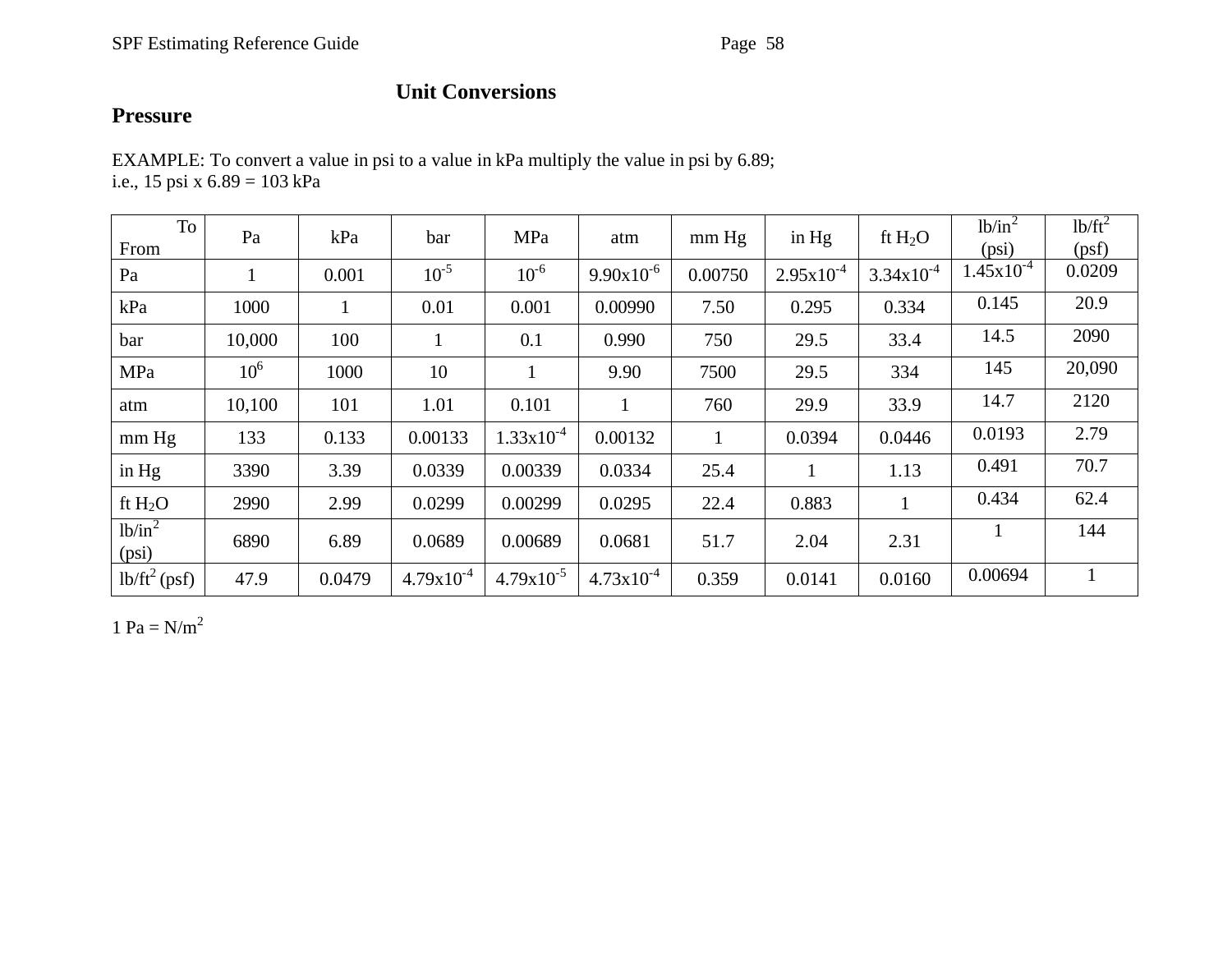### <span id="page-58-0"></span>**Energy & Work**

| To<br>From         | <b>Btu</b>     | g cal       | kg cal                | ft·lb         |               | hp <sup>•</sup> hr    | kw•hr                 |
|--------------------|----------------|-------------|-----------------------|---------------|---------------|-----------------------|-----------------------|
| <b>Btu</b>         |                | 252         | 0.252                 | 778           | 1050          | $3.93x10^{-4}$        | $2.93x10^{-4}$        |
| g cal              | 0.00396        |             | 0.00100               | 3.09          | 4.18          | $1056x10^{-6}$        | $1.16x10^{-6}$        |
| kg cal             | 3.97           | 1000        |                       | 3090          | 4180          | 0.00156               | 0.00116               |
| ft·lb              | 0.00129        | 0.324       | $3.24 \times 10^{-4}$ |               | 1.36          | $5.05x10^{-7}$        | $3.77 \times 10^{-7}$ |
| $\mathbf{J}$       | $9.49x10^{-4}$ | 0.239       | $2.39x10^{-4}$        | 0.738         |               | $3.73 \times 10^{-7}$ | $2.78x10^{-7}$        |
| hp <sup>•</sup> hr | 2550           | $6.41x10^5$ | 642                   | $1.98x10^{6}$ | $2.69x10^{6}$ |                       | 0.746                 |
| kw•hr              | 3410           | $8.60x10^5$ | 860                   | $2.66x10^{6}$ | $3.60x10^{6}$ | 1.34                  |                       |

1 therm = 100,000 Btu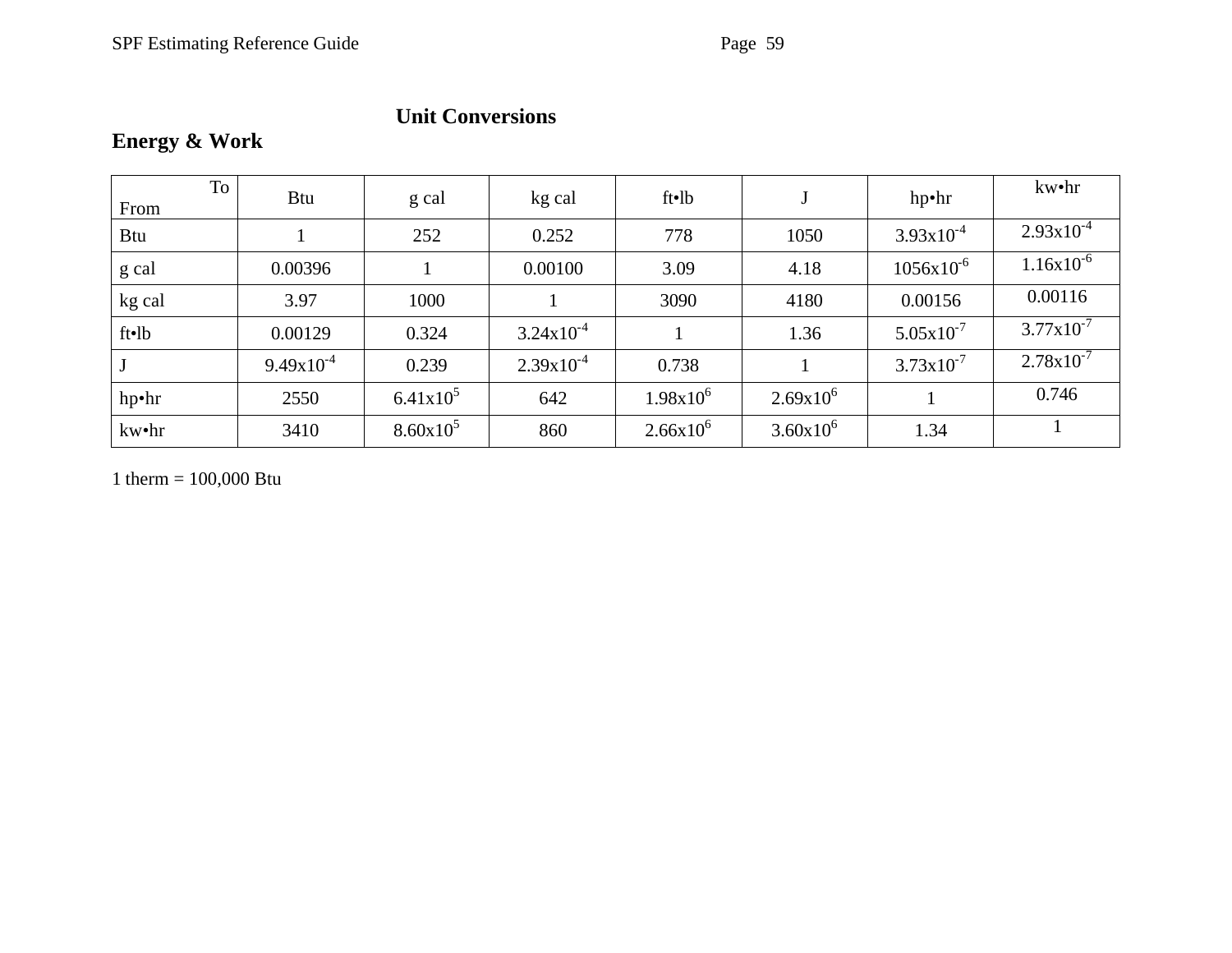#### <span id="page-59-0"></span>**Power**

EXAMPLE: To convert a vulue in Btu/sec to a value in kilowatt multiply the value in Btu/sec by 0.7355; i.e., 50 Btu/sec x 0.7355 = 36.8 kilowatt

| <b>To</b><br>From    | Btu/s                  | erg/s          | ft·lb/s               | $kg$ cal/s            | $kg \cdot m/s$ | hp                     | kW           | W           |
|----------------------|------------------------|----------------|-----------------------|-----------------------|----------------|------------------------|--------------|-------------|
| Btu/s                |                        | $1.05x10^{10}$ | 778                   | 0.252                 | 108            | 1.41                   | 1.05         | 1050        |
| erg/s                | $9.48 \times 10^{-11}$ |                | $7.38 \times 10^{-8}$ | $2.39x10^{-11}$       | $1.02x10^{-8}$ | $1.34 \times 10^{-10}$ | $1x10^{-10}$ | $1x10^{-7}$ |
| ft·l <sub>b</sub> /s | 0.00129                | 1.36x10'       |                       | $3.24 \times 10^{-4}$ | 0.138          | 0.00182                | 0.00136      | 1.36        |
| kg cal/s             | 3.97                   | $4.16x10^{10}$ | 3090                  |                       | 427            | 5.61                   | 4.19         | 418         |
| $kg \cdot m/s$       | 0.00930                | $9.81x10^{7}$  | 7.23                  | 0.00234               |                | 0.0132                 | 0.00981      | 9.81        |
| hp                   | 0.707                  | $7046x10^9$    | 550                   | 0.178                 | 76.0           |                        | 0.746        | 746         |
| kW                   | 0.949                  | $1x10^{10}$    | 738                   | 0.239                 | 102            | 1.34                   |              | 1000        |
| W                    | $9.49x10^{-4}$         | $1x10^7$       | 0.738                 | $2.39x10^{-4}$        | 0.102          | 0.00134                | 0.00100      |             |

Horse-power (boiler) =  $33,480$  Btu/hr =  $9.808$  kW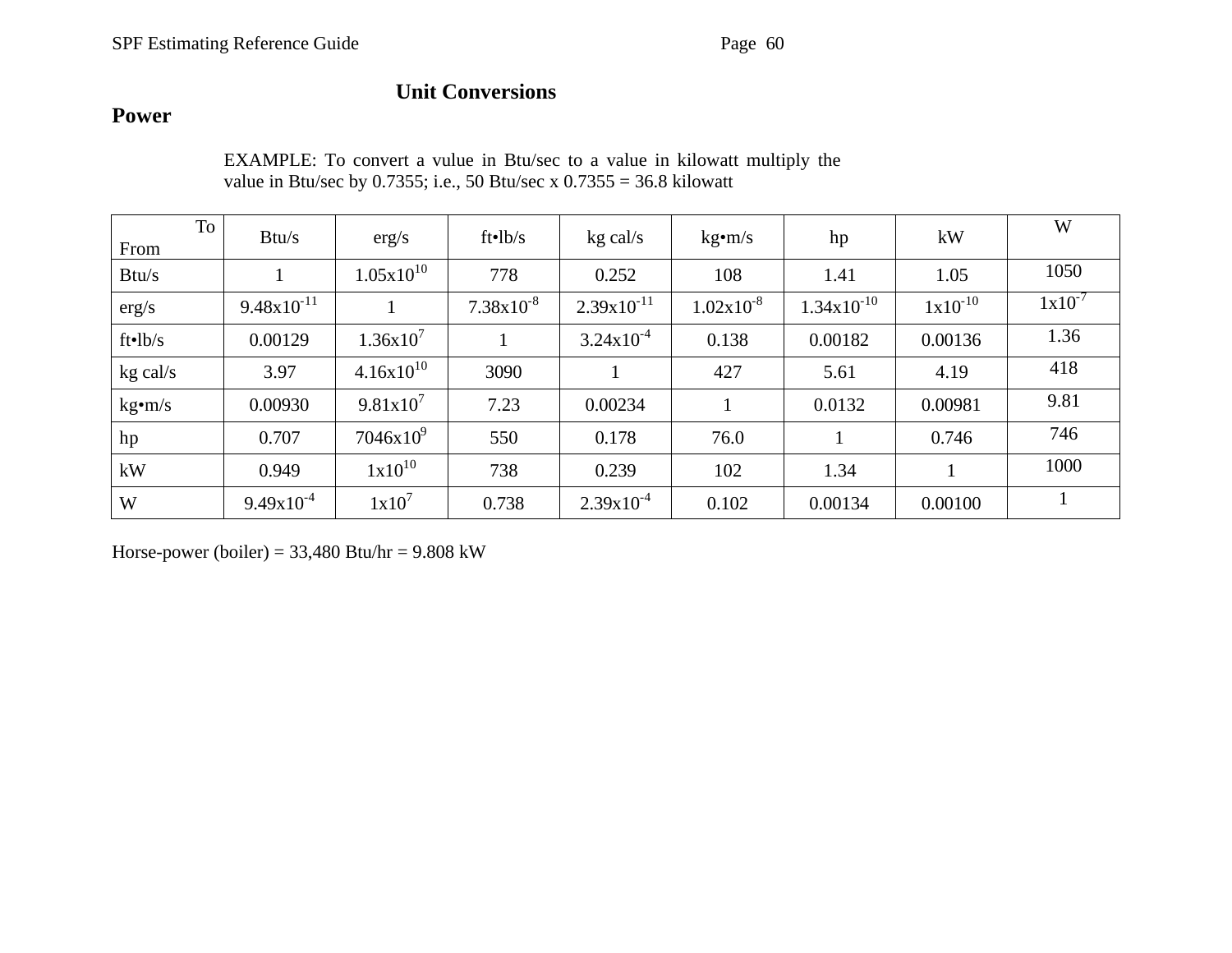### <span id="page-60-0"></span>**Thickness / Unit Area**

| To<br>From                                  | $ft^3$                | bd•ft   | $mil$ of $t^2$ | gal                   | m <sup>3</sup> | $mm$ $\cdot m$ | L       |
|---------------------------------------------|-----------------------|---------|----------------|-----------------------|----------------|----------------|---------|
| $ft^3$                                      |                       | 12.0    | $1.20x10^4$    | 7.48                  | 0.0283         | 28.3           | 28.3    |
| bd•ft                                       | 0.833                 |         | 1000           | 0.623                 | 0.00236        | 2.36           | 2.36    |
| $mil$ <b>oft</b> <sup>2</sup>               | $8.33 \times 10^{-5}$ | 0.00100 |                | $6.23 \times 10^{-4}$ | $2.36x10^{-6}$ | 0.00235        | 0.00235 |
| gal                                         | 0.134                 | 1.61    | 1600           |                       | 0.00379        | 3.79           | 3.79    |
| m <sup>3</sup>                              | 35.3                  | 424     | $4.24x10^5$    | 264                   |                | 1000           | 1000    |
| $mm$ $\cdot m$ <sup><math>\sim</math></sup> | 0.0353                | 0.424   | 424            | 0.264                 | 0.00100        |                |         |
| L                                           | 0.0353                | 0.424   | 424            | 0.264                 | 0.00100        |                |         |

One mil = one thousandth of an inch =  $0.0254$  mm

Board foot = 1 square foot  $@$  1 inch thickness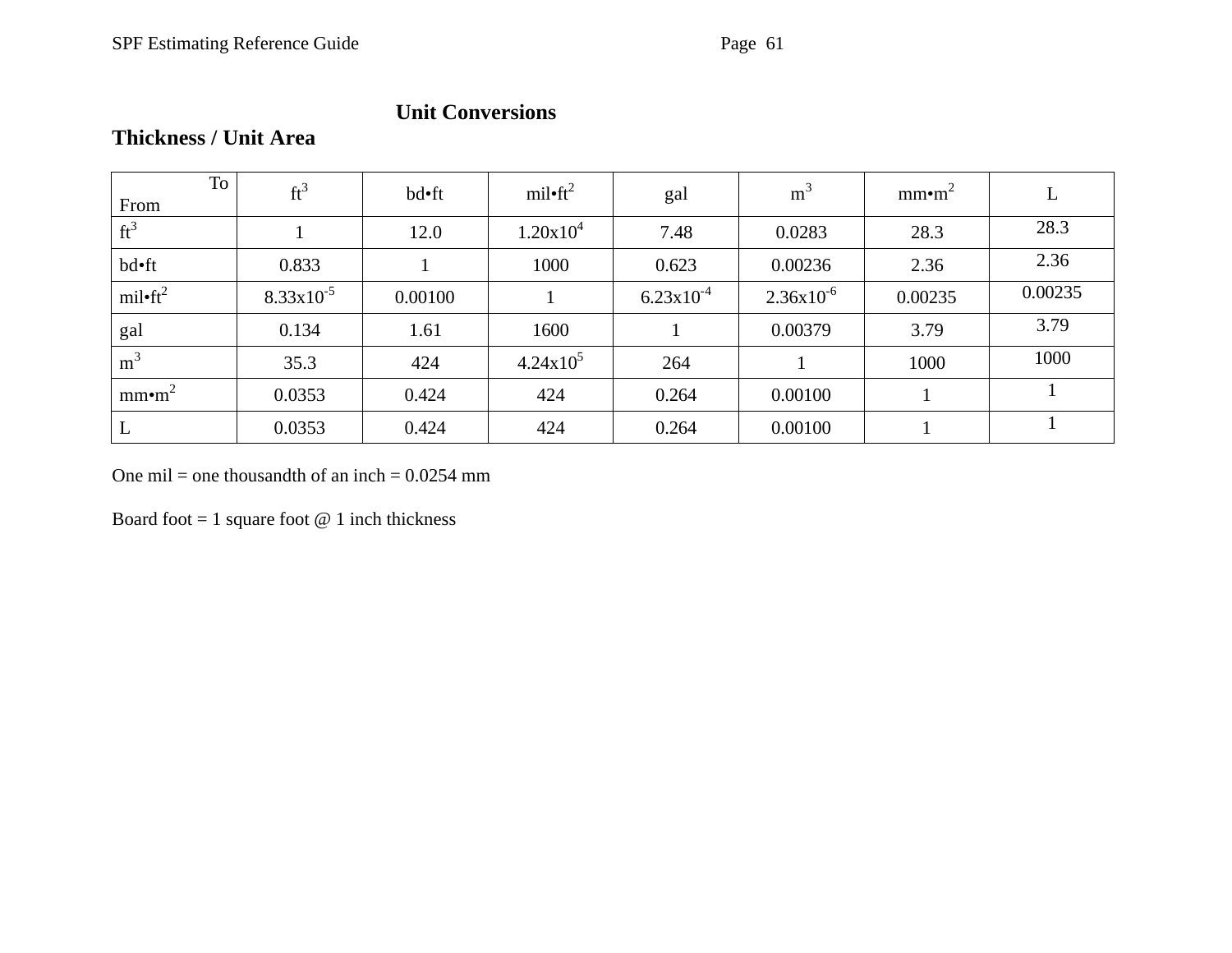### <span id="page-61-0"></span>**Thermal Conductivity & Insulance**

| To<br>From                                      | Thermal<br>Conductivity<br>k Value<br>$\frac{Btu\bullet in}{hr\bullet ft^2\bullet^0F}$ | Thermal<br>Conductivity<br>k Value<br>$W_{-}$<br>$m \cdot K$ | Thermal<br>Insulance<br>R Value<br>${}^{\circ}$ F•hr•ft <sup>2</sup><br><b>Btu</b> | Thermal<br>Insulance<br>R Value<br>K <sup>•</sup> m <sup>2</sup><br>W |
|-------------------------------------------------|----------------------------------------------------------------------------------------|--------------------------------------------------------------|------------------------------------------------------------------------------------|-----------------------------------------------------------------------|
| Btu•in<br>$\overline{\text{hreft}^2\bullet^0F}$ | $\mathbf{1}$                                                                           | 0.144                                                        |                                                                                    |                                                                       |
| $\frac{W}{m \cdot K}$                           | 6.93                                                                                   | $\mathbf{1}$                                                 |                                                                                    |                                                                       |
| ${}^{\circ}$ F•hr•ft <sup>2</sup><br><b>Btu</b> |                                                                                        |                                                              | $\mathbf{1}$                                                                       | 0.176                                                                 |
| $K \bullet m^2$<br>W                            |                                                                                        |                                                              | 5.68                                                                               | $\mathbf{1}$                                                          |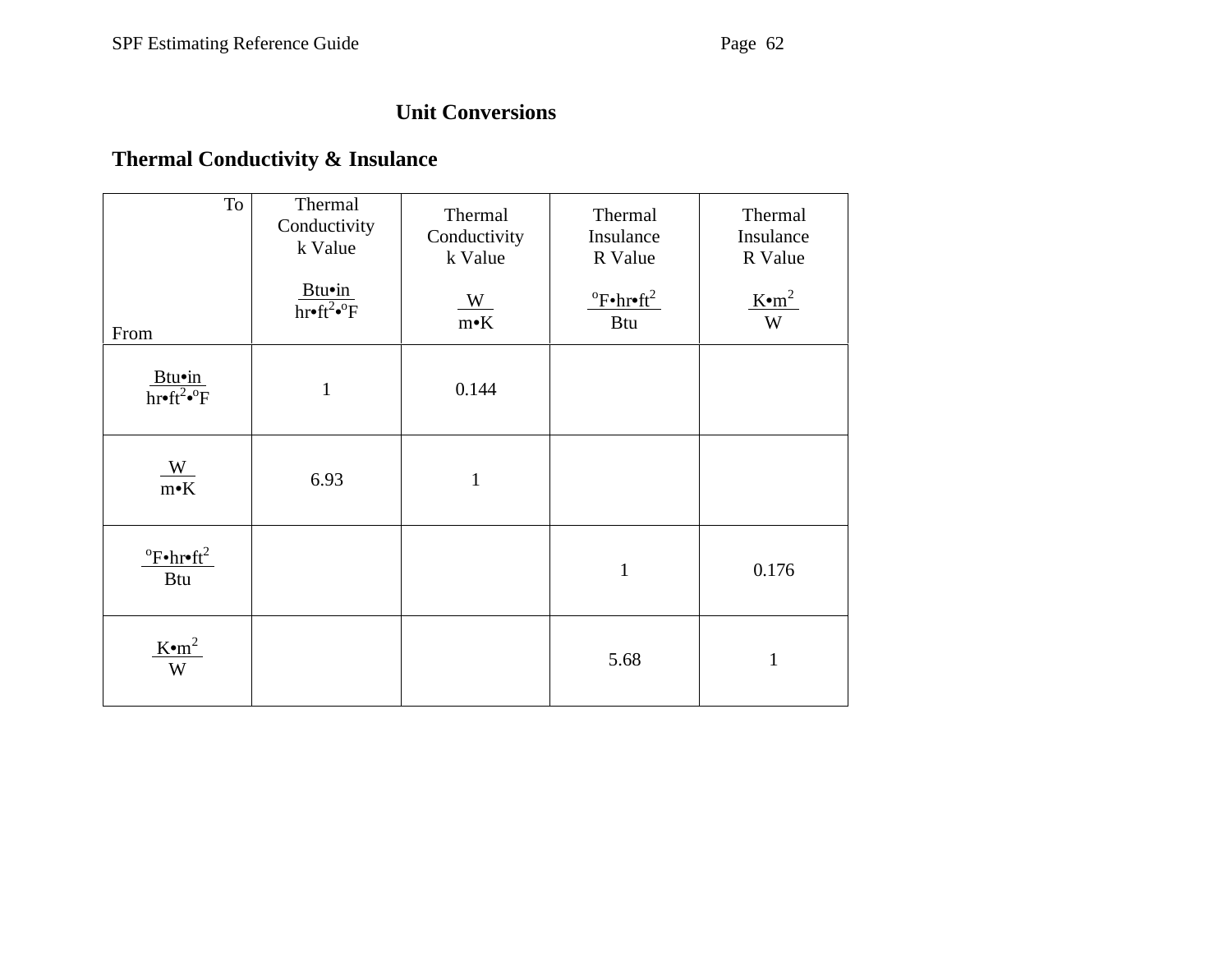### <span id="page-62-0"></span>**Permeance & Permeability**

| <b>To</b>                                                                       | Permeance                                     | Permeance                       | Permeability                                             | Permeability                        |
|---------------------------------------------------------------------------------|-----------------------------------------------|---------------------------------|----------------------------------------------------------|-------------------------------------|
|                                                                                 | Perm                                          |                                 | Perm-in                                                  |                                     |
|                                                                                 | $\frac{grain}{ft^2 \bullet hr \bullet in Hg}$ | $rac{ng}{s \cdot m^2 \cdot Pa}$ | $\frac{grain \bullet in}{ft^2 \bullet hr \bullet in Hg}$ | $\frac{ng}{s \bullet m \bullet Pa}$ |
| From                                                                            |                                               |                                 |                                                          |                                     |
| $\frac{\text{grain}}{\text{ft}^2 \cdot \text{hr} \cdot \text{in Hg}}$           | $\mathbf{1}$                                  | 57.4                            |                                                          |                                     |
| $rac{ng}{s \cdot m^2 \cdot Pa}$                                                 | 0.0174                                        | 1                               |                                                          |                                     |
| $rac{\text{grain}\cdot\text{in}}{\text{ft}^2 \cdot \text{hr}\cdot\text{in Hg}}$ |                                               |                                 | 1                                                        | 1.46                                |
| ng<br>s•m•Pa                                                                    |                                               |                                 | 0.685                                                    | $\mathbf{1}$                        |